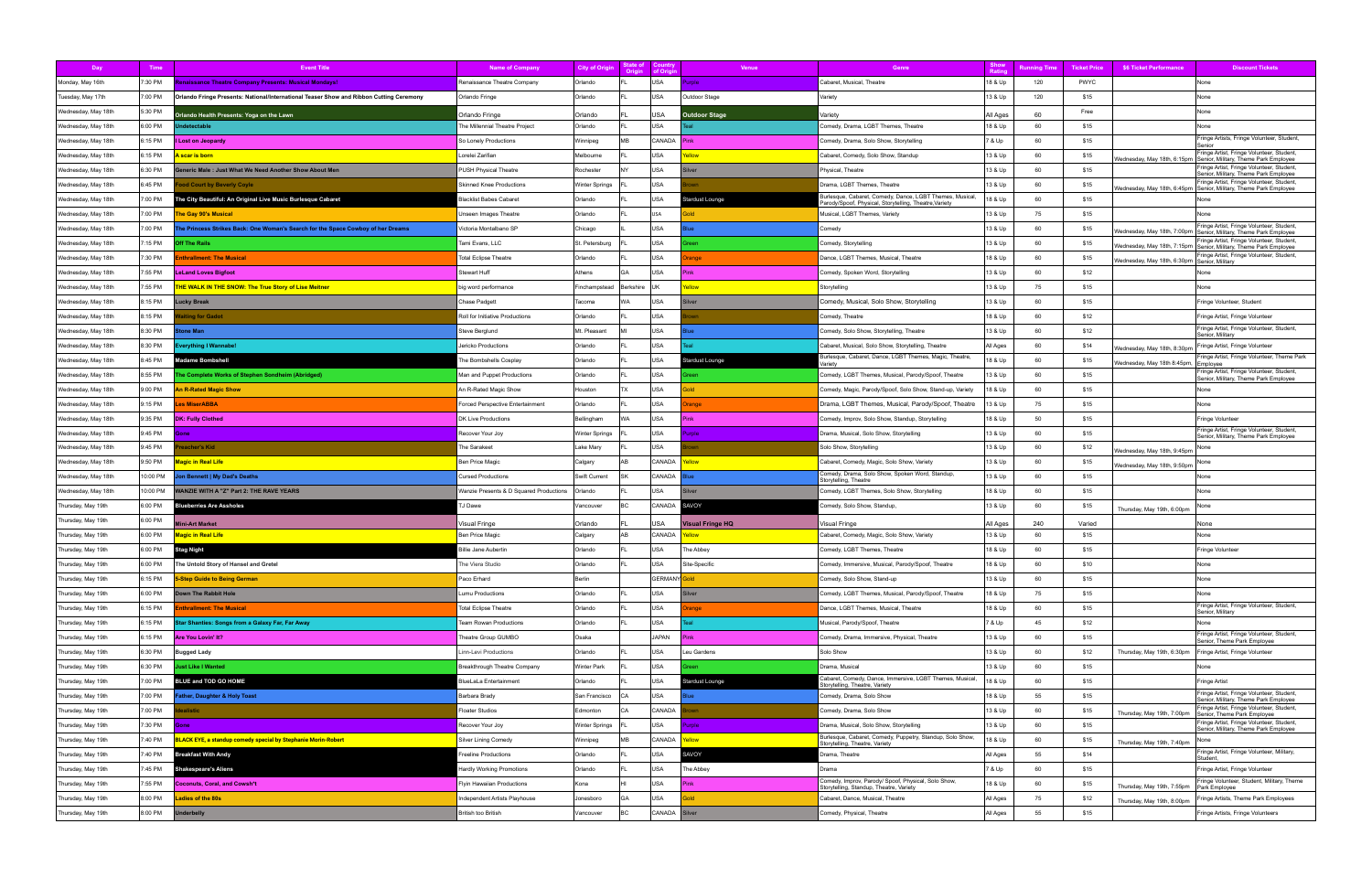| Thursday, May 19th                   | 8:10 PM  | he Spider Queen                                                                                                        | The Orlando Artist Guild                  | Orlando                   |           | USA               |                                                                          | Comedy, Parody/Spoof, Storytelling, Theatre                                           | 13 & Up             | 60       | \$15 |                             | Fringe Artist, Fringe Volunteer, Student,<br>Senior, Theme Park Employee                                                        |
|--------------------------------------|----------|------------------------------------------------------------------------------------------------------------------------|-------------------------------------------|---------------------------|-----------|-------------------|--------------------------------------------------------------------------|---------------------------------------------------------------------------------------|---------------------|----------|------|-----------------------------|---------------------------------------------------------------------------------------------------------------------------------|
| Thursday, May 19th                   | 8:30 PM  | <b>ood Court by Beverly Coyle</b>                                                                                      | <b>Skinned Knee Productions</b>           | Winter Springs            |           | USA               |                                                                          | Drama, LGBT Themes, Theatre                                                           | 13 & Up             | 60       | \$15 |                             | Fringe Artist, Fringe Volunteer, Student,<br>Senior, Military, Theme Park Employee                                              |
| Thursday, May 19th                   | 8:30 PM  | Favor My Daddy: A Tale of Two Sissies                                                                                  | Jamie Brickhouse                          | New York                  | NY        | USA               |                                                                          | Comedy, Drama, LGBT Themes, Solo Show, Storytelling<br>Γheatre                        | 18 & Up             | 60       | \$15 | Thursday, May 19th, 8:30pm  | Student, Senior                                                                                                                 |
| Thursday, May 19th                   | 8:45 PM  | detectable                                                                                                             | The Millennial Theatre Project            | Orlando                   |           | USA               |                                                                          | Comedy, Drama, LGBT Themes, Theatre                                                   | 18 & Up             | 60       | \$15 |                             |                                                                                                                                 |
| Thursday, May 19th                   | 9:00 PM  | A Magic Show with Jordan Rooks                                                                                         | Jordan Rooks                              | Las Vegas                 | <b>NV</b> | USA               | tardust Lounge                                                           | Comedy, Magic, Solo Show                                                              | All Ages            | 45       | \$15 | Thursday, May 19th, 9:00pm  | Fringe Artist, Fringe Volunteer, Student,<br>Militarv                                                                           |
| Thursday, May 19th                   | 9:20 PM  | Gertrude Stein's Not Sightly, a play                                                                                   | Geography and Plays                       | Rockledge                 |           | USA               | AVOY                                                                     | GBT Themes, Puppetry, Solo Show, Theatre,                                             | 13 & Up             | 30       | \$12 |                             | Fringe Artist, Fringe Volunteer, Student,<br>Senior, Military, Theme Park Employee                                              |
| Thursday, May 19th                   | 9:20 PM  | <b>HE WALK IN THE SNOW: The True Story of Lise Meitner</b>                                                             | big word performance                      | Finchampstead             | Berkshire | luk               | <b>Wolls</b>                                                             | Storytelling                                                                          | 13 & Up             | 75       | \$15 | Thursday, May 19th, 9:20pm  |                                                                                                                                 |
| Thursday, May 19th                   | 9:30 PM  | <b>Bullock &amp; The Bandits</b>                                                                                       | Kangagirl Productions                     | Orlando                   |           | <b>USA</b>        | The Abbey                                                                | Cabaret, Dance, LGBT Themes, Musical, Storytelling,                                   | 13 & Up             | 75       | \$15 |                             | None                                                                                                                            |
| Thursday, May 19th                   | 9:35 PM  | You-Haul-It                                                                                                            | <b>JBD Productions</b>                    | St. Petersburg            |           | USA               |                                                                          | Theatre, Varietv<br>Drama, LGBT Themes, Theatre                                       | 18 & Up             | 60       | \$11 |                             | None                                                                                                                            |
| Thursday, May 19th                   | 9:45 PM  | e A Pirate!                                                                                                            | Rogue Stage                               | Lakeland                  |           | USA               | ange                                                                     | Comedy, Drama, Musical, Solo Show, Storytelling, Theatre                              | 13 & Up             | 60       | \$13 |                             | Fringe Artist, Fringe Volunteer                                                                                                 |
| Thursday, May 19th                   | 9:50 PM  | issing Mercy                                                                                                           | <b>Electric Wings</b>                     | Boston                    | MA.       | <b>USA</b>        |                                                                          | Comedy, Drama, LGBT Themes, Parody/Spoof, Physical,<br>Standup, Storytelling, Theatre | 13 & Up             | 60       | \$7  | Thursday, May 19th, 9:50pm  | Student, Senior, Military                                                                                                       |
| Thursday, May 19th                   | 10:00 PM | <b>In R-Rated Magic Show</b>                                                                                           | An R-Rated Magic Show                     | Houston                   | <b>TX</b> | USA               |                                                                          | Comedy, Magic, Parody/Spoof, Solo Show, Stand-up, Variety                             | 18 & Up             | 60       | \$15 |                             | None                                                                                                                            |
| Thursday, May 19th                   | 10:00 PM | armilla: An American Gothic                                                                                            | Lightup Shoebox & Phantom Funhouse        | Orlando                   |           | USA               |                                                                          | Drama, LGBT Themes, Storytelling, Theatre                                             | 13 & Up             | 60       | \$12 |                             | Student                                                                                                                         |
| Thursday, May 19th                   | 10:00 PM | Six Chick Flicks or a Legally Blonde Pretty Woman Dirty Danced on the Beaches while writing a<br>tebook on the Titanic | Kerry Ipema                               | Brooklyn                  |           | USA               | Iver                                                                     | Comedy, Dance, Improv, Musical, Parody/Spoof, Theatre                                 | 13 & Up             | 60       | \$15 |                             | None                                                                                                                            |
| Thursday, May 19th                   | 10:00 PM | 'iple Bypass                                                                                                           | <b>Little R Productions</b>               | Winter Park               |           | USA               | role                                                                     | Comedy, Drama                                                                         | 13 & Up             | 45       | \$12 |                             | Fringe Artist, Fringe Volunteer, Student,<br>Senior, Military, Theme Park Employee                                              |
| Thursday, May 19th                   | 10:00 PM | iting for Gadot                                                                                                        | Roll for Initiative Productions           | Orlando                   |           | USA               |                                                                          | Comedy, Theatre                                                                       | 18 & Up             | 60       | \$12 | Thursday, May 19th, 10:00pm | Fringe Artist, Fringe Volunteer                                                                                                 |
| Thursday, May 19th                   | 10:30 PM | etteducation (Of A Divine Miss M'poster)                                                                               | Jennica McCleary Presents                 | Orlando                   |           | <b>USA</b>        | AVOY                                                                     | Cabaret, Comedy, LGBT Themes, Musical, Solo Show, Theatre,<br>'ariet                  | 18 & Up             | 60       | \$12 |                             | Fringe Artist, Fringe Volunteer                                                                                                 |
| Thursday, May 19th                   | 11:30 PM | /arieTEASE "on the move"                                                                                               | BlueLaLa Entertainment                    | Orlando                   |           | USA               | The Abbey                                                                | Burlesque, Dance, Immersive, LGBT Themes, Storytelling,<br>Theatre                    | 18 & Up             | 60       | \$15 |                             | Fringe Artist                                                                                                                   |
| Friday, May 20th                     | 5:30 PM  | <b>Shakespeare's Aliens</b>                                                                                            | Hardly Working Promotions                 | Orlando                   |           | <b>USA</b>        | ⊺he Abbey                                                                | l Drama                                                                               | 7 & Up              | 60       | \$15 |                             | Fringe Artist, Fringe Volunteer                                                                                                 |
| Friday, May 20th                     | 5:45 PM  | oconuts, Coral, and Cowsh*t                                                                                            | <b>Flyin Hawaiian Productions</b>         | Kona                      |           | USA               |                                                                          | Comedy, Improv, Parody/ Spoof, Physical, Solo Show,                                   | 18 & Up             | 60       | \$15 |                             | Fringe Volunteer, Student, Military, Theme                                                                                      |
| Friday, May 20th                     | 6:00 PM  | <b>HE PLEASURE'S MINE</b>                                                                                              | <b>Molly Brenner</b>                      | New York                  |           | USA               | <b>SAVOY</b>                                                             | Storytelling, Standup, Theatre, Variety<br>Solo Show, Standup, Storytelling,          | 18 & Up             | 60       | \$10 |                             | Park Employee<br>Fringe Artist, Fringe Volunteer, Student,                                                                      |
| Friday, May 20th                     | 6:00 PM  | he Medium                                                                                                              | Musical Traditions Invcorporated          | Orlando                   |           | USA               | ange                                                                     | Drama, Storytelling, Theatre                                                          | 13 & Up             | 60       | \$15 |                             | Senior, Military, Theme Park Employee<br>None                                                                                   |
| Friday, May 20th                     | 6:00 PM  | The Untold Story of Hansel and Gretel                                                                                  | The Viera Studio                          | Orlando                   |           | <b>USA</b>        | Site-Specific                                                            | Comedy, Immersive, Musical, Parody/Spoof, Theatre                                     | 18 & Up             | 60       | \$10 |                             | None                                                                                                                            |
| Friday, May 20th                     | 6:00 PM  | <b>Vho! The Dickens?</b>                                                                                               | Don't Panic! Theater Company              | Orlando                   |           | <b>USA</b>        |                                                                          | Parody/Spoof                                                                          | All Ages            | 40       | \$10 | Friday, May 20th, 6:00pm    |                                                                                                                                 |
| Friday, May 20th                     | 6:30 PM  | heating Death: Magic, Memoirs & Mortality                                                                              | Nelson Lugo Magic                         | New York                  |           | USA               |                                                                          | Comedy, Drama, Magic, Solo Show, Storytelling, Theatre,                               | 13 & Up             | 75       | \$15 | Friday, May 20th, 6:00pm    | Fringe Artist, Fringe Volunteer, Student,                                                                                       |
| Friday, May 20th                     | 6:45 PM  | he Mockingbird News                                                                                                    | HayesPlays                                | Orlando                   |           | USA               |                                                                          | Variety<br>Solo Show, Spoken Word, Storytelling, Theatre                              | 18 & Up             | 60       | \$12 | Friday, May 20th, 6:45pm    | Senior, Military, Theme Park Employee<br>Fringe Volunteer, Student, Senior, Military                                            |
|                                      |          |                                                                                                                        |                                           |                           |           |                   |                                                                          |                                                                                       |                     |          |      |                             |                                                                                                                                 |
| Friday, May 20th                     | 6:45 PM  | <b>QUEL</b>                                                                                                            | Open Scene                                | <b>Winter Park</b>        |           | USA               |                                                                          | Drama, LGBT Themes, Solo Show, Theatre                                                | 13 & Up             | 55       | \$15 |                             | Fringe Artist, Fringe Volunteer, Student,                                                                                       |
|                                      | 6:45 PM  | n R-Rated Magic Show                                                                                                   | An R-Rated Magic Show                     | Houston                   | <b>TX</b> | USA               |                                                                          |                                                                                       | 18 & Up             | 60       | \$15 |                             | Senior, Military, Theme Park Employee<br>None                                                                                   |
| Friday, May 20th                     | 7:00 PM  | ndelion: A Comedy About Fatherhood                                                                                     | Dinosaur Tag                              | Sunshine Coast   BC       |           | CANADA            |                                                                          | Comedy, Magic, Parody/Spoof, Solo Show, Stand-up, Variety                             | All Ages            | 60       | \$15 |                             | None                                                                                                                            |
| Friday, May 20th<br>Friday, May 20th | 7:00 PM  | URY!                                                                                                                   | auren Bone Noble                          | Oxford                    | MS        | USA               |                                                                          | Comedy, Physical, Solo Show, Theatre<br>Comedy, Physical, Solo Show, Theatre          | 18 & Up             | 45       | \$15 |                             | Fringe Artist, Fringe Volunteer, Military,                                                                                      |
| Friday, May 20th                     | 7:00 PM  | <b>Corsets &amp; Cuties - Iconic</b>                                                                                   | Corsets and Cuties                        | Orlando                   |           | USA               | Stardust Lounge                                                          | 3urlesque                                                                             | 18 & Up             | 60       | \$15 | Friday, May 20th, 7:00pm    | Student, Senior<br>None                                                                                                         |
| Friday, May 20th                     | 7:00 PM  |                                                                                                                        |                                           |                           |           |                   |                                                                          |                                                                                       |                     |          | Free |                             | None                                                                                                                            |
| Friday, May 20th                     | 7:00 PM  | Orlando Fringe Presents: Visual Fringe Gallery Opening Reception & Mixer<br>ZouBou Dream Dealer                        | Visual Fringe<br>nteractive Nonsense      | Orlando<br>Orlando        |           | USA<br>USA        | Visual Fringe HQ<br>In front of the Science Center                       | Visual Fringe<br>Immersive, Improv, Storytelling                                      | All Ages<br>13 & Up | 60<br>50 | \$11 |                             | Fringe Artist, Fringe Volunteer, Student,                                                                                       |
| Friday, May 20th                     | 7:10 PM  | Spill the Tea with Jaimz and Johnnie                                                                                   | <b>JAM3 ENTERPRISES</b>                   | Orlando                   |           | USA               | Stone pillars on the lawn, right across from the                         | Immersive, Improv, LGBT Themes, Variety                                               | 18 & Up             | 30       | \$8  |                             | Senior, Military, Theme Park Employee<br>None                                                                                   |
| Friday, May 20th                     | 7:15 PM  | Constellations                                                                                                         | Iorida Theatrical Association             | Orlando                   |           | USA               | Science Center                                                           | Comedy                                                                                | 13 & Up             | 70       | \$12 |                             | None                                                                                                                            |
| Friday, May 20th                     | 7:15 PM  | Wonder World                                                                                                           | Airtight Theatre                          | <b>Winter Park</b>        |           | USA               | The Abbey<br>mele                                                        | Comedy, Drama, Theatre                                                                | 13 & Up             | 60       | \$10 |                             | Fringe Artist, Fringe Volunteer, Student,                                                                                       |
| Friday, May 20th                     | 7:25 PM  | A Different Kind of MaryJayne                                                                                          | Never Surrender                           | Winter Garden             |           | USA               |                                                                          | Comedy, Theatre                                                                       | 18 & Up             | 60       | \$12 |                             | Theme Park Employee                                                                                                             |
| Friday, May 20th                     | 7:30 PM  | Ajax                                                                                                                   | Project no. 19 Performance Company        | Orlando                   |           | USA               | Oak trees alongside Orlando Museum of Art, near                          | Drama, Theatre                                                                        | 13 & Up             | 60       | \$10 | Friday, May 20th, 7:30pm    | Fringe Artist, Fringe Volunteer, Student,<br>Senior, Military, Theme Park Employee<br>Fringe Artist, Fringe Volunteer, Student, |
| Friday, May 20th                     | 7:40 PM  | Paul Strickland: UnTrueBadour!                                                                                         | Paul Strickland Presents                  | Covington                 | l KY      | <b>USA</b>        | the blue statue on the lawn<br>SAVOY                                     | Cabaret, Comedy, Musical, Solo Show, Storytelling                                     | 13 & Up             | 60       | \$15 |                             | Senior, Military<br>None                                                                                                        |
| Friday, May 20th                     | 7:45 PM  | <b>Truit Flies Like a Banana</b>                                                                                       | The Fourth Wall                           | Somerville                | MA.       | USA               | ange                                                                     | Dance, Musical, Physical, Variety                                                     | All Ages            | 60       | \$15 |                             | Fringe Artist, Fringe Volunteer, Student,                                                                                       |
| Friday, May 20th                     | 8:00 PM  |                                                                                                                        |                                           |                           |           |                   |                                                                          |                                                                                       |                     |          | FREE |                             | Senior, Military, Theme Park Employee<br>None                                                                                   |
| Friday, May 20th                     | 8:10 PM  | Orlando Fringe Presents: Outdoor Stage Opening Reception & Mixer<br>Spill the Tea with Jaimz and Johnnie               | Orlando Fringe<br><b>JAM3 ENTERPRISES</b> | Orlando<br>Orlando        |           | USA<br>USA        | <b>Outdoor Stage</b><br>Stone pillars on the lawn, right across from the | Variety<br>Immersive, Improv, LGBT Themes, Variety                                    | All Ages<br>18 & Up | 60<br>30 | \$8  |                             | None                                                                                                                            |
| Friday, May 20th                     | 8:15 PM  | alistic                                                                                                                | <b>Floater Studios</b>                    | Edmonton                  | CA        | CANADA            | Science Center                                                           | Comedy, Drama, Solo Show                                                              | 13 & Up             | 60       | \$15 |                             | Fringe Artist, Fringe Volunteer, Student,                                                                                       |
| Friday, May 20th                     | 8:25 PM  | <mark>\ scar is born</mark>                                                                                            | Lorelei Zarifian                          | Melbourne                 |           | USA               | <b>Wolls</b>                                                             | Cabaret, Comedy, Solo Show, Standup                                                   | 13 & Up             | 60       | \$15 |                             | Senior, Theme Park Employee                                                                                                     |
| Friday, May 20th                     | 8:25 PM  | Solo from the Pit                                                                                                      | Teater KEF                                | Malmo                     | Skåne     | Sweden            |                                                                          | Solo Show, Standup, Musical                                                           | 13 & Up             | 60       | \$15 |                             | Fringe Artist, Fringe Volunteer, Student,<br>Senior, Military, Theme Park Employee<br>Fringe Artist, Fringe Volunteer           |
| Friday, May 20th                     | 8:30 PM  | arrago with Chris Sanders                                                                                              | Chris Sanders                             | Sarasota                  |           | USA               |                                                                          | Comedy, Solo Show, Standup, Storytelling                                              | 18 & Up             | 30       | \$6  |                             | Fringe Artist, Fringe Volunteer, Military                                                                                       |
| Friday, May 20th                     | 8:30 PM  | God Is A Scottish Drag Queen (Best Of)                                                                                 | Mike Delamont                             | Victoria                  | BC        | CANADA            |                                                                          | Comedy, Drag, Stand-up, Solo Show                                                     | 13 & Up             | 60       | \$15 |                             | None                                                                                                                            |
| Friday, May 20th                     | 8:30 PM  | ies, Anger and Forgiveness                                                                                             | Spleen76                                  | San Francisco             | l CA      | USA               |                                                                          | Comedy, Drama, Solo Show, Storytelling, Theatre                                       | 18 & Up             | 60       | \$10 |                             | Fringe Artist, Fringe Volunteer, Student,                                                                                       |
| Friday, May 20th                     | 8:45 PM  | <b>Down The Rabbit Hole</b>                                                                                            | Lumu Productions                          | Orlando                   |           | USA               | ilver                                                                    | Comedy, LGBT Themes, Musical, Parody/Spoof, Theatre                                   | 18 & Up             | 75       | \$15 | Friday, May 20th, 8:30pm    | Senior, Military<br>None                                                                                                        |
| Friday, May 20th                     | 9:00 PM  |                                                                                                                        |                                           |                           |           |                   |                                                                          |                                                                                       |                     |          | Free |                             | Free                                                                                                                            |
| Friday, May 20th                     | 9:05 PM  | <b>Short Films Screening</b><br>You-Haul-It                                                                            | Visual Fringe<br><b>JBD Productions</b>   | Orlando<br>St. Petersburg |           | USA<br><b>USA</b> | <b>Visual Fringe HQ</b>                                                  | Visual Fringe<br>Drama, LGBT Themes, Theatre                                          | All Ages<br>18 & Up | 45<br>60 | \$11 |                             | None                                                                                                                            |
| Friday, May 20th                     | 9:10 PM  | Spill the Tea with Jaimz and Johnnie                                                                                   | <b>JAM3 ENTERPRISES</b>                   | Orlando                   |           | USA               | Stone pillars on the lawn, right across from the<br>Science Center       | Immersive, Improv, LGBT Themes, Variety                                               | 18 & Up             | 30       | \$8  |                             | None                                                                                                                            |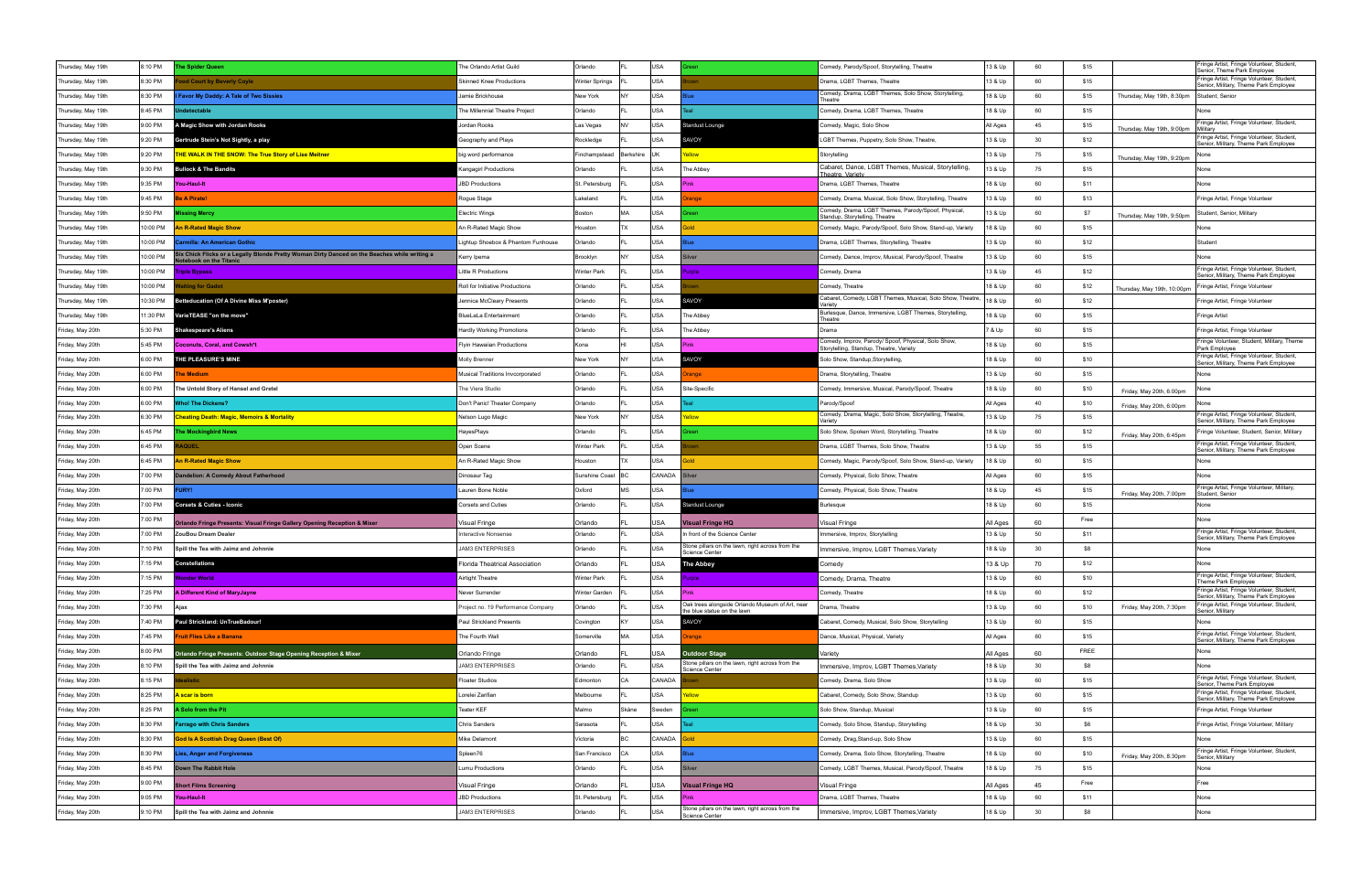| Friday, May 20th   | 9:15 PM  | <b>Bullock &amp; The Bandits</b>                                                                                      | <angagirl productions<="" th=""><th>Orlando</th><th></th><th>USA</th><th>The Abbey</th><th>Cabaret, Dance, LGBT Themes, Musical, Storytelling,</th><th>13 &amp; Up</th><th>75</th><th>\$15</th><th></th><th>None</th></angagirl> | Orlando           |                      | USA        | The Abbey                                                                 | Cabaret, Dance, LGBT Themes, Musical, Storytelling,                                            | 13 & Up  | 75  | \$15   |                             | None                                                                                                              |
|--------------------|----------|-----------------------------------------------------------------------------------------------------------------------|----------------------------------------------------------------------------------------------------------------------------------------------------------------------------------------------------------------------------------|-------------------|----------------------|------------|---------------------------------------------------------------------------|------------------------------------------------------------------------------------------------|----------|-----|--------|-----------------------------|-------------------------------------------------------------------------------------------------------------------|
| Friday, May 20th   | 9:20 PM  | Spooky & Gay Cabaret                                                                                                  | <b>3C Theatricals</b>                                                                                                                                                                                                            | Orlando           |                      | <b>USA</b> | SAVOY                                                                     | <u> Theatre. Varietv</u><br>Cabaret, LGBT Themes, Solo Show, Storytelling, Theatre             | 18 & Up  | 60  | \$15   |                             | None                                                                                                              |
| Friday, May 20th   | 9:30 PM  | <b>es MiserABBA</b>                                                                                                   | <b>Forced Perspective Entertainment</b>                                                                                                                                                                                          | Orlando           |                      | USA        | ange                                                                      | Drama, LGBT Themes, Musical, Parody/Spoof, Theatre                                             | 13 & Up  | 75  | \$15   |                             | None                                                                                                              |
| Friday, May 20th   | 9:45 PM  | <b>Toast to Prohibition</b>                                                                                           | Melanie Gall Presents                                                                                                                                                                                                            | St Albert         |                      | CANADA     |                                                                           | Cabaret, Musica                                                                                | 7 & Up   | 60  | \$15   | Friday, May 20th, 9:45pm    | Fringe Artist, Fringe Volunteer, Student,<br>Senior, Military                                                     |
| Friday, May 20th   | 9:45 PM  | riple Bypass                                                                                                          | ittle R Productions                                                                                                                                                                                                              | Winter Park       |                      | USA        | role                                                                      | Comedy, Drama                                                                                  | 13 & Up  | 45  | \$12   | Friday, May 20th, 9:45pm    | ringe Artist, Fringe Volunteer, Student,<br>Senior, Military, Theme Park Employee                                 |
| Friday, May 20th   | 10:00 PM | ou Belong Here                                                                                                        | To a Certain Degree                                                                                                                                                                                                              | Orlando           |                      | USA        |                                                                           | Comedy, Improv                                                                                 | 13 & Up  | 60  | \$6    |                             | Fringe Artist, Fringe Volunteer, Student,<br>Senior, Military, Theme Park Employee                                |
| Friday, May 20th   | 10:00 PM | ZouBou Dream Dealer                                                                                                   | nteractive Nonsense                                                                                                                                                                                                              | Orlando           |                      | <b>USA</b> | n front of the Science Center                                             | Immersive, Improv, Storytelling                                                                | 13 & Up  | 50  | \$11   |                             | Fringe Artist, Fringe Volunteer, Student,<br>Senior, Military, Theme Park Employee                                |
| Friday, May 20th   | 10:05 PM | LACK EYE, a standup comedy special by Stephanie Morin-Robert                                                          | Silver Lining Comedy                                                                                                                                                                                                             | Winnipeg          | <b>M<sub>R</sub></b> | CANADA     |                                                                           | Burlesque, Cabaret, Comedy, Puppetry, Standup, Solo Show,<br>Storytelling, Theatre, Variety    | 18 & Up  | 60  | \$15   |                             | None                                                                                                              |
| Friday, May 20th   | 10:05 PM | he Spider Queen                                                                                                       | The Orlando Artist Guild                                                                                                                                                                                                         | Orlando           |                      | USA        |                                                                           | Comedy, Parody/Spoof, Storytelling, Theatre                                                    | 13 & Up  | 60  | \$15   |                             | Fringe Artist, Fringe Volunteer, Student<br>Senior, Theme Park Employee                                           |
| Friday, May 20th   | 10:10 PM | Spill the Tea with Jaimz and Johnnie                                                                                  | <b>JAM3 ENTERPRISES</b>                                                                                                                                                                                                          | Orlando           |                      | USA        | Stone pillars on the lawn, right across from the<br><b>Science Center</b> | Immersive, Improv, LGBT Themes, Variety                                                        | 18 & Up  | 30  | \$8    |                             | None                                                                                                              |
| Friday, May 20th   | 10:15 PM | <u> Miss Gulch Returns</u>                                                                                            | White Elephant Theatre Company<br>Productions, Inc.                                                                                                                                                                              | Orlando           |                      | USA        |                                                                           | Cabaret, Comedy, LGBT Themes, Musical, Parody/Spoof, Solo<br>Show, Theatre                     | 18 & Up  | 75  | \$15   |                             | None                                                                                                              |
| Friday, May 20th   | 10:30 PM | The Witches                                                                                                           | Phoenix Tears Productions                                                                                                                                                                                                        | Orlando           |                      | USA        | Oak trees on the lawn across from Green Venue                             | Drama, Immersive, Physical                                                                     | 18 & Up  | 45  | \$15   |                             | Fringe Artist, Theme Park Employee                                                                                |
| Friday, May 20th   | 10:45 PM | eneric Male : Just What We Need Another Show About Men                                                                | <b>PUSH Physical Theatre</b>                                                                                                                                                                                                     | Rochester         |                      | USA        |                                                                           | Comedy, Dance, Drama, Improv, LGBT Themes, Physical,<br>Storytelling, Theatre, Variety         | 13 & Up  | 60  | \$15   |                             | Fringe Artist, Fringe Volunteer, Student<br>Senior, Military, Theme Park Employee                                 |
| Friday, May 20th   | 10:45 PM | I Lost on Jeopardy                                                                                                    | So Lonely Productions                                                                                                                                                                                                            | Winnipeg          | MR                   | CANADA     | Pink                                                                      | Comedy, Drama, Solo Show, Storytelling                                                         | 7 & Up   | 60  | \$15   | Friday, May 20th, 10:45pm   | Fringe Artists, Fringe Volunteer, Student,                                                                        |
| Friday, May 20th   | 11:20 PM | 2 Drunk 2 Magic                                                                                                       | Drunk Magic                                                                                                                                                                                                                      | Orlando           |                      | USA        | The Abbey                                                                 | Comedy, Immersive, Improv, Magic, Variety                                                      | 13 & Up  | 55  | \$15   | Friday, May 20th, 11:20pm   | Fringe Artist, Fringe Volunteer, Student<br>Senior, Military, Theme Park Employee                                 |
| Friday, May 20th   | 11:59 PM | <b>Iando Fringe Presents: Tonight at Midnight</b>                                                                     | Orlando Fringe                                                                                                                                                                                                                   | Orlando           |                      | USA        | anae                                                                      | Variety                                                                                        | 18 & Up  | 90  | \$10   |                             | Fringe Artists, Fringe Volunteers                                                                                 |
| Saturday, May 21st | 11:00 AM | otus: Story of a Late Bloomer                                                                                         | <b>Equal Play Productions</b>                                                                                                                                                                                                    | Orlando           |                      | <b>USA</b> | <b>SAVOY</b>                                                              | Comedy, Drama, Physical, Solo Show, Standup, Storytelling,<br>poken Word, Theatre              | 3 & Up   | 60  | \$12   | Saturday, May 21st, 11:00am | Fringe Artist, Fringe Volunteer, Student,<br>Senior, Military, Theme Park Employee                                |
| Saturday, May 21st | 10:00 AM | rlando Fringe Presents: Kids Fringe Opening Reception & Mixer                                                         | Orlando Fringe                                                                                                                                                                                                                   | Orlando           |                      | USA        | Kids Fringe                                                               | Variety                                                                                        | All Ages | 60  | FREE   |                             | None                                                                                                              |
| Saturday, May 21st | 12:00 PM | Star Shanties: Songs from a Galaxy Far, Far Away                                                                      | <b>Team Rowan Productions</b>                                                                                                                                                                                                    | Orlando           |                      | <b>USA</b> |                                                                           | Musical, Parody/Spoof, Theatre                                                                 | 7 & Up   | 45  | \$12   |                             | None                                                                                                              |
| Saturday, May 21st | 12:25 PM | <b>Coconuts, Coral, and Cowsh*t</b>                                                                                   | <b>Flyin Hawaiian Productions</b>                                                                                                                                                                                                | Kona              |                      | USA        | 'inl                                                                      | Comedy, Improv, Parody/ Spoof, Physical, Solo Show,<br>Storytelling, Standup, Theatre, Variety | 18 & Up  | 60  | \$15   |                             | Fringe Volunteer, Student, Military, Theme<br>Park Employee                                                       |
| Saturday, May 21st | 12:30 PM | Constellations                                                                                                        | Florida Theatrical Association                                                                                                                                                                                                   | Orlando           |                      | USA        | <b>The Abbey</b>                                                          | Comedy                                                                                         | 13 & Up  | 70  | \$12   |                             |                                                                                                                   |
| Saturday, May 21st | 12:40 PM | <b>HE PLEASURE'S MINE</b>                                                                                             | Molly Brenner                                                                                                                                                                                                                    | New York          |                      | <b>USA</b> | AVOY                                                                      | iolo Show, Standup,Storytelling,                                                               | 18 & Up  | 60  | \$10   |                             | Fringe Artist, Fringe Volunteer, Student,<br>Saturday, May 21st, 12:40pm   Senior, Military, Theme Park Employee  |
| Saturday, May 21st | 12:45 PM | <b>he Murray Method</b>                                                                                               | <b>Beth Marshall Presents</b>                                                                                                                                                                                                    | Orlando           |                      | <b>USA</b> |                                                                           | Comedy, Drama, LGBT Themes, Theatre                                                            | 13 & Up  | 60  | \$15   |                             | Fringe Artist, Fringe Volunteer, Student<br>Senior, Military                                                      |
| Saturday, May 21st | 1:00 PM  | ather, Daughter & Holy Toast                                                                                          | Barbara Brady                                                                                                                                                                                                                    | San Francisco     | CA                   | USA        |                                                                           | Comedy, Drama, Solo Show                                                                       | 18 & Up  | 55  | \$15   | Saturday, May 21st, 1:00pm  | Fringe Artist, Fringe Volunteer, Student,<br>Senior, Military, Theme Park Employee                                |
| Saturday, May 21st | 1:00 PM  | Six Chick Flicks or a Legally Blonde Pretty Woman Dirty Danced on the Beaches while writing a<br>ebook on the Titanic | Kerry Ipema                                                                                                                                                                                                                      | Brooklyn          |                      | USA        |                                                                           | Comedy, Dance, Improv, Musical, Parody/Spoof, Theatre                                          | 13 & Up  | 60  | \$15   |                             |                                                                                                                   |
| Saturday, May 21st | 1:15 PM  | Gone                                                                                                                  | Recover Your Joy                                                                                                                                                                                                                 | Winter Springs    |                      | USA        |                                                                           | Drama, Musical, Solo Show, Storytelling                                                        | 13 & Up  | 60  | \$15   |                             | Fringe Artist, Fringe Volunteer, Student<br>Senior, Military, Theme Park Employee                                 |
| Saturday, May 21st | 1:15 PM  | ust Like I Wanted                                                                                                     | Breakthrough Theatre Company                                                                                                                                                                                                     | Winter Park       |                      | USA        |                                                                           | Drama, Musical                                                                                 | 13 & Up  | 60  | \$15   |                             |                                                                                                                   |
| Saturday, May 21st | 1:30 PM  | inceled (or how to unCancel yourself)                                                                                 | Cypress Creek High School                                                                                                                                                                                                        | Orlando           |                      | USA        |                                                                           | Comedy, Drama, LGBT Themes, Theatre                                                            | 13 & Up  | 60  | \$5    |                             | Fringe Artist, Fringe Volunteer, Student,                                                                         |
| Saturday, May 21st | 1:30 PM  | adies of the 80s                                                                                                      | Independent Artists Playhouse                                                                                                                                                                                                    | Jonesboro         | GA                   | USA        |                                                                           | Cabaret, Dance, Musical, Theatre                                                               | All Ages | 75  | \$12   |                             | Senior, Military, Theme Park Employee<br>Fringe Artists, Theme Park Employees                                     |
| Saturday, May 21st | 2:00 PM  |                                                                                                                       | Visual Fringe                                                                                                                                                                                                                    | Orlando           |                      | USA        | <b>Visual Fringe HQ</b>                                                   | /isual Fringe                                                                                  | All Ages | 180 | Varies |                             | None                                                                                                              |
| Saturday, May 21st | 2:00 PM  | Madame Bombshell                                                                                                      | The Bombshells Cosplay                                                                                                                                                                                                           | Orlando           |                      | USA        | Stardust Lounge                                                           | Burlesque, Cabaret, Dance, LGBT Themes, Magic, Theatre,                                        | 18 & Up  | 60  | \$15   |                             | Fringe Artist, Fringe Volunteer, Theme Park                                                                       |
| Saturday, May 21st | 2:05 PM  | Are You Lovin' It?                                                                                                    | Theatre Group GUMBO                                                                                                                                                                                                              | Osaka             |                      | JAPAN      |                                                                           | Comedy, Drama, Immersive, Physical, Theatre                                                    | 13 & Up  | 60  | \$15   |                             | Employee<br>Fringe Artist, Fringe Volunteer, Student,                                                             |
| Saturday, May 21st | 2:15 PM  | uit Flies Like a Banana                                                                                               | The Fourth Wall                                                                                                                                                                                                                  | Somerville        |                      | <b>USA</b> |                                                                           | Dance, Musical, Physical, Variety                                                              | All Ages | 60  | \$15   |                             | Senior, Theme Park Employee<br>Fringe Artist, Fringe Volunteer, Student,<br>Senior, Military, Theme Park Employee |
| Saturday, May 21st | 2:20 PM  | Paul Strickland: UnTrueBadour!                                                                                        | Paul Strickland Presents                                                                                                                                                                                                         | Covington         |                      | USA        | SAVOY                                                                     | Cabaret, Comedy, Musical, Solo Show, Storytelling                                              | 13 & Up  | 60  | \$15   |                             | None                                                                                                              |
| Saturday, May 21st | 2:25 PM  | <u> HE WALK IN THE SNOW: The True Story of Lise Meitner</u>                                                           | big word performance                                                                                                                                                                                                             | Finchampstead     | Berkshire            |            |                                                                           | Storytelling                                                                                   | 13 & Up  | 75  | \$15   |                             | None                                                                                                              |
| Saturday, May 21st | 2:30 PM  | <b>Bullock &amp; The Bandits</b>                                                                                      | Kangagirl Productions                                                                                                                                                                                                            | Orlando           |                      | USA        | The Abbey                                                                 | Cabaret, Dance, LGBT Themes, Musical, Storytelling,                                            | 13 & Up  | 75  | \$15   |                             | None                                                                                                              |
| Saturday, May 21st | 2:30 PM  | he Princess Strikes Back: One Woman's Search for the Space Cowboy of her Dreams                                       | Victoria Montalbano SP                                                                                                                                                                                                           | Chicago           |                      | USA        |                                                                           | Theatre, Variety<br>Comedy                                                                     | 13 & Up  | 60  | \$15   |                             | Fringe Artist, Fringe Volunteer, Student,<br>Senior, Military, Theme Park Employee                                |
| Saturday, May 21st | 2:30 PM  | ndetectable                                                                                                           | The Millennial Theatre Project                                                                                                                                                                                                   | Orlando           |                      | USA        |                                                                           | Comedy, Drama, LGBT Themes, Theatre                                                            | 18 & Up  | 60  | \$15   |                             | None                                                                                                              |
| Saturday, May 21st | 2:45 PM  | andelion: A Comedy About Fatherhood                                                                                   | Dinosaur Tag                                                                                                                                                                                                                     | Sunshine Coast BC |                      | CANADA     | ilver                                                                     | Comedy, Physical, Solo Show, Theatre                                                           | All Ages | 60  | \$15   |                             | None                                                                                                              |
| Saturday, May 21st | 2:55 PM  | he Spider Queen                                                                                                       | The Orlando Artist Guild                                                                                                                                                                                                         | Orlando           |                      | USA        |                                                                           | Comedy, Parody/Spoof, Storytelling, Theatre                                                    | 13 & Up  | 60  | \$15   |                             | Fringe Artist, Fringe Volunteer, Student,                                                                         |
| Saturday, May 21st | 3:00 PM  | alistic                                                                                                               | <b>Floater Studios</b>                                                                                                                                                                                                           | Edmonton          |                      | CANADA     |                                                                           | Comedy, Drama, Solo Show                                                                       | 13 & Up  | 60  | \$15   |                             | Senior, Theme Park Employee<br>Fringe Artist, Fringe Volunteer, Student,<br>Senior, Theme Park Employee           |
| Saturday, May 21st | 3:30 PM  | od Is A Scottish Drag Queen (Best Of)                                                                                 | Mike Delamont                                                                                                                                                                                                                    | Victoria          |                      | CANADA     |                                                                           | Comedy, Drag, Stand-up, Solo Show                                                              | 13 & Up  | 60  | \$15   |                             | None                                                                                                              |
| Saturday, May 21st | 3:45 PM  | Lost on Jeopardy                                                                                                      | So Lonely Productions                                                                                                                                                                                                            | Winnipeg          | <b>MB</b>            | CANADA     |                                                                           | Comedy, Drama, Solo Show, Storytelling                                                         | 7 & Up   | 60  | \$15   |                             | Fringe Artists, Fringe Volunteer, Student,                                                                        |
| Saturday, May 21st | 4:00 PM  | e A Pirate!                                                                                                           | Rogue Stage                                                                                                                                                                                                                      | Lakeland          |                      | USA        | inae                                                                      | Comedy, Drama, Musical, Solo Show, Storytelling, Theatre                                       | 13 & Up  | 60  | \$13   |                             | Senior<br>Fringe Artist, Fringe Volunteer                                                                         |
| Saturday, May 21st | 4:00 PM  | A Magic Show with Jordan Rooks                                                                                        | Jordan Rooks                                                                                                                                                                                                                     | Las Vegas         |                      | USA        | Stardust Lounge                                                           | Comedy, Magic, Solo Show                                                                       | All Ages | 45  | \$15   |                             | Fringe Artist, Fringe Volunteer, Student,                                                                         |
| Saturday, May 21st | 4:00 PM  | Spooky & Gay Cabaret                                                                                                  | <b>3C Theatricals</b>                                                                                                                                                                                                            | Orlando           |                      | USA        | SAVOY                                                                     | Cabaret, LGBT Themes, Solo Show, Storytelling, Theatre                                         | 18 & Up  | 60  | \$15   |                             | Military<br>None                                                                                                  |
| Saturday, May 21st | 4:00 PM  | tone Man                                                                                                              | Steve Berglund                                                                                                                                                                                                                   | Mt. Pleasant      |                      | USA        |                                                                           | Comedy, Solo Show, Storytelling, Theatre                                                       | 13 & Up  | 60  | \$12   |                             | Fringe Artist, Fringe Volunteer, Student,                                                                         |
| Saturday, May 21st | 4:00 PM  | The Untold Story of Hansel and Gretel                                                                                 | The Viera Studio                                                                                                                                                                                                                 | Orlando           |                      | <b>USA</b> | Site-Specific                                                             | Comedy, Immersive, Musical, Parody/Spoof, Theatre                                              | 18 & Up  | 60  | \$10   |                             | Senior, Military<br>None                                                                                          |
| Saturday, May 21st | 4:20 PM  | scar is born                                                                                                          | Lorelei Zarifian                                                                                                                                                                                                                 | Melbourne         |                      | <b>USA</b> |                                                                           | Cabaret, Comedy, Solo Show, Standup                                                            | 13 & Up  | 60  | \$15   |                             | Fringe Artist, Fringe Volunteer, Student,<br>Senior, Military, Theme Park Employee                                |
| Saturday, May 21st | 4:30 PM  | eneric Male: Just What We Need Another Show About Men                                                                 | PUSH Physical Theatre                                                                                                                                                                                                            | Rochester         |                      | USA        | ver                                                                       | Comedy, Dance, Drama, Improv, LGBT Themes,                                                     | 13 & Up  | 60  | \$15   |                             | Fringe Artist, Fringe Volunteer, Student,<br>Senior, Military, Theme Park Employee                                |
| Saturday, May 21st | 4:30 PM  | <b>Toast to Prohibition</b>                                                                                           | Melanie Gall Presents                                                                                                                                                                                                            | St Albert         | AB                   | CANADA     |                                                                           | Physical, Storytelling, Theatre, Variety<br>Cabaret, Musical                                   | 7 & Up   | 60  | \$15   |                             | Fringe Artist, Fringe Volunteer, Student,                                                                         |
| Saturday, May 21st | 4:30 PM  | VarieTEASE "on the move"                                                                                              | <b>BlueLaLa Entertainment</b>                                                                                                                                                                                                    | Orlando           |                      | USA        | The Abbey                                                                 | Burlesque, Dance, Immersive, LGBT Themes, Storytelling,                                        | 18 & Up  | 60  | \$15   |                             | Senior, Military<br>Fringe Artist                                                                                 |
|                    |          |                                                                                                                       |                                                                                                                                                                                                                                  |                   |                      |            |                                                                           | Theatre                                                                                        |          |     |        |                             |                                                                                                                   |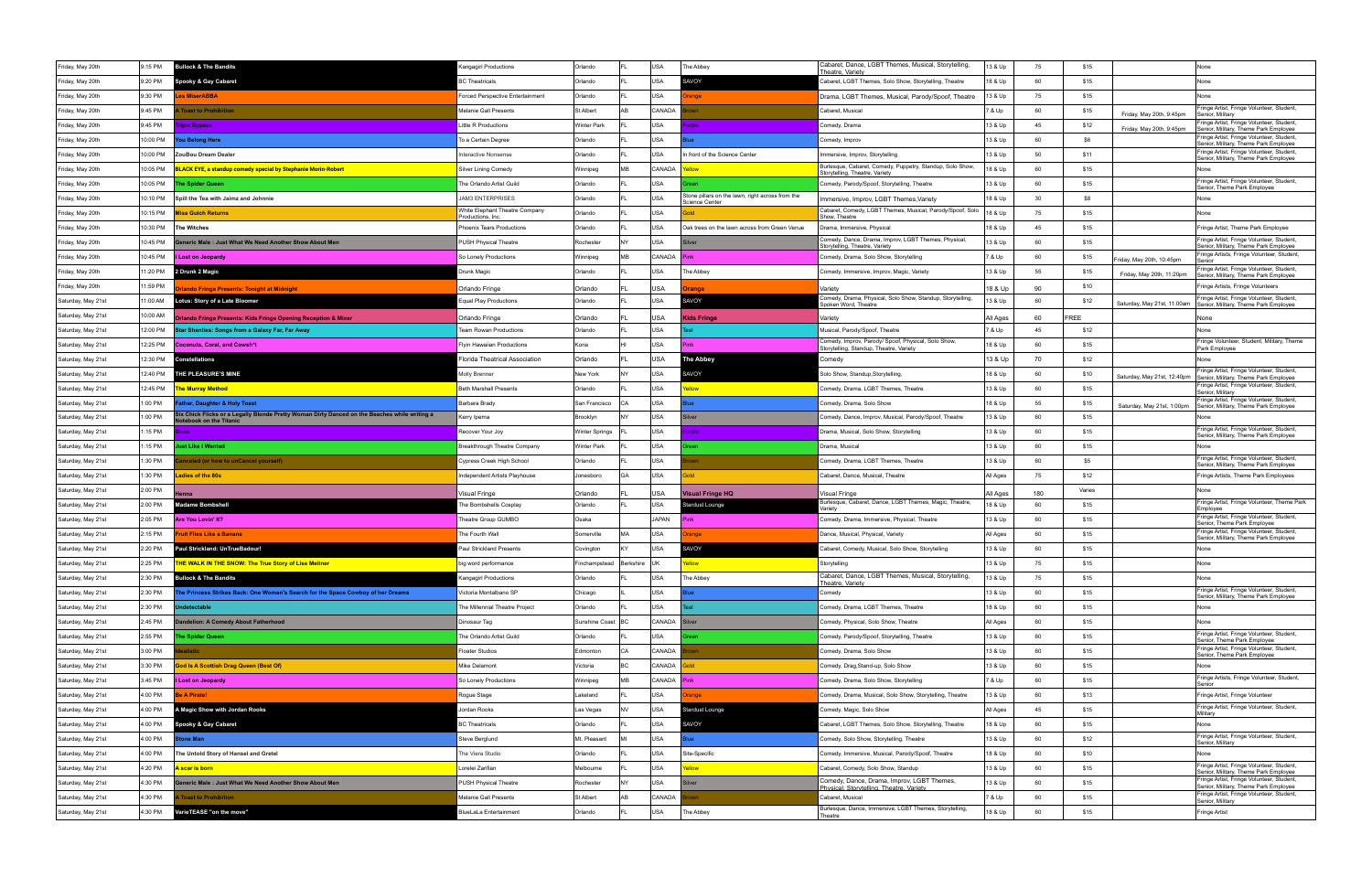| Saturday, May 21st                       | 1:35 PM             | Off The Rails                                                                                          | Tami Evans, LLC                         | St. Petersburg         |       | USA                 |                                                                           | Comedy, Storytelling                                                                          | 13 & Up             | 60        | \$15                                | Fringe Artist, Fringe Volunteer, Student<br>Senior, Military, Theme Park Employee  |
|------------------------------------------|---------------------|--------------------------------------------------------------------------------------------------------|-----------------------------------------|------------------------|-------|---------------------|---------------------------------------------------------------------------|-----------------------------------------------------------------------------------------------|---------------------|-----------|-------------------------------------|------------------------------------------------------------------------------------|
| Saturday, May 21st                       | 5:00 PM             | <b>oming Grandma Kat</b>                                                                               | Florida Deaf Theatre Project            | Orlando                |       | USA                 |                                                                           | Comedy, Solo Show                                                                             | 13 & Up             | 60        | \$12<br>Saturday, May 21st, 5:00pm  | Fringe Artist, Fringe Volunteer, Student<br>Senior, Military, Theme Park Employee  |
| Saturday, May 21st                       | 5:30 PM             | JRY!                                                                                                   | Lauren Bone Noble                       | Oxford                 | MS    | USA                 |                                                                           | Comedy, Physical, Solo Show, Theatre                                                          | 18 & Up             | 45        | \$15                                | Fringe Artist, Fringe Volunteer, Military,                                         |
| Saturday, May 21st                       | 5:30 PM             |                                                                                                        | Orlando Fringe                          | Orlando                |       | USA                 | <b>Outdoor Stage</b>                                                      | /ariety                                                                                       | All Ages            | 60        | Free                                | Student, Senior<br>None                                                            |
| Saturday, May 21st                       | 5:45 PM             | Orlando Fringe Presents: World Fringe Congress Delegates: Meet The Leaders<br>nthrallment: The Musical | <b>Total Eclipse Theatre</b>            | Orlando                |       | USA                 | ange                                                                      | Dance, LGBT Themes, Musical, Theatre                                                          | 18 & Up             | 60        | \$15                                | Fringe Artist, Fringe Volunteer, Student                                           |
| Saturday, May 21st                       | 5:15 PM             | -Step Guide to Being German                                                                            | Paco Erhard                             | Berlin                 |       | <b>GERMANY</b> Gold |                                                                           | Comedy, Solo Show, Stand-up                                                                   | 13 & Up             | 60        | \$15                                | Senior, Military<br>None                                                           |
| Saturday, May 21st                       | 5:25 PM             | <b>Here Comes the Bride and Groom</b>                                                                  | Shoshinz                                | Tokyo                  |       | JAPAN               |                                                                           | Comedy, Solo Show, Spoken Word, Standup, Storytelling,                                        | 7 & Up              | 60        | \$15                                | Fringe Artist, Fringe Volunteer, Student                                           |
| Saturday, May 21st                       | 6:00 PM             | Gertrude Stein's Not Sightly, a play                                                                   | Geography and Plays                     | Rockledge              |       | USA                 | AVOY                                                                      | Theatre<br>GBT Themes, Puppetry, Solo Show, Theatre                                           | 13 & Up             | 30        | \$12                                | Fringe Artist, Fringe Volunteer, Student,                                          |
| Saturday, May 21st                       | 6:00 PM             |                                                                                                        |                                         |                        |       |                     |                                                                           |                                                                                               |                     |           | Free                                | Senior, Military, Theme Park Employee                                              |
| Saturday, May 21st                       | 6:15 PM             | et Portraits<br>Triple Bypass                                                                          | /isual Fringe<br>ittle R Productions    | Orlando<br>Winter Park |       | USA<br>USA          | Visual Fringe HQ<br>rple                                                  | /isual Fringe<br>Comedy, Drama                                                                | All Ages<br>13 & Up | 180<br>45 | \$12                                | Fringe Artist, Fringe Volunteer, Student                                           |
| Saturday, May 21st                       | 6:20 PM             | Stag Night                                                                                             | Billie Jane Aubertin                    | Orlando                |       | USA                 | The Abbey                                                                 | Comedy, LGBT Themes, Theatre                                                                  | 18 & Up             | 60        | \$15                                | Senior, Military, Theme Park Employee<br>Fringe Volunteer                          |
| Saturday, May 21st                       | 6:30 PM             | Ajax                                                                                                   | roject no. 19 Performance Company       | Orlando                |       | USA                 | Oak trees alongside Orlando Museum of Art, near                           | Drama, Theatre                                                                                | 13 & Up             | 60        | \$10                                | Fringe Artist, Fringe Volunteer, Student,                                          |
| Saturday, May 21st                       | 6:30 PM             | LACK EYE, a standup comedy special by Stephanie Morin-Robert                                           | Silver Lining Comedy                    | Winnipeg               | MB.   | CANADA              | the blue statue on the lawn                                               | Burlesque, Cabaret, Comedy, Puppetry, Standup, Solo Show,                                     | 18 & Up             | 60        | \$15                                | Senior, Military<br>None                                                           |
| Saturday, May 21st                       | 6:30 PM             | iting for Gadot                                                                                        | Roll for Initiative Productions         | Orlando                |       | USA                 |                                                                           | Storytelling, Theatre, Variety<br>Comedy, Theatre                                             | 18 & Up             | 60        | \$12                                | Fringe Artist, Fringe Volunteer                                                    |
| Saturday, May 21st                       | 6:45 PM             | Lucky Break                                                                                            | Chase Padgett                           | Tacoma                 | WA.   | USA                 | ilver                                                                     | Comedy, Musical, Solo Show, Storytelling                                                      | 13 & Up             | 60        | \$15                                | Fringe Volunteer, Student                                                          |
| Saturday, May 21st                       | 6:45 PM             | ، Solo from the Pit                                                                                    | Teater KEF                              | Malmo                  | Skåne | Sweden              |                                                                           | Solo Show, Standup, Musical                                                                   | 13 & Up             | 60        | \$15                                | Fringe Artist, Fringe Volunteer                                                    |
| Saturday, May 21st                       | 7:00 PM             | <b>Corsets &amp; Cuties - Iconic</b>                                                                   | Corsets and Cuties                      | Orlando                |       | USA                 | Stardust Lounge                                                           | lurlesque                                                                                     | 18 & Up             | 60        | \$15                                | None                                                                               |
| Saturday, May 21st                       | 7:00 PM             | ZouBou Dream Dealer                                                                                    | nteractive Nonsense                     | Orlando                |       | <b>USA</b>          | In front of the Science Center                                            | Immersive, Improv, Storytelling                                                               | 13 & Up             | 50        | \$11                                | Fringe Artist, Fringe Volunteer, Student,                                          |
| Saturday, May 21st                       | 7:10 PM             | <b>Betteducation (Of A Divine Miss M'poster)</b>                                                       | Jennica McCleary Presents               | Orlando                |       | USA                 | <b>SAVOY</b>                                                              | Cabaret, Comedy, LGBT Themes, Musical, Solo Show, Theatre,                                    | 18 & Up             | 60        | \$12                                | Senior, Military, Theme Park Employee<br>Fringe Artist, Fringe Volunteer           |
| Saturday, May 21st                       | 7:10 PM             | Spill the Tea with Jaimz and Johnnie                                                                   | <b>JAM3 ENTERPRISES</b>                 | Orlando                |       | USA                 | Stone pillars on the lawn, right across from the                          |                                                                                               | 18 & Up             | 30        | \$8                                 |                                                                                    |
|                                          | 7:30 PM             |                                                                                                        | Jericko Productions                     | Orlando                |       | USA                 | Science Center                                                            | Immersive, Improv, LGBT Themes, Variety<br>Cabaret, Musical, Solo Show, Storytelling, Theatre | All Ages            | 60        | \$14                                |                                                                                    |
| Saturday, May 21st<br>Saturday, May 21st | 7:30 PM             | verything I Wannabe!<br>on Bennett   My Dad's Deaths                                                   | Cursed Productions                      | Swift Current          | SK    | CANADA              |                                                                           | Comedy, Drama, Solo Show, Spoken Word, Standup,                                               | 13 & Up             | 60        | \$15                                | Fringe Artist, Fringe Volunteer<br>None                                            |
| Saturday, May 21st                       | 7:30 PM             | he Medium                                                                                              | Musical Traditions Invcorporated        | Orlando                |       | USA                 | ange                                                                      | Storytelling, Theatre                                                                         | 13 & Up             | 60        | \$15                                | None                                                                               |
| Saturday, May 21st                       | 7:30 PM             | liss Gulch Returns                                                                                     | White Elephant Theatre Company          | Orlando                |       | USA                 |                                                                           | Drama, Storytelling, Theatre<br>Cabaret, Comedy, LGBT Themes, Musical, Parody/Spoof, Solo     | 18 & Up             | 75        | \$15                                | None                                                                               |
|                                          |                     |                                                                                                        | Productions, Inc                        |                        | WA    | USA                 |                                                                           | Show, Theatre                                                                                 |                     | 50        |                                     |                                                                                    |
| Saturday, May 21st                       | 7:35 PM             | <b>DK: Fully Clothed</b><br>Aiax                                                                       | DK Live Productions                     | Bellingham             |       |                     | Oak trees alongside Orlando Museum of Art, near                           | Comedy, Improv, Solo Show, Standup, Storytelling                                              | 18 & Up             | 60        | \$15                                | Fringe Volunteer<br>Fringe Artist, Fringe Volunteer, Student,                      |
| Saturday, May 21st                       | 8:00 PM             |                                                                                                        | Project no. 19 Performance Company      | Orlando                |       | USA                 | the blue statue on the lawn                                               | Drama, Theatre                                                                                | 13 & Up             |           | \$10                                | Senior, Military                                                                   |
| Saturday, May 21st                       | 8:00 PM             | acher's Kid                                                                                            | The Sarakeet                            | Lake Mary              |       | USA                 |                                                                           | Solo Show, Storytelling                                                                       | 13 & Up             | 60        | \$12                                | None                                                                               |
| Saturday, May 21st                       |                     |                                                                                                        |                                         |                        |       |                     |                                                                           |                                                                                               |                     |           |                                     |                                                                                    |
|                                          | 8:00 PM             | <b>Shakespeare's Aliens</b>                                                                            | Hardly Working Promotions               | Orlando                |       | USA                 | The Abbey                                                                 | Drama                                                                                         | 7 & Up              | 60        | \$15                                | Fringe Artist, Fringe Volunteer                                                    |
| Saturday, May 21st                       | 8:10 PM             | <mark>Magic in Real Life</mark>                                                                        | Ben Price Magic                         | Calgary                | AB    | CANADA              |                                                                           | Cabaret, Comedy, Magic, Solo Show, Variety                                                    | 13 & Up             | 60        | \$15                                | None                                                                               |
| Saturday, May 21st                       | 3:10 PM             | Spill the Tea with Jaimz and Johnnie                                                                   | <b>JAM3 ENTERPRISES</b>                 | Orlando                |       | <b>USA</b>          | Stone pillars on the lawn, right across from the<br>Science Center        | Immersive, Improv, LGBT Themes, Variety                                                       | 18 & Up             | 30        | \$8                                 | None                                                                               |
| Saturday, May 21st                       | 8:25 PM             | ssing Mercy                                                                                            | <b>Electric Wings</b>                   | Boston                 | MA.   | USA                 |                                                                           | Comedy, Drama, LGBT Themes, Parody/Spoof, Physical,<br>Standup, Storytelling, Theatre         | 13 & Up             | 60        | \$7                                 | Student, Senior, Military                                                          |
| Saturday, May 21st                       | 8:30 PM             | VANZIE WITH A "Z" Part 2: THE RAVE YEARS                                                               | Wanzie Presents & D Squared Productions | Orlando                |       | USA                 | Iver                                                                      | Comedy, LGBT Themes, Solo Show, Storytelling                                                  | 18 & Up             | 60        | \$15                                |                                                                                    |
| Saturday, May 21st                       | 8:45 PM             | Born Ugly Yesterday                                                                                    | The Ugly Dog                            | Springfield            |       | USA                 | imle                                                                      | Comedy, Physical, Puppetry, Storytelling, Solo Show, Theatre                                  | 13 & Up             | 60        | \$15                                | Fringe Artist, Fringe Volunteer, Student,<br>Senior, Theme Park Employee           |
| Saturday, May 21st                       | 8:50 PM             | <b>Blueberries Are Assholes</b>                                                                        | J Dawe                                  | Vancouver              |       | CANADA              | SAVOY                                                                     | Comedy, Solo Show, Standup                                                                    | 13 & Up             | 60        | \$15                                | None                                                                               |
| Saturday, May 21st                       | 9:00 PM             | Carmilla: An American Gothic                                                                           | ightup Shoebox & Phantom Funhouse       | Orlando                |       | USA                 |                                                                           | Drama, LGBT Themes, Storytelling, Theatre                                                     | 13 & Up             | 60        | \$12                                | Student                                                                            |
| Saturday, May 21st                       | 9:10 PM             | Spill the Tea with Jaimz and Johnnie                                                                   | <b>JAM3 ENTERPRISES</b>                 | Orlando                |       | <b>USA</b>          | Stone pillars on the lawn, right across from the<br>Science Center        | Immersive, Improv, LGBT Themes, Variety                                                       | 18 & Up             | 30        | \$8                                 | None                                                                               |
| Saturday, May 21st                       | 9:15 PM             | <b>LeLand Loves Bigfoot</b>                                                                            | Stewart Huff                            | Athens                 | GA    | USA                 |                                                                           | Comedy, Spoken Word, Storytelling                                                             | 13 & Up             | 60        | \$12                                | None                                                                               |
| Saturday, May 21st                       | 9:30 PM             | e Family Crow: A Murder Mystery                                                                        | The Pucking Fuppet Co.                  | Toronto                | ON    | CANADA              |                                                                           | Comedy, Parody/Spoof, Puppetry, Solo Show, Storytelling,<br>Theatre                           | 13 & Up             | 60        | \$15                                | None                                                                               |
| Saturday, May 21st                       | 9:30 PM             | he Gay 90's Musical                                                                                    | Unseen Images Theatre                   | Orlando                |       | USA                 |                                                                           | Musical, LGBT Themes, Variety                                                                 | 13 & Up             | 75        | \$15                                | None                                                                               |
| Saturday, May 21st                       | 9:50 PM             | <b>heating Death: Magic, Memoirs &amp; Mortality</b>                                                   | Nelson Lugo Magic                       | New York               | l NY  | USA                 | ellow                                                                     | Comedy, Drama, Magic, Solo Show, Storytelling, Theatre,<br>Variety                            | 13 & Up             | 75        | \$15                                | Fringe Artist, Fringe Volunteer, Student,<br>Senior, Military, Theme Park Employee |
| Saturday, May 21st                       | 9:50 PM             | <b>BOYS WILL BE BOYS</b>                                                                               | <b>Excellent Adventure Productions</b>  | Orlando                |       | USA                 | The Abbey                                                                 | Cabaret, Comedy, LGBT Themes, Parody/Spoof, Theatre,<br>Variety                               | 18 & Up             | 75        | \$15                                | None                                                                               |
| Saturday, May 21st                       | 10:00 PM            | arrago with Chris Sanders                                                                              | Chris Sanders                           | Sarasota               |       | USA                 |                                                                           | Comedy, Solo Show, Standup, Storytelling                                                      | 18 & Up             | 30        | \$6                                 | Fringe Artist, Fringe Volunteer, Military                                          |
| Saturday, May 21st                       | 10:00 PM            | ZouBou Dream Dealer                                                                                    | <b>Interactive Nonsense</b>             | Orlando                |       | USA                 | In front of the Science Center                                            | Immersive, Improv, Storytelling                                                               | 13 & Up             | 50        | \$11                                | Fringe Artist, Fringe Volunteer, Student,<br>Senior, Military, Theme Park Employee |
| Saturday, May 21st                       | 10:05 PM            | he Complete Works of Stephen Sondheim (Abridged)                                                       | Man and Puppet Productions              | Orlando                |       | USA                 |                                                                           | Comedy, LGBT Themes, Musical, Parody/Spoof, Theatre                                           | 13 & Up             | 60        | \$15                                | Fringe Artist, Fringe Volunteer, Student,<br>Senior, Military, Theme Park Employee |
| Saturday, May 21st                       | 10:10 PM            | Spill the Tea with Jaimz and Johnnie                                                                   | <b>JAM3 ENTERPRISES</b>                 | Orlando                |       | USA                 | Stone pillars on the lawn, right across from the<br><b>Science Center</b> | Immersive, Improv, LGBT Themes, Variety                                                       | 18 & Up             | 30        | \$8                                 | None                                                                               |
| Saturday, May 21st                       | 10:15 PM            | own The Rabbit Hole                                                                                    | umu Productions                         | Orlando                |       | USA                 |                                                                           | Comedy, LGBT Themes, Musical, Parody/Spoof, Theatre                                           | 18 & Up             | 75        | \$15                                | None                                                                               |
| Saturday, May 21st                       | 10:30 PM            | Favor My Daddy: A Tale of Two Sissies                                                                  | Jamie Brickhouse                        | New York               | l NY  | USA                 |                                                                           | Comedy, Drama, LGBT Themes, Solo Show, Storytelling,<br>Theatre                               | 18 & Up             | 60        | \$15                                | Student, Senior                                                                    |
| Saturday, May 21st                       | 10:45 PM            | pocalypseVille!                                                                                        | <b>Idiot Box Productions</b>            | Orlando                |       | USA                 | irple :                                                                   | Comedy, Musical, Theatre                                                                      | 13 & Up             | 45        | \$15                                | Fringe Artist, Fringe Volunteer, Student,<br>Senior, Military                      |
| Saturday, May 21st                       | 10:55 PM            | You-Haul-It                                                                                            | JBD Productions                         | St. Petersburg         |       | USA                 | Pink                                                                      | Drama, LGBT Themes, Theatre                                                                   | 18 & Up             | 60        | \$11<br>Saturday, May 21st, 10:55pm | None                                                                               |
| Saturday, May 21st                       | 11:55 PM            | 2 Drunk 2 Magic                                                                                        | Drunk Magic                             | Orlando                |       | USA                 | The Abbey                                                                 | Comedy, Immersive, Improv, Magic, Variety                                                     | 13 & Up             | 55        | \$15                                | Fringe Artist, Fringe Volunteer, Student,<br>Senior, Military, Theme Park Employee |
| Saturday, May 21st<br>Sunday, May 22nd   | 11:59 PM<br>1:00 AM | lando Fringe Presents: Tonight at Midnight<br><b>Breakfast With Andy</b>                               | Orlando Fringe<br>reeline Productions   | Orlando<br>Orlando     |       | USA<br>USA          | range<br>SAVOY                                                            | Variety<br>Irama, Theatre                                                                     | 18 & Up<br>All Ages | 90<br>55  | \$10<br>\$14                        | Fringe Artists, Fringe Volunteers<br>Fringe Artist, Fringe Volunteer, Military,    |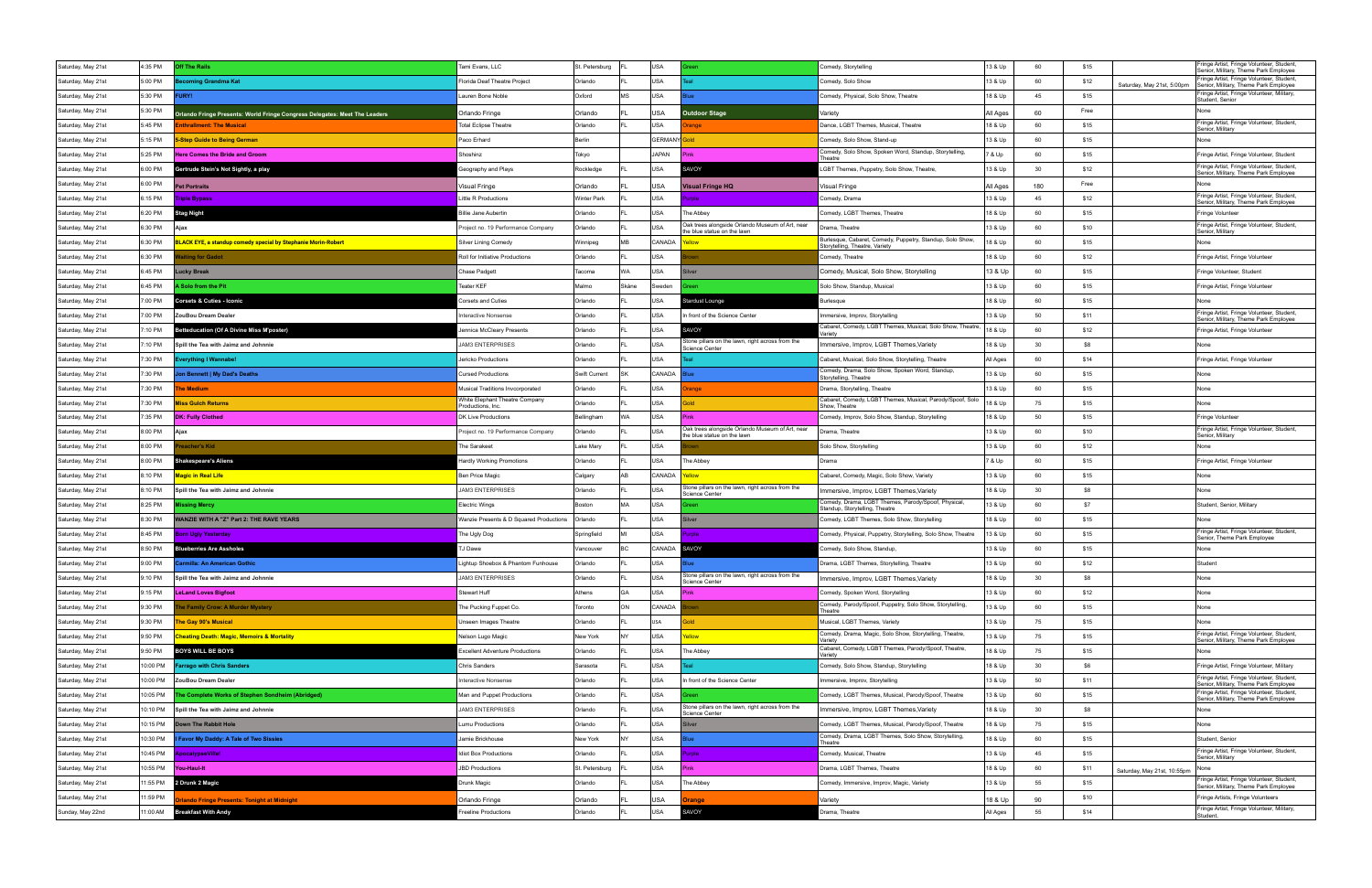| Sunday, May 22nd | 1:45 AM  | <b>LeLand Loves Bigfoot</b>                                  | Stewart Huff                            | Athens             | USA<br>l GA      |                                                                                | Comedy, Spoken Word, Storytelling                                                              | 13 & Up  | 60 | \$12 | None                                                                               |
|------------------|----------|--------------------------------------------------------------|-----------------------------------------|--------------------|------------------|--------------------------------------------------------------------------------|------------------------------------------------------------------------------------------------|----------|----|------|------------------------------------------------------------------------------------|
| Sunday, May 22nd | 1:45 AM  | onder World                                                  | Airtight Theatre                        | <b>Winter Park</b> | USA              | mle.                                                                           | Comedy, Drama, Theatre                                                                         | 13 & Up  | 60 | \$10 | Fringe Artist, Fringe Volunteer, Student,<br>Theme Park Employee                   |
| Sunday, May 22nd | 12:15 PM | eneric Male: Just What We Need Another Show About Mer        | PUSH Physical Theatre                   | Rochester          | <b>USA</b>       |                                                                                | Comedy, Dance, Drama, Improv, LGBT Themes,<br>Physical, Storytelling, Theatre, Variety         | 13 & Up  | 60 | \$15 | Fringe Artist, Fringe Volunteer, Student,<br>Senior, Military, Theme Park Employee |
| Sunday, May 22nd | 12:30 PM | ies, Anger and Forgiveness                                   | Spleen76                                | San Francisco      | <b>USA</b><br>CА |                                                                                | Comedy, Drama, Solo Show, Storytelling, Theatre                                                | 18 & Up  | 60 | \$10 | Fringe Artist, Fringe Volunteer, Student,<br>Senior, Military                      |
| Sunday, May 22nd | 12:30 PM | <b>Magic in Real Life</b>                                    | Ben Price Magic                         | Calgary            | CANADA<br>AR     | wolls                                                                          | Cabaret, Comedy, Magic, Solo Show, Variety                                                     | 13 & Up  | 60 | \$15 | None                                                                               |
| Sunday, May 22nd | 2:40 PM  | etteducation (Of A Divine Miss M'poster)                     | lennica McCleary Presents               | Orlando            | USA              | <b>SAVOY</b>                                                                   | Cabaret, Comedy, LGBT Themes, Musical, Solo Show, Theatre<br>/ariet\                           | 18 & Up  | 60 | \$12 | Fringe Artist, Fringe Volunteer                                                    |
| Sunday, May 22nd | 1:00 PM  | verything I Wannabe!                                         | Jericko Productions                     | Orlando            | USA              |                                                                                | Cabaret, Musical, Solo Show, Storytelling, Theatre                                             | All Ages | 60 | \$14 | Fringe Artist, Fringe Volunteer                                                    |
| Sunday, May 22nd | :00 PM   | <b>Stag Night</b>                                            | <b>Billie Jane Aubertin</b>             | Orlando            | USA              | The Abbey                                                                      | Comedy, LGBT Themes, Theatre                                                                   | 18 & Up  | 60 | \$15 | Fringe Volunteer                                                                   |
| Sunday, May 22nd | 1:15 PM  | <b>AQUEL</b>                                                 | Open Scene                              | <b>Winter Park</b> | <b>USA</b>       |                                                                                | Drama, LGBT Themes, Solo Show, Theatre                                                         | 13 & Up  | 55 | \$15 | Fringe Artist, Fringe Volunteer, Student,<br>Senior, Military, Theme Park Employee |
| Sunday, May 22nd | 1:25 PM  | <b>Here Comes the Bride and Groom</b>                        | Shoshinz                                | Tokyo              | <b>JAPAN</b>     |                                                                                | Comedy, Solo Show, Spoken Word, Standup, Storytelling,<br>Theatre                              | 7 & Up   | 60 | \$15 | Fringe Artist, Fringe Volunteer, Student                                           |
| Sunday, May 22nd | 1:30 PM  | <b>nthrallment: The Musical</b>                              | <b>Total Eclipse Theatre</b>            | Orlando            | USA              | ange                                                                           | Dance, LGBT Themes, Musical, Theatre                                                           | 18 & Up  | 60 | \$15 | Fringe Artist, Fringe Volunteer, Student,<br>Senior, Military                      |
| Sunday, May 22nd | :30 PM   | Solo from the Pit                                            | <b>Teater KEF</b>                       | Malmo              | Skåne<br>Sweden  |                                                                                | Solo Show, Standup, Musical                                                                    | 13 & Up  | 60 | \$15 | Fringe Artist, Fringe Volunteer                                                    |
| Sunday, May 22nd | 2:00 PM  | <b>A Magic Show with Jordan Rooks</b>                        | lordan Rooks                            | Las Vegas          | USA              | Stardust Lounge                                                                | Comedy, Magic, Solo Show                                                                       | All Ages | 45 | \$15 | Fringe Artist, Fringe Volunteer, Student,<br>Militarv                              |
| Sunday, May 22nd | 2:00 PM  | Favor My Daddy: A Tale of Two Sissies                        | Jamie Brickhouse                        | New York           | USA              |                                                                                | Comedy, Drama, LGBT Themes, Solo Show, Storytelling<br>Theatre                                 | 18 & Up  | 60 | \$15 | Student, Senior                                                                    |
| Sunday, May 22nd | 2:00 PM  | he Gay 90's Musical                                          | <b>Unseen Images Theatre</b>            | Orlando            | USA              |                                                                                | Musical, LGBT Themes, Variety                                                                  | 13 & Up  | 75 | \$15 | None                                                                               |
| Sunday, May 22nd | 2:00 PM  | nderbelly                                                    | British too British                     | Vancouver          | CANADA           |                                                                                | Comedy, Physical, Theatre                                                                      | All Ages | 55 | \$15 | Fringe Artists, Fringe Volunteers                                                  |
| Sunday, May 22nd | 2:10 PM  | LACK EYE, a standup comedy special by Stephanie Morin-Robert | Silver Lining Comedy                    | <b>Winnipeg</b>    | CANADA<br>MВ     | <b>Illow</b>                                                                   | Burlesque, Cabaret, Comedy, Puppetry, Standup, Solo Show,<br>Storytelling, Theatre, Variety    | 18 & Up  | 60 | \$15 | None                                                                               |
| Sunday, May 22nd | 2:15 PM  | pocalypseVille!                                              | <b>Idiot Box Productions</b>            | Orlando            | USA              | irple                                                                          | Comedy, Musical, Theatre                                                                       | 13 & Up  | 45 | \$15 | Fringe Artist, Fringe Volunteer, Student,<br>Senior, Military                      |
| Sunday, May 22nd | 2:20 PM  | otus: Story of a Late Bloomer                                | <b>Equal Play Productions</b>           | Orlando            | USA              | SAVOY                                                                          | Comedy, Drama, Physical, Solo Show, Standup, Storytelling,<br>poken Word, Theatre              | 13 & Up  | 60 | \$12 | Fringe Artist, Fringe Volunteer, Student,<br>Senior, Military, Theme Park Employee |
| Sunday, May 22nd | 2:45 PM  | <b>BOYS WILL BE BOYS</b>                                     | <b>Excellent Adventure Productions</b>  | Orlando            | USA              | The Abbey                                                                      | Cabaret, Comedy, LGBT Themes, Parody/Spoof, Theatre,<br>Variety                                | 18 & Up  | 75 | \$15 | None                                                                               |
| Sunday, May 22nd | 2:45 PM  | iting for Gadot                                              | Roll for Initiative Productions         | Orlando            | USA              |                                                                                | Comedy, Theatre                                                                                | 18 & Up  | 60 | \$12 | Fringe Artist, Fringe Volunteer                                                    |
| Sunday, May 22nd | 3:00 PM  | The Untold Story of Hansel and Gretel                        | The Viera Studio                        | Orlando            | USA              | Site-Specific                                                                  | Comedy, Immersive, Musical, Parody/Spoof, Theatre                                              | 18 & Up  | 60 | \$10 |                                                                                    |
| Sunday, May 22nd | 3:05 PM  | <b>Coconuts, Coral, and Cowsh*t</b>                          | <b>Flyin Hawaiian Productions</b>       | Kona               | <b>USA</b>       |                                                                                | Comedy, Improv, Parody/ Spoof, Physical, Solo Show,<br>Storytelling, Standup, Theatre, Variety | 18 & Up  | 60 | \$15 | Fringe Volunteer, Student, Military, Theme<br>Park Employee                        |
| Sunday, May 22nd | 3:10 PM  | he Complete Works of Stephen Sondheim (Abridged)             | Man and Puppet Productions              | Orlando            | USA              |                                                                                | Comedy, LGBT Themes, Musical, Parody/Spoof, Theatre                                            | 13 & Up  | 60 | \$15 | Fringe Artist, Fringe Volunteer, Student,<br>Senior, Military, Theme Park Employee |
| Sunday, May 22nd | 3:15 PM  | he Medium                                                    | Musical Traditions Invcorporated        | Orlando            | USA              | ange                                                                           | Drama, Storytelling, Theatre                                                                   | 13 & Up  | 60 | \$15 | None                                                                               |
| Sunday, May 22nd | 3:30 PM  | /ho? The Dickens!                                            | Don't Panic! Theater Company            | Orlando            | USA              |                                                                                | Parody/Spoot                                                                                   | All Ages | 40 | \$10 | None                                                                               |
| Sunday, May 22nd | 3:30 PM  | ou Belong Here                                               | To a Certain Degree                     | Orlando            | USA              |                                                                                | Comedy, Improv                                                                                 | 13 & Up  | 60 | \$6  | Fringe Artist, Fringe Volunteer, Student,<br>Senior, Military, Theme Park Employee |
| Sunday, May 22nd | 3:50 PM  | <b>THE WALK IN THE SNOW: The True Story of Lise Meitner</b>  | big word performance                    | Finchampstead      | Berkshire        | ellow                                                                          | Storytelling                                                                                   | 13 & Up  | 75 | \$15 | None                                                                               |
| Sunday, May 22nd | 4:00 PM  | lueberries Are Assholes                                      | J Dawe                                  | Vancouver          | CANADA           | SAVOY                                                                          | Comedy, Solo Show, Standup,                                                                    | 13 & Up  | 60 | \$15 | None                                                                               |
| Sunday, May 22nd | 4:00 PM  | adies of the 80s                                             | Independent Artists Playhouse           | Jonesboro          | USA<br>GА        |                                                                                | Cabaret, Dance, Musical, Theatre                                                               | All Ages | 75 | \$12 | Fringe Artists, Theme Park Employees                                               |
| Sunday, May 22nd | 4:00 PM  | <b>ANZIE WITH A "Z" Part 2: THE RAVE YEARS</b>               | Wanzie Presents & D Squared Productions | Orlando            | USA              |                                                                                | Comedy, LGBT Themes, Solo Show, Storytelling                                                   | 18 & Up  | 60 | \$15 | None                                                                               |
| Sunday, May 22nd | 4:15 PM  | e Family Crow: A Murder Mystery                              | The Pucking Fuppet Co.                  | Toronto            | CANADA<br>ON     |                                                                                | Comedy, Parody/Spoof, Puppetry, Solo Show, Storytelling,                                       |          |    |      |                                                                                    |
| Sunday May 22nd  |          |                                                              |                                         |                    |                  |                                                                                | Theatre                                                                                        | 13 & Up  | 60 | \$15 | None                                                                               |
|                  | 4:30 PM  | Bugged Lady                                                  | Linn-Levi Productions                   | Orlando            | USA              | Leu Gardens                                                                    | Solo Show                                                                                      | 13 & Up  | 60 | \$12 | Fringe Artist, Fringe Volunteer                                                    |
| Sunday, May 22nd | 4:45 PM  |                                                              | Recover Your Joy                        | Winter Springs     | USA              | role                                                                           | Drama, Musical, Solo Show, Storytelling                                                        | 13 & Up  | 60 | \$15 | Fringe Artist, Fringe Volunteer, Student,<br>Senior, Military, Theme Park Employee |
| Sunday, May 22nd | I:45 PM  | <b>Shakespeare's Aliens</b>                                  | ardly Working Promotions                | Orlando            | USA              | 'he Abbey                                                                      | Drama                                                                                          | ' & Up   | 60 | \$15 | Fringe Artist, Fringe Volunteer                                                    |
| Sunday, May 22nd | 4:45 PM  | Are You Lovin' It?                                           | Theatre Group GUMBO                     | Osaka              | <b>JAPAN</b>     | Pink                                                                           | Comedy, Drama, Immersive, Physical, Theatre                                                    | 13 & Up  | 60 | \$15 | Fringe Artist, Fringe Volunteer, Student,<br>Senior, Theme Park Employee           |
| Sunday, May 22nd | 4:50 PM  | ust Like I Wanted                                            | Breakthrough Theatre Company            | <b>Winter Park</b> | USA              |                                                                                | Drama, Musical                                                                                 | 13 & Up  | 60 | \$15 | None                                                                               |
| Sunday, May 22nd | 5:00 PM  | le A Pirate!                                                 | Rogue Stage                             | Lakeland           | <b>USA</b>       | ange                                                                           | Comedy, Drama, Musical, Solo Show, Storytelling, Theatre                                       | 13 & Up  | 60 | \$13 | Fringe Artist, Fringe Volunteer                                                    |
| Sunday, May 22nd | 5:00 PM  | on Bennett   My Dad's Deaths                                 | <b>Cursed Productions</b>               | Swift Current      | CANADA           |                                                                                | Comedy, Drama, Solo Show, Spoken Word, Standup,<br>Storytelling, Theatre                       | 13 & Up  | 60 | \$15 | None                                                                               |
| Sunday, May 22nd | 6:00 PM  | Ajax                                                         | Project no. 19 Performance Company      | Orlando            | USA              | Oak trees alongside Orlando Museum of Art, near<br>the blue statue on the lawn | Drama, Theatre                                                                                 | 13 & Up  | 60 | \$10 | Fringe Artist, Fringe Volunteer, Student,<br>Senior, Military                      |
| Sunday, May 22nd | 6:00 PM  | <b>An R-Rated Magic Show</b>                                 | An R-Rated Magic Show                   | Houston            | TX<br>USA        |                                                                                | Comedy, Magic, Parody/Spoof, Solo Show, Stand-up, Variety                                      | 18 & Up  | 60 | \$15 | None                                                                               |
| Sunday, May 22nd | 6:00 PM  | Paul Strickland: UnTrueBadour!                               | Paul Strickland Presents                | Covington          | KY<br>USA        | SAVOY                                                                          | Cabaret, Comedy, Musical, Solo Show, Storytelling                                              | 13 & Up  | 60 | \$15 | None                                                                               |
| Sunday, May 22nd | 6:00 PM  | ndetectable                                                  | The Millennial Theatre Project          | Orlando            | USA              |                                                                                | Comedy, Drama, LGBT Themes, Theatre                                                            | 18 & Up  | 60 | \$15 | None                                                                               |
| Sunday, May 22nd | 6:10 PM  | Spill the Tea with Jaimz and Johnnie                         | JAM3 ENTERPRISES                        | Orlando            | <b>USA</b>       | Stone pillars on the lawn, right across from the<br><b>Science Center</b>      | Immersive, Improv, LGBT Themes, Variety                                                        | 18 & Up  | 30 | \$8  | None                                                                               |
| Sunday, May 22nd | 6:15 PM  | andelion: A Comedy About Fatherhood                          | Dinosaur Tag                            | Sunshine Coast     | CANADA           |                                                                                | Comedy, Physical, Solo Show, Theatre                                                           | All Ages | 60 | \$15 | None                                                                               |
| Sunday, May 22nd | 6:15 PM  | <b>he Murray Method</b>                                      | <b>Beth Marshall Presents</b>           | Orlando            | <b>USA</b>       |                                                                                | Comedy, Drama, LGBT Themes, Theatre                                                            | 13 & Up  | 60 | \$15 | Fringe Artist, Fringe Volunteer, Student,<br>Senior, Military                      |
| Sunday, May 22nd | 6:15 PM  | acher's Kid                                                  | The Sarakeet                            | Lake Mary          | USA              |                                                                                | Solo Show, Storytelling                                                                        | 13 & Up  | 60 | \$12 | None                                                                               |
| Sunday, May 22nd | 6:30 PM  | Constellations                                               | Florida Theatrical Association          | Orlando            | <b>USA</b>       | <b>The Abbey</b>                                                               | Comedy                                                                                         | 13 & Up  | 70 | \$12 | None                                                                               |
| Sunday, May 22nd | 6:45 PM  | <b>ruit Flies Like a Banana</b>                              | The Fourth Wall                         | Somerville         | MA<br>USA        | ange                                                                           | Dance, Musical, Physical, Variety                                                              | All Ages | 60 | \$15 | Fringe Artist, Fringe Volunteer, Student,<br>Senior, Military, Theme Park Employee |
| Sunday, May 22nd | 6:55 PM  | A Different Kind of MaryJayne                                | Never Surrender                         | Winter Garden      | <b>USA</b>       |                                                                                | Comedy, Theatre                                                                                | 18 & Up  | 60 | \$12 | Fringe Artist, Fringe Volunteer, Student,<br>Senior, Military, Theme Park Employee |
| Sunday, May 22nd | 7:00 PM  | ather, Daughter & Holy Toast                                 | Barbara Brady                           | San Francisco      | <b>USA</b>       |                                                                                | Comedy, Drama, Solo Show                                                                       | 18 & Up  | 55 | \$15 | Fringe Artist, Fringe Volunteer, Student,<br>Senior, Military, Theme Park Employee |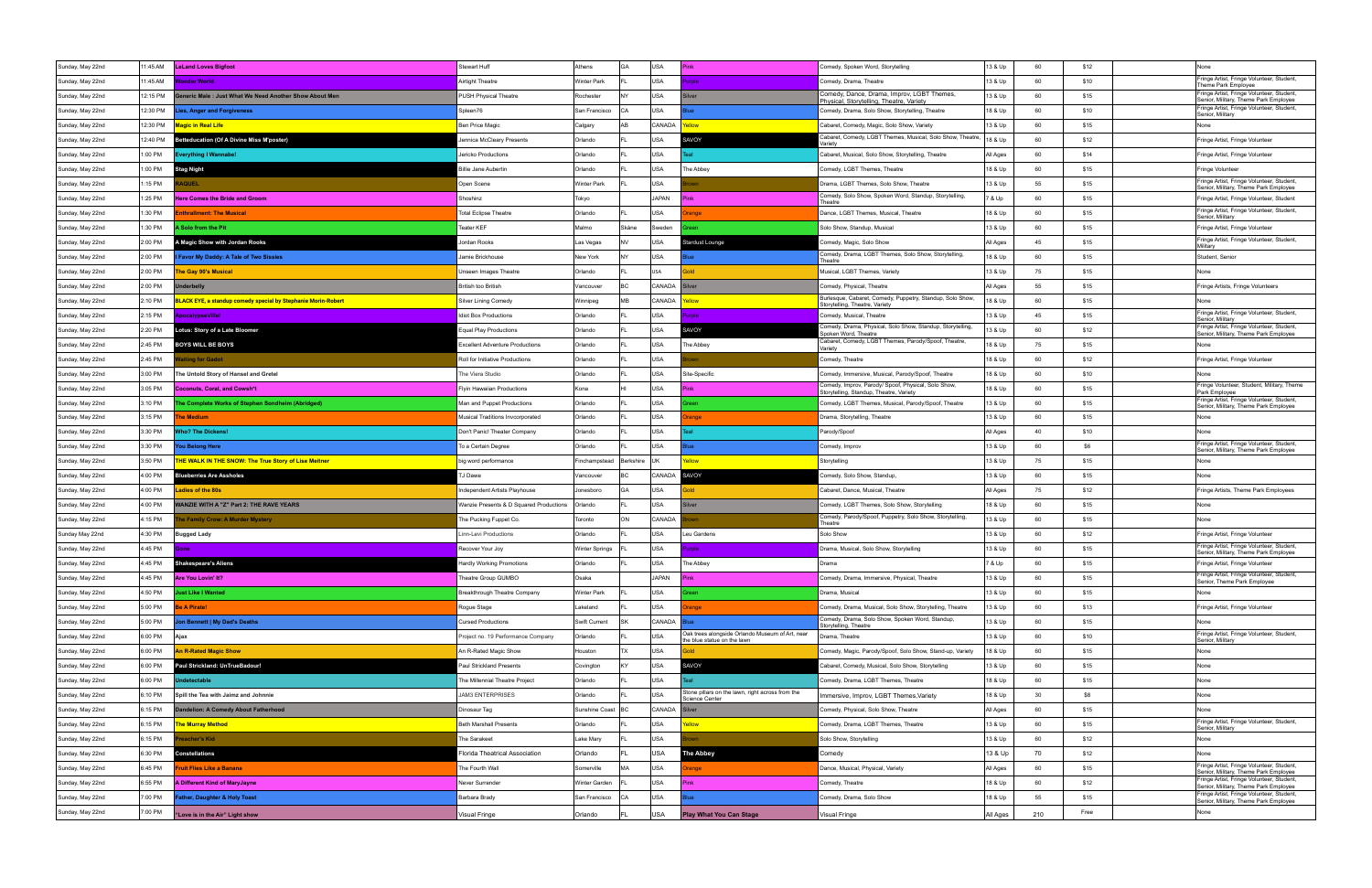| Sunday, May 22nd | 7:00 PM  | he Mockingbird News                                                                                               | HayesPlays                                       | Orlando               |           | USA                 |                                                                                | Solo Show, Spoken Word, Storytelling, Theatre                                                              | 18 & Up  | 60       | \$12        |                          | Fringe Volunteer, Student, Senior, Military                                                                       |
|------------------|----------|-------------------------------------------------------------------------------------------------------------------|--------------------------------------------------|-----------------------|-----------|---------------------|--------------------------------------------------------------------------------|------------------------------------------------------------------------------------------------------------|----------|----------|-------------|--------------------------|-------------------------------------------------------------------------------------------------------------------|
| Sunday, May 22nd | 7:00 PM  | ZouBou Dream Dealer                                                                                               | <b>Interactive Nonsense</b>                      | Orlando               |           | USA                 | In front of the Science Center                                                 | Immersive, Improv, Storytelling                                                                            | 13 & Up  | 50       | \$11        |                          | Fringe Artist, Fringe Volunteer, Student,<br>Senior, Military, Theme Park Employee                                |
| Sunday, May 22nd | 7:10 PM  | Spill the Tea with Jaimz and Johnnie                                                                              | <b>JAM3 ENTERPRISES</b>                          | Orlando               |           | <b>USA</b>          | Stone pillars on the lawn, right across from the<br><b>Science Center</b>      | Immersive, Improv, LGBT Themes, Variety                                                                    | 18 & Up  | 30       | \$8         |                          |                                                                                                                   |
| Sunday, May 22nd | 7:15 PM  | <b>Sorn Ugly Yesterday</b>                                                                                        | The Ugly Dog                                     | Springfield           |           | USA                 |                                                                                | Comedy, Physical, Puppetry, Storytelling, Solo Show, Theatre                                               | 13 & Up  | 60       | \$15        |                          | Fringe Artist, Fringe Volunteer, Student,<br>Senior, Theme Park Employee                                          |
| Sunday, May 22nd | 7:30 PM  | Ajax                                                                                                              | Project no. 19 Performance Company               | Orlando               |           | lusa                | Oak trees alongside Orlando Museum of Art, near<br>the blue statue on the lawn | Drama, Theatre                                                                                             | 13 & Up  | 60       | \$10        |                          | Fringe Artist, Fringe Volunteer, Student,<br>Senior, Military                                                     |
| Sunday, May 22nd | 7:40 PM  | pooky & Gay Cabaret                                                                                               | <b>3C Theatricals</b>                            | Orlando               |           | <b>USA</b>          | SAVOY                                                                          | Cabaret, LGBT Themes, Solo Show, Storytelling, Theatre                                                     | 18 & Up  | 60       | \$15        |                          | None                                                                                                              |
| Sunday, May 22nd | 7:45 PM  | alistic                                                                                                           | Floater Studios                                  | Edmontor              |           | <b>CANADA</b>       |                                                                                | Comedy, Drama, Solo Show                                                                                   | 13 & Up  | 60       | \$15        |                          | Fringe Artist, Fringe Volunteer, Student,                                                                         |
| Sunday, May 22nd | 7:55 PM  | scar is born                                                                                                      | Lorelei Zarifian                                 | Melbourne             |           | USA                 |                                                                                | Cabaret, Comedy, Solo Show, Standup                                                                        | 13 & Up  | 60       | \$15        |                          | Senior, Theme Park Employee<br>Fringe Artist, Fringe Volunteer, Student,<br>Senior, Military, Theme Park Employee |
| Sunday, May 22nd | 8:00 PM  | x Chick Flicks or a Legally Blonde Pretty Woman Dirty Danced on the Beaches while writing a<br>ebook on the Titan | Kerry Ipema                                      | Brooklyn              | <b>NY</b> | USA                 |                                                                                | Comedy, Dance, Improv, Musical, Parody/Spoof, Theatre                                                      | 13 & Up  | 60       | \$15        |                          | None                                                                                                              |
| Sunday, May 22nd | 8:10 PM  | Spill the Tea with Jaimz and Johnnie                                                                              | <b>JAM3 ENTERPRISES</b>                          | Orlando               |           | <b>USA</b>          | Stone pillars on the lawn, right across from the                               | Immersive, Improv, LGBT Themes, Variety                                                                    | 18 & Up  | 30       | S8          |                          | None                                                                                                              |
| Sunday, May 22nd | 8:15 PM  | od Is A Scottish Drag Queen (Best Of)                                                                             | Mike Delamont                                    | Victoria              | BC.       | CANADA              | <b>Science Center</b>                                                          | Comedy, Drag, Stand-up, Solo Show                                                                          | 13 & Up  | 60       | \$15        |                          | None                                                                                                              |
| Sunday, May 22nd | 8:30 PM  | coming Grandma Kat                                                                                                | Florida Deaf Theatre Project                     | Orlando               |           | <b>USA</b>          |                                                                                | Comedy, Solo Show                                                                                          | 13 & Up  | 60       | \$12        |                          | Fringe Artist, Fringe Volunteer, Student,                                                                         |
| Sunday, May 22nd | 8:30 PM  | he Princess Strikes Back: One Woman's Search for the Space Cowboy of her Dreams                                   | Victoria Montalbano SP                           | Chicago               |           | USA                 |                                                                                | Comedy                                                                                                     | 13 & Up  | 60       | \$15        |                          | Senior, Military, Theme Park Employee<br>Fringe Artist, Fringe Volunteer, Student,                                |
| Sunday, May 22nd | 8:35 PM  | <b>DK: Fully Clothed</b>                                                                                          | DK Live Productions                              | Bellingham            | NΑ        | USA                 |                                                                                | Comedy, Improv, Solo Show, Standup, Storytelling                                                           | 18 & Up  | 50       | \$15        |                          | Senior, Military, Theme Park Employee<br>Fringe Volunteer                                                         |
| Sunday, May 22nd | 8:40 PM  | Off The Rails                                                                                                     | Tami Evans, LLC                                  | St. Petersburg        |           | USA                 |                                                                                | Comedy, Storytelling                                                                                       | 13 & Up  | 60       | \$15        |                          | Fringe Artist, Fringe Volunteer, Student,                                                                         |
| Sunday, May 22nd | 9:00 PM  | es MiserABBA                                                                                                      | Forced Perspective Entertainment                 | Orlando               |           | USA                 | ange                                                                           | Drama, LGBT Themes, Musical, Parody/Spoof, Theatre                                                         | 13 & Up  | 75       | \$15        |                          | Senior, Military, Theme Park Employee<br>None                                                                     |
| Sunday, May 22nd | 9:00 PM  | The Witches                                                                                                       | Phoenix Tears Productions                        | Orlando               |           | USA                 | Oak trees on the lawn across from Green Venue                                  | Drama, Immersive, Physical                                                                                 | 18 & Up  | 45       | \$15        |                          | Fringe Artist, Theme Park Employee                                                                                |
| Sunday, May 22nd | 9:15 PM  | <b>Toast to Prohibition</b>                                                                                       | Melanie Gall Presents                            | St Albert             |           | <b>CANADA</b>       |                                                                                | Cabaret, Musical                                                                                           | 7 & Up   | 60       | \$15        |                          | Fringe Artist, Fringe Volunteer, Student,                                                                         |
| Sunday, May 22nd | 9:20 PM  | <b>Bullock &amp; The Bandits</b>                                                                                  | Kangagirl Productions                            | Orlando               |           | <b>USA</b>          | The Abbey                                                                      | Cabaret, Dance, LGBT Themes, Musical, Storytelling,                                                        | 13 & Up  | 75       | \$15        |                          | Senior, Military<br>None                                                                                          |
| Sunday, May 22nd | 9:20 PM  | <b>HE PLEASURE'S MINE</b>                                                                                         | Molly Brenner                                    | New York              |           | USA                 | <b>AVOY</b>                                                                    | Theatre, Variety<br>Solo Show, Standup, Storytelling,                                                      | 18 & Up  | 60       | \$10        |                          | Fringe Artist, Fringe Volunteer, Student,                                                                         |
|                  | 9:35 PM  |                                                                                                                   |                                                  | New York              |           | USA                 | ellow                                                                          | Comedy, Drama, Magic, Solo Show, Storytelling, Theatre,                                                    | 13 & Up  | 75       | \$15        |                          | Senior, Military, Theme Park Employee<br>Fringe Artist, Fringe Volunteer, Student,                                |
| Sunday, May 22nd | 9:45 PM  | heating Death: Magic, Memoirs & Mortality                                                                         | Nelson Lugo Magio<br>Chase Padgett               | Tacoma                | WA        | <b>USA</b>          |                                                                                | Variety                                                                                                    |          | 60       | \$15        | Sunday, May 22nd, 9:35pm | Senior, Military, Theme Park Employee<br>Fringe Volunteer, Student                                                |
| Sunday, May 22nd | 9:45 PM  | Lucky Break                                                                                                       | <b>Little R Productions</b>                      | <b>Winter Park</b>    |           | USA                 |                                                                                | Comedy, Musical, Solo Show, Storytelling                                                                   | 13 & Up  | 45       | \$12        |                          | Fringe Artist, Fringe Volunteer, Student,                                                                         |
| Sunday, May 22nd |          | <b>Triple Bypass</b>                                                                                              |                                                  |                       |           | <b>GERMANY</b> Gold | role                                                                           | Comedy, Drama                                                                                              | 13 & Up  |          |             |                          | Senior, Military, Theme Park Employee                                                                             |
| Sunday, May 22nd | 10:00 PM | <b>-Step Guide to Being German</b>                                                                                | Paco Erhard                                      | Berlin                |           |                     |                                                                                | Comedy, Solo Show, Stand-up                                                                                | 13 & Up  | 60       | \$15        |                          | None<br>Fringe Artist, Fringe Volunteer, Student,                                                                 |
| Sunday, May 22nd | 10:00 PM | one Man                                                                                                           | Steve Berglund                                   | Mt. Pleasant          |           | USA                 |                                                                                | Comedy, Solo Show, Storytelling, Theatre                                                                   | 13 & Up  | 60<br>50 | \$12        |                          | Senior, Military<br>Fringe Artist, Fringe Volunteer, Student,                                                     |
| Sunday, May 22nd | 10:00 PM | ZouBou Dream Dealer                                                                                               | <b>Interactive Nonsense</b>                      | Orlando               |           | USA                 | In front of the Science Center                                                 | Immersive, Improv, Storytelling                                                                            | 13 & Up  |          | \$11        |                          | Senior, Military, Theme Park Employee<br>Fringe Artists, Fringe Volunteer, Student,                               |
| Sunday, May 22nd | 10:15 PM | <b>I Lost on Jeopardy</b>                                                                                         | So Lonely Productions                            | Winnipeg              | MВ        | CANADA              |                                                                                | Comedy, Drama, Solo Show, Storytelling                                                                     | 7 & Up   | 60       | \$15        |                          | Senior<br>Fringe Artist, Fringe Volunteer, Student,                                                               |
| Sunday, May 22nd | 10:20 PM | he Spider Queen                                                                                                   | The Orlando Artist Guild                         | Orlando               |           | USA                 |                                                                                | Comedy, Parody/Spoof, Storytelling, Theatre                                                                | 13 & Up  | 60       | \$15        |                          | Senior, Theme Park Employee                                                                                       |
| Sunday, May 22nd | 1:00 PM  | <b>arrago with Chris Sanders</b>                                                                                  | <b>Chris Sanders</b>                             | Sarasota              |           | USA                 |                                                                                | Comedy, Solo Show, Standup, Storytelling                                                                   | 18 & Up  | 30       | \$6         |                          | Fringe Artist, Fringe Volunteer, Military<br>Fringe Artist, Fringe Volunteer, Student,                            |
| Sunday, May 22nd | 1:25 PM  | 2 Drunk 2 Magic                                                                                                   | Drunk Magio                                      | Orlando               |           | <b>USA</b>          | The Abbey                                                                      | Comedy, Immersive, Improv, Magic, Variety                                                                  | 13 & Up  | 55       | \$15        |                          | Senior, Military, Theme Park Employee<br>Fringe Artist, Fringe Volunteer, Military,                               |
| Monday, May 23rd | 6:00 PM  | Breakfast With Andy                                                                                               | reeline Productions                              | Orlando               |           | USA                 | SAVOY                                                                          | Orama, Theatre                                                                                             | All Ages | 55       | \$14        |                          | Student,                                                                                                          |
| Monday, May 23rd | 6:30 PM  | own The Rabbit Hole                                                                                               | umu Productions                                  | Orlando               |           | USA                 |                                                                                | Comedy, LGBT Themes, Musical, Parody/Spoof, Theatre                                                        | 18 & Up  | 75       | \$15        |                          | None<br>Fringe Artists, Fringe Volunteer, Student,                                                                |
| Monday, May 23rd | 6:45 PM  | Lost on Jeopardy                                                                                                  | So Lonely Productions                            | Winnipeg              | MВ        | CANADA              |                                                                                | Comedy, Drama, Solo Show, Storytelling                                                                     | 7 & Up   | 60       | \$15        |                          | Fringe Artist, Fringe Volunteer, Student,                                                                         |
| Monday, May 23rd | 6:45 PM  | Peculiar, Missouri                                                                                                | Willi Carlisle<br>White Elephant Theatre Company | Prairie Grove         | AΚ        | USA                 | 'ellow                                                                         | LGBT Themes, Musical, Solo Show, Storytelling<br>Cabaret, Comedy, LGBT Themes, Musical, Parody/Spoof, Solo | 13 & Up  | 60       | \$15        | Monday, May 23rd, 6:45pm | Senior                                                                                                            |
| Monday May 23rd  | ':00 PM  | <b>Miss Gulch Returns</b>                                                                                         | Productions, Inc.                                | Orlando               |           | <b>USA</b>          |                                                                                | Show, Theatre                                                                                              | 18 & Up  | 75       | \$15        |                          | None                                                                                                              |
| Monday, May 23rd | 7:00 PM  | iiting for Gadot                                                                                                  | Roll for Initiative Productions                  | Orlando               |           | <b>USA</b>          |                                                                                | Comedy, Theatre                                                                                            | 18 & Up  | 60       | \$12        |                          | Fringe Artist, Fringe Volunteer<br>Fringe Artist, Fringe Volunteer, Student,                                      |
| Monday, May 23rd | 7:15 PM  | he Complete Works of Stephen Sondheim (Abridged)                                                                  | Man and Puppet Productions                       | Orlando               |           | USA                 | een                                                                            | Comedy, LGBT Themes, Musical, Parody/Spoof, Theatre                                                        | 13 & Up  | 60       | \$15        |                          | Senior, Military, Theme Park Employee<br>Fringe Artist, Fringe Volunteer, Student,                                |
| Monday, May 23rd | 7:30 PM  | ather, Daughter & Holy Toast                                                                                      | Barbara Brady                                    | San Francisco         | ΩÂ        | <b>USA</b>          |                                                                                | Comedy, Drama, Solo Show                                                                                   | 18 & Up  | 55       | \$15        |                          | Senior, Military, Theme Park Employee                                                                             |
| Monday, May 23rd | 7:30 PM  | he Medium                                                                                                         | Musical Traditions Invcorporated                 | Orlando               |           | <b>USA</b>          | ange                                                                           | Drama, Storytelling, Theatre                                                                               | 13 & Up  | 60       | \$15        |                          | None                                                                                                              |
| Monday, May 22nd | 7:30 PM  | enaissance Theatre Company Presents: Musical Mondays!                                                             | Renaissance Theatre Company                      | Orlando               |           | <b>USA</b>          | urple                                                                          | Cabaret, Musical, Theatre                                                                                  | 18 & Up  | 120      | <b>PWYC</b> |                          | None                                                                                                              |
| Monday, May 23rd | 7:40 PM  | <b>Blueberries Are Assholes</b>                                                                                   | TJ Dawe                                          | Vancouver             |           | CANADA              | SAVOY                                                                          | Comedy, Solo Show, Standup,                                                                                | 13 & Up  | 60       | \$15        |                          | None                                                                                                              |
| Monday, May 23rd | 8:25 PM  | <b>LeLand Loves Bigfoot</b>                                                                                       | Stewart Huff                                     | Athens                | GA        | USA                 |                                                                                | Comedy, Spoken Word, Storytelling                                                                          | 13 & Up  | 60       | \$12        |                          | None                                                                                                              |
| Monday, May 23rd | 8:25 PM  | he Murray Method                                                                                                  | <b>Beth Marshall Presents</b>                    | Orlando               |           | <b>USA</b>          |                                                                                | Comedy, Drama, LGBT Themes, Theatre                                                                        | 13 & Up  | 60       | \$15        |                          | Fringe Artist, Fringe Volunteer, Student,<br>Senior, Military                                                     |
| Monday, May 23rd | 8:30 PM  | od Court by Beverly Coyle                                                                                         | <b>Skinned Knee Productions</b>                  | <b>Winter Springs</b> |           | USA                 |                                                                                | Drama, LGBT Themes, Theatre                                                                                | 13 & Up  | 60       | \$15        |                          | Fringe Artist, Fringe Volunteer, Student,<br>Senior, Military, Theme Park Employee                                |
| Monday, May 23rd | 8:30 PM  | ieneric Male: Just What We Need Another Show About Men                                                            | PUSH Physical Theatre                            | Rochester             | VΥ        | <b>USA</b>          |                                                                                | Comedy, Dance, Drama, Improv, LGBT Themes,<br>Physical, Storvtelling, Theatre, Variety                     | 13 & Up  | 60       | \$15        |                          | Fringe Artist, Fringe Volunteer, Student,<br>Senior, Military, Theme Park Employee                                |
| Monday, May 23rd | 8:55 PM  | he Spider Queen                                                                                                   | The Orlando Artist Guild                         | Orlando               |           | <b>USA</b>          |                                                                                | Comedy, Parody/Spoof, Storytelling, Theatre                                                                | 13 & Up  | 60       | \$15        |                          | Fringe Artist, Fringe Volunteer, Student,<br>Senior, Theme Park Employee                                          |
| Monday, May 23rd | 9:00 PM  | he Gay 90's Musical                                                                                               | Unseen Images Theatre                            | Orlando               |           | USA                 |                                                                                | Musical, LGBT Themes, Variety                                                                              | 13 & Up  | 75       | \$15        |                          | None                                                                                                              |
| Monday, May 23rd | 9:00 PM  | Favor My Daddy: A Tale of Two Sissies                                                                             | lamie Brickhouse                                 | New York              | <b>NY</b> | <b>USA</b>          |                                                                                | Comedy, Drama, LGBT Themes, Solo Show, Storytelling,<br>Theatre                                            | 18 & Up  | 60       | \$15        |                          | Student, Senior                                                                                                   |
| Monday, May 23rd | 9:15 PM  | le A Pirate!                                                                                                      | Rogue Stage                                      | Lakeland              |           | <b>USA</b>          | ange                                                                           | Comedy, Drama, Musical, Solo Show, Storytelling, Theatre                                                   | 13 & Up  | 60       | \$13        |                          | Fringe Artist, Fringe Volunteer                                                                                   |
| Monday, May 23rd | 9:20 PM  | Paul Strickland: UnTrueBadour!                                                                                    | Paul Strickland Presents                         | Covington             |           | USA                 | SAVOY                                                                          | Cabaret, Comedy, Musical, Solo Show, Storytelling                                                          | 13 & Up  | 60       | \$15        |                          | None                                                                                                              |
| Monday, May 23rd | 10:00 PM | alistic                                                                                                           | <b>Ioater Studios</b>                            | Edmonton              | CA        | CANADA              |                                                                                | Comedy, Drama, Solo Show                                                                                   | 13 & Up  | 60       | \$15        |                          | Fringe Artist, Fringe Volunteer, Student,<br>Senior, Theme Park Employee                                          |
| Monday, May 23rd | 10:05 PM | <b>Magic in Real Life</b>                                                                                         | Ben Price Magic                                  | Calgary               |           | CANADA              | ellow <sup>'</sup>                                                             | Cabaret, Comedy, Magic, Solo Show, Variety                                                                 | 13 & Up  | 60       | \$15        |                          | None                                                                                                              |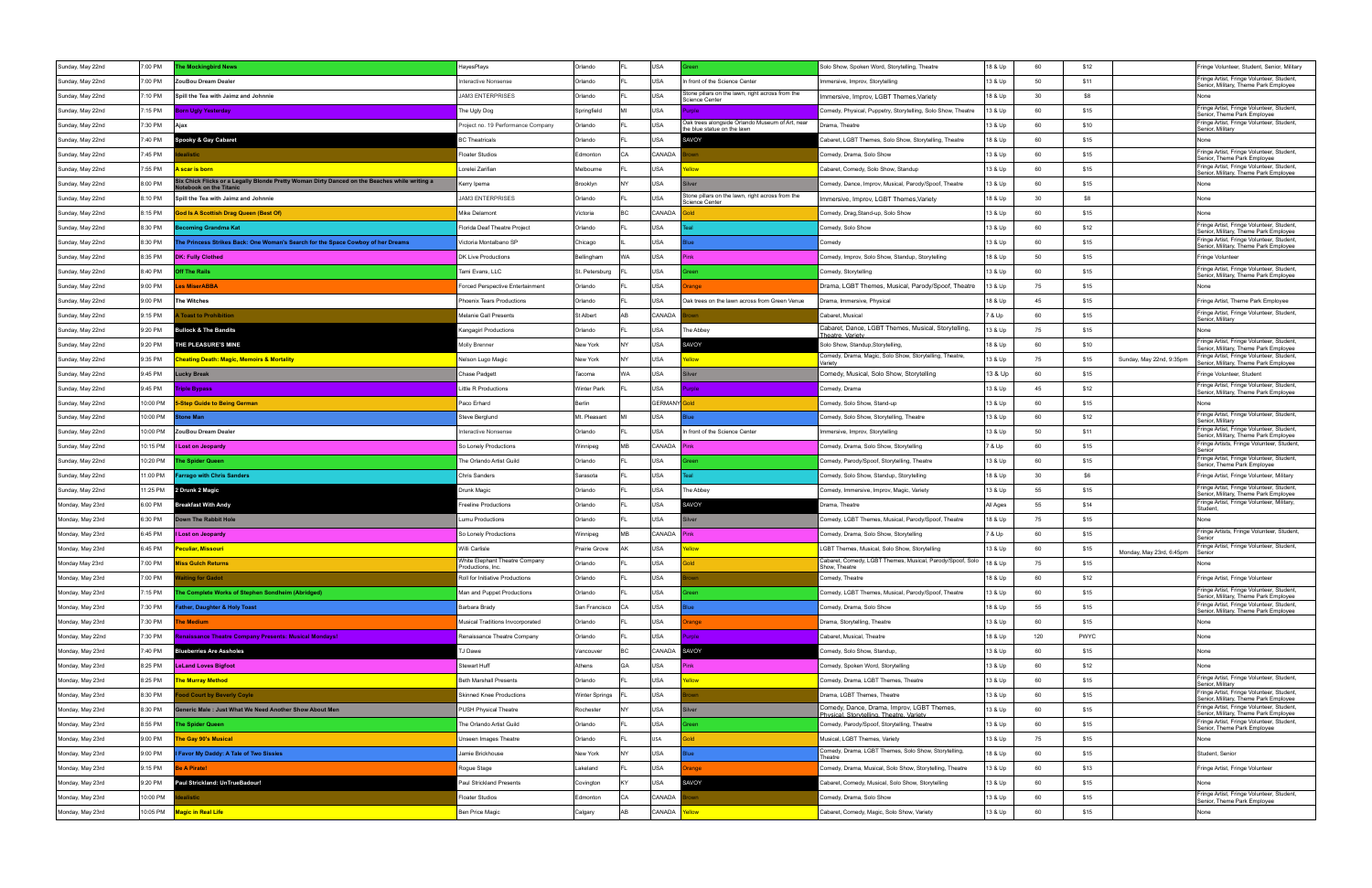| Monday, May 23rd    | 10:15 PM | <b>ANZIE WITH A "Z" Part 2: THE RAVE YEARS</b>                                                                        | Wanzie Presents & D Squared Productions             | Orlando             |           | USA                 |                                               | Comedy, LGBT Themes, Solo Show, Storytelling                                                                       | 18 & Up  | 60  | \$15                               | None                                                                               |
|---------------------|----------|-----------------------------------------------------------------------------------------------------------------------|-----------------------------------------------------|---------------------|-----------|---------------------|-----------------------------------------------|--------------------------------------------------------------------------------------------------------------------|----------|-----|------------------------------------|------------------------------------------------------------------------------------|
| Monday, May 23rd    | 10:30 PM | JRY!                                                                                                                  | Lauren Bone Noble                                   | Oxford              | MS        | <b>USA</b>          |                                               | Comedy, Physical, Solo Show, Theatre                                                                               | 18 & Up  | 45  | \$15                               | Fringe Artist, Fringe Volunteer, Military,<br>Student, Senior                      |
| Monday, May 23rd    | 11:00 PM | Lotus: Story of a Late Bloomer                                                                                        | Equal Play Productions                              | Orlando             |           | USA                 | SAVOY                                         | Comedy, Drama, Physical, Solo Show, Standup, Storytelling,<br>poken Word, Theatre                                  | 13 & Up  | 60  | \$12                               | Fringe Artist, Fringe Volunteer, Student,<br>Senior, Military, Theme Park Employee |
| Tuesday, May 24th   | 6:00 PM  | bstract Painting Demonstration                                                                                        | Visual Fringe                                       | Orlando             |           | USA                 | /isual Fringe HQ                              | Visual Fringe                                                                                                      | All Ages | 240 | Free                               |                                                                                    |
| Tuesday, May 24th   | 6:00 PM  | Lotus: Story of a Late Bloomer                                                                                        | <b>Equal Play Productions</b>                       | Orlando             |           | <b>USA</b>          | <b>SAVOY</b>                                  | Comedy, Drama, Physical, Solo Show, Standup, Storytelling,<br>poken Word, Theatre                                  | 13 & Up  | 60  | \$12                               | Fringe Artist, Fringe Volunteer, Student,<br>Senior, Military, Theme Park Employee |
| Tuesday, May 24th   | 6:00 PM  | Vho? The Dickens!                                                                                                     | Don't Panic! Theater Company                        | Orlando             |           | USA                 |                                               | Parody/Spoof                                                                                                       | All Ages | 40  | \$10                               | None                                                                               |
| Tuesday, May 24th   | 6:15 PM  | <b>DK: Fully Clothed</b>                                                                                              | DK Live Productions                                 | Bellingham          | WA        | USA                 |                                               | Comedy, Improv, Solo Show, Standup, Storytelling                                                                   | 18 & Up  | 50  | \$15                               | Fringe Volunteer                                                                   |
| Tuesday, May 24th   | 6:15 PM  | iderbelly                                                                                                             | British too British                                 | Vancouver           | BC.       | CANADA              |                                               | Comedy, Physical, Theatre                                                                                          | All Ages | 55  | \$15                               | Fringe Artists, Fringe Volunteers                                                  |
| Tuesday, May 24th   | 6:30 PM  | adies of the 80s                                                                                                      | <b>Independent Artists Playhouse</b>                | Jonesboro           | GA        | USA                 |                                               | Cabaret, Dance, Musical, Theatre                                                                                   | All Ages | 75  | \$12                               | Fringe Artists, Theme Park Employees                                               |
| Tuesday, May 24th   | 6:30 PM  | <b>HE WALK IN THE SNOW: The True Story of Lise Meitner</b>                                                            | big word performance                                | Finchampstead       | Berkshire | llik                | ellow                                         | Storytelling                                                                                                       | 13 & Up  | 75  | \$15                               | None                                                                               |
| Tuesday, May 24th   | 6:35 PM  | one Man                                                                                                               | Steve Berglund                                      | Mt. Pleasant        |           | USA                 |                                               | Comedy, Solo Show, Storytelling, Theatre                                                                           | 13 & Up  | 60  | \$12                               | Fringe Artist, Fringe Volunteer, Student,<br>Senior, Military                      |
| Tuesday, May 24th   | 7:00 PM  | alistic                                                                                                               | Floater Studios                                     | Edmonton            | CA        | CANADA              |                                               | Comedy, Drama, Solo Show                                                                                           | 13 & Up  | 60  | \$15                               | Fringe Artist, Fringe Volunteer, Student,<br>Senior, Theme Park Employee           |
| Tuesday, May 24th   | 7:00 PM  | A Magic Show with Jordan Rooks                                                                                        | Jordan Rooks                                        | Las Vegas           |           | USA                 | tardust Lounge                                | comedy, Magic, Solo Show:                                                                                          | All Ages | 45  | \$15                               | Fringe Artist, Fringe Volunteer, Student,<br>Militarv                              |
| Tuesday, May 24th   | 7:00 PM  | ff The Rails                                                                                                          | Tami Evans, LLC                                     | St. Petersburg      |           | USA                 |                                               | Comedy, Storytelling                                                                                               | 13 & Up  | 60  | \$15                               | Fringe Artist, Fringe Volunteer, Student,<br>Senior, Military, Theme Park Employee |
| Tuesday, May 24th   | 7:15 PM  | onder World                                                                                                           | Airtight Theatre                                    | Winter Park         |           | USA                 | ırole                                         | Comedy, Drama, Theatre                                                                                             | 13 & Up  | 60  | \$10                               | Fringe Artist, Fringe Volunteer, Student,<br>Theme Park Employee                   |
| Tuesday, May 24th   | 7:40 PM  | THE PLEASURE'S MINE                                                                                                   | <b>Molly Brenner</b>                                | New York            |           | USA                 | <b>SAVOY</b>                                  | iolo Show, Standup,Storytelling,                                                                                   | 18 & Up  | 60  | \$10                               | Fringe Artist, Fringe Volunteer, Student,<br>Senior, Military, Theme Park Employee |
| Tuesday, May 24th   | 7:55 PM  | <b>Here Comes the Bride and Groom</b>                                                                                 | Shoshinz                                            | Tokyo               |           | JAPAN               |                                               | Comedy, Solo Show, Spoken Word, Standup, Storytelling,<br>Theatre                                                  | 7 & Up   | 60  | \$15                               | Fringe Artist, Fringe Volunteer, Student                                           |
| Tuesday, May 24th   | 8:00 PM  | The Witches                                                                                                           | Phoenix Tears Productions                           | Orlando             |           | <b>USA</b>          | Oak trees on the lawn across from Green Venue | Drama, Immersive, Physical                                                                                         | 18 & Up  | 45  | \$15<br>Tuesday, May 24th, 8:00pm  | Fringe Artist, Theme Park Employee                                                 |
| Tuesday, May 24th   | 8:05 PM  | JRY!                                                                                                                  | Lauren Bone Noble                                   | Oxford              | MS        | USA                 |                                               | Comedy, Physical, Solo Show, Theatre                                                                               | 18 & Up  | 45  | \$15                               | Fringe Artist, Fringe Volunteer, Military,<br>Student, Senior                      |
| Tuesday, May 24th   | 8:15 PM  | ndelion: A Comedy About Fatherhood                                                                                    | Dinosaur Tag                                        | Sunshine Coast   BC |           | CANADA              |                                               | Comedy, Physical, Solo Show, Theatre                                                                               | All Ages | 60  | \$15                               | None                                                                               |
| Tuesday, May 24th   | 8:25 PM  | eculiar, Missouri                                                                                                     | Willi Carlisle                                      | Prairie Grove       |           | USA                 |                                               | LGBT Themes, Musical, Solo Show, Storytelling                                                                      | 13 & Up  | 60  | \$15                               | Fringe Artist, Fringe Volunteer, Student<br>Senior                                 |
| Tuesday, May 24th   | 8:30 PM  | <b>-Step Guide to Being German</b>                                                                                    | Paco Erhard                                         | Berlin              |           | <b>GERMANY</b> Gold |                                               | Comedy, Solo Show, Stand-up                                                                                        | 13 & Up  | 60  | \$15                               | None                                                                               |
| Tuesday, May 24th   | 8:30 PM  | verything I Wannabe!                                                                                                  | Jericko Productions                                 | Orlando             |           | USA                 |                                               | Cabaret, Musical, Solo Show, Storytelling, Theatre                                                                 | All Ages | 60  | \$14                               | Fringe Artist, Fringe Volunteer                                                    |
| Tuesday, May 24th   | 8:30 PM  | <b>Toast to Prohibition</b>                                                                                           | Melanie Gall Presents                               | St Albert           |           | CANADA              |                                               | Cabaret, Musical                                                                                                   | 7 & Up   | 60  | \$15                               | Fringe Artist, Fringe Volunteer, Student,<br>Senior, Military                      |
| Tuesday, May 24th   | 8:40 PM  | he Mockingbird News                                                                                                   | HayesPlays                                          | Orlando             |           | USA                 |                                               | Solo Show, Spoken Word, Storytelling, Theatre                                                                      | 18 & Up  | 60  | \$12                               | Fringe Volunteer, Student, Senior, Military                                        |
| Tuesday, May 24th   | 8:45 PM  | nthrallment: The Musical                                                                                              | <b>Total Eclipse Theatre</b>                        | Orlando             |           | USA                 | anae                                          | Dance, LGBT Themes, Musical, Theatre                                                                               | 18 & Up  | 60  | \$15                               | Fringe Artist, Fringe Volunteer, Student,                                          |
| Tuesday, May 24th   | 9:00 PM  | ladame Bombshell                                                                                                      | The Bombshells Cosplay                              | Orlando             |           | USA                 | tardust Lounge                                | Jurlesque, Cabaret, Dance, LGBT Themes, Magic, Theatre,                                                            | 18 & Up  | 60  | \$15                               | Senior, Military<br>Fringe Artist, Fringe Volunteer, Theme Park                    |
| Tuesday, May 24th   | 9:20 PM  | Spooky & Gay Cabaret                                                                                                  | <b>BC Theatricals</b>                               | Orlando             |           | USA                 | AVOY                                          | /ariety<br>Cabaret, LGBT Themes, Solo Show, Storytelling, Theatre                                                  | 18 & Up  | 60  | \$15                               | Employee<br>None                                                                   |
| Tuesday, May 24th   | 9:35 PM  | <b>Coconuts, Coral, and Cowsh*t</b>                                                                                   | <b>Flyin Hawaiian Productions</b>                   | Kona                |           | USA                 | Pinl                                          | Comedy, Improv, Parody/ Spoof, Physical, Solo Show,                                                                | 18 & Up  | 60  | \$15                               | Fringe Volunteer, Student, Military, Theme                                         |
| Tuesday, May 24th   | 9:35 PM  | ies, Anger and Forgiveness                                                                                            | Spleen76                                            | San Francisco       | l CA      | USA                 |                                               | Storytelling, Standup, Theatre, Variety<br>Comedy, Drama, Solo Show, Storytelling, Theatre                         | 18 & Up  | 60  | \$10                               | Park Employee<br>Fringe Artist, Fringe Volunteer, Student,<br>Senior, Military     |
| Tuesday, May 24th   | 10:00 PM | he Family Crow: A Murder Mystery                                                                                      | The Pucking Fuppet Co.                              | Toronto             | ON        | CANADA              |                                               | Comedy, Parody/Spoof, Puppetry, Solo Show, Storytelling,<br><b>heatre</b>                                          | 13 & Up  | 60  | \$15<br>Tuesday, May 24th, 10:00pm | None                                                                               |
| Tuesday, May 24th   | 10:00 PM | Six Chick Flicks or a Legally Blonde Pretty Woman Dirty Danced on the Beaches while writing a<br>ebook on the Titanic | Kerry Ipema                                         | Brooklyn            |           | USA                 |                                               | Comedy, Dance, Improv, Musical, Parody/Spoof, Theatre                                                              | 13 & Up  | 60  | \$15                               | None                                                                               |
| Tuesday, May 24th   | 10:05 PM | LACK EYE, a standup comedy special by Stephanie Morin-Robert                                                          | <b>Silver Lining Comedy</b>                         | Winnipeg            | <b>MB</b> | CANADA              | low                                           | Burlesque, Cabaret, Comedy, Puppetry, Standup, Solo Show,<br>Storytelling, Theatre, Variety                        | 18 & Up  | 60  | \$15                               | None                                                                               |
| Tuesday, May 24th   | 10:10 PM | <b>Farrago with Chris Sanders</b>                                                                                     | Chris Sanders                                       | Sarasota            |           | USA                 |                                               | Comedy, Solo Show, Standup, Storytelling                                                                           | 18 & Up  | 30  | \$6                                | Fringe Artist, Fringe Volunteer, Military                                          |
| ⊺uesday, May 24th   | 10:15 PM | <b>Miss Gulch Returns</b>                                                                                             | White Elephant Theatre Company<br>Productions, Inc. | Orlando             |           |                     |                                               | Cabaret, Comedy, LGBT Themes, Musical, Parody/Spoof, Solo<br>Show, Theatre                                         | 18 & Up  | 75  | \$15                               | None                                                                               |
| Tuesday, May 24th   | 10:30 PM | The City Beautiful: An Original Live Music Burlesque Cabaret                                                          | <b>Blacklist Babes Cabaret</b>                      | Orlando             |           | USA                 | Stardust Lounge                               | Burlesque, Cabaret, Comedy, Dance, LGBT Themes, Musical,<br>Parody/Spoof, Physical, Storytelling, Theatre, Variety | 18 & Up  | 60  | \$15                               | None                                                                               |
| Wednesday, May 25th | 5:00 PM  | Gertrude Stein's Not Sightly, a play                                                                                  | Geography and Plays                                 | Rockledge           |           | USA                 | <b>AVOY</b>                                   | GBT Themes, Puppetry, Solo Show, Theatre,                                                                          | 13 & Up  | 30  | \$12                               | Fringe Artist, Fringe Volunteer, Student,<br>Senior, Military, Theme Park Employee |
| Wednesday, May 25th | 5:30 PM  | <b>BOYS WILL BE BOYS</b>                                                                                              | <b>Excellent Adventure Productions</b>              | Orlando             |           | USA                 | The Abbey                                     | Cabaret, Comedy, LGBT Themes, Parody/Spoof, Theatre,<br>Variety                                                    | 18 & Up  | 75  | \$15                               | None                                                                               |
| Wednesday, May 25th | 5:30 PM  | Orlando Health Presents: Yoga on the Lawn                                                                             | Orlando Fringe                                      | Orlando             |           | USA                 | <b>Outdoor Stage</b>                          | Variety                                                                                                            | All Ages | 60  | Free                               | None                                                                               |
| Wednesday, May 25th | 6:00 PM  | inceled (or how to unCancel yourself)                                                                                 | Cypress Creek High School                           | Orlando             |           | USA                 |                                               | Comedy, Drama, LGBT Themes, Theatre                                                                                | 13 & Up  | 60  | \$5                                | Fringe Artist, Fringe Volunteer, Student,<br>Senior, Military, Theme Park Employee |
| Wednesday, May 25th | 6:10 PM  | THE PLEASURE'S MINE                                                                                                   | Molly Brenner                                       | New York            | INY.      | USA                 | SAVOY                                         | Solo Show, Standup, Storytelling,                                                                                  | 18 & Up  | 60  | \$10                               | Fringe Artist, Fringe Volunteer, Student,<br>Senior, Military, Theme Park Employee |
| Wednesday, May 25th | 6:15 PM  | es MiserABBA                                                                                                          | Forced Perspective Entertainment                    | Orlando             |           | USA                 | range                                         | Drama, LGBT Themes, Musical, Parody/Spoof, Theatre                                                                 | 13 & Up  | 75  | \$15                               | None                                                                               |
| Wednesday, May 25th | 6:15 PM  | ust Like I Wanted                                                                                                     | Breakthrough Theatre Company                        | Winter Park         |           | USA                 |                                               | Drama, Musical                                                                                                     | 13 & Up  | 60  | \$15                               | None                                                                               |
| Wednesday, May 25th | 6:15 PM  | You-Haul-It                                                                                                           | <b>JBD Productions</b>                              | St. Petersburg      |           | USA                 | Pink                                          | Drama, LGBT Themes, Theatre                                                                                        | 18 & Up  | 60  | \$11                               | None                                                                               |
| Wednesday, May 25th | 6:30 PM  | <b>Bugged Lady</b>                                                                                                    | Linn-Levi Productions                               | Orlando             |           | USA                 | Leu Gardens                                   | Solo Show                                                                                                          | 13 & Up  | 60  | \$12                               | Fringe Artist, Fringe Volunteer                                                    |
| Wednesday, May 25th | 6:30 PM  | verything I Wannabe!                                                                                                  | Jericko Productions                                 | Orlando             |           | USA                 |                                               | Cabaret, Musical, Solo Show, Storytelling, Theatre                                                                 | All Ages | 60  | \$14                               | Fringe Artist, Fringe Volunteer                                                    |
| Wednesday, May 25th | 6:30 PM  | God Is A Scottish Drag Queen (Best Of)                                                                                | Mike Delamont                                       | Victoria            | BC        | CANADA              | old                                           | Comedy, Drag, Stand-up, Solo Show                                                                                  | 13 & Up  | 60  | \$15                               | None                                                                               |
| Wednesday, May 25th | 6:30 PM  | Lucky Break                                                                                                           | Chase Padgett                                       | Tacoma              | WA.       | USA                 |                                               | Comedy, Musical, Solo Show, Storytelling                                                                           | 13 & Up  | 60  | \$15                               | Fringe Volunteer, Student                                                          |
| Wednesday, May 25th | 6:30 PM  | he Murray Method                                                                                                      | <b>Beth Marshall Presents</b>                       | Orlando             |           | USA                 |                                               | Comedy, Drama, LGBT Themes, Theatre                                                                                | 13 & Up  | 60  | \$15                               | Fringe Artist, Fringe Volunteer, Student,<br>Senior, Military                      |
| Wednesday, May 25th | 6:50 PM  | armilla: An American Gothic                                                                                           | Lightup Shoebox & Phantom Funhouse                  | Orlando             |           | USA                 |                                               | Drama, LGBT Themes, Storytelling, Theatre                                                                          | 13 & Up  | 60  | \$12                               | Student                                                                            |
| Wednesday, May 25th | 7:00 PM  | BLUE and TOD GO HOME                                                                                                  | <b>SlueLaLa Entertainment</b>                       | Orlando             |           | USA                 | Stardust Lounge                               | Cabaret, Comedy, Dance, Immersive, LGBT Themes, Musical,<br>itorytelling, Theatre, Variety                         | 18 & Up  | 60  | \$15                               | Fringe Artist                                                                      |
| Wednesday, May 25th | 7:30 PM  | he Family Crow: A Murder Mystery                                                                                      | The Pucking Fuppet Co.                              | Toronto             | ON        | CANADA              |                                               | Comedy, Parody/Spoof, Puppetry, Solo Show, Storytelling,<br>Theatre                                                | 13 & Up  | 60  | \$15                               | None                                                                               |
|                     |          |                                                                                                                       |                                                     |                     |           |                     |                                               |                                                                                                                    |          |     |                                    |                                                                                    |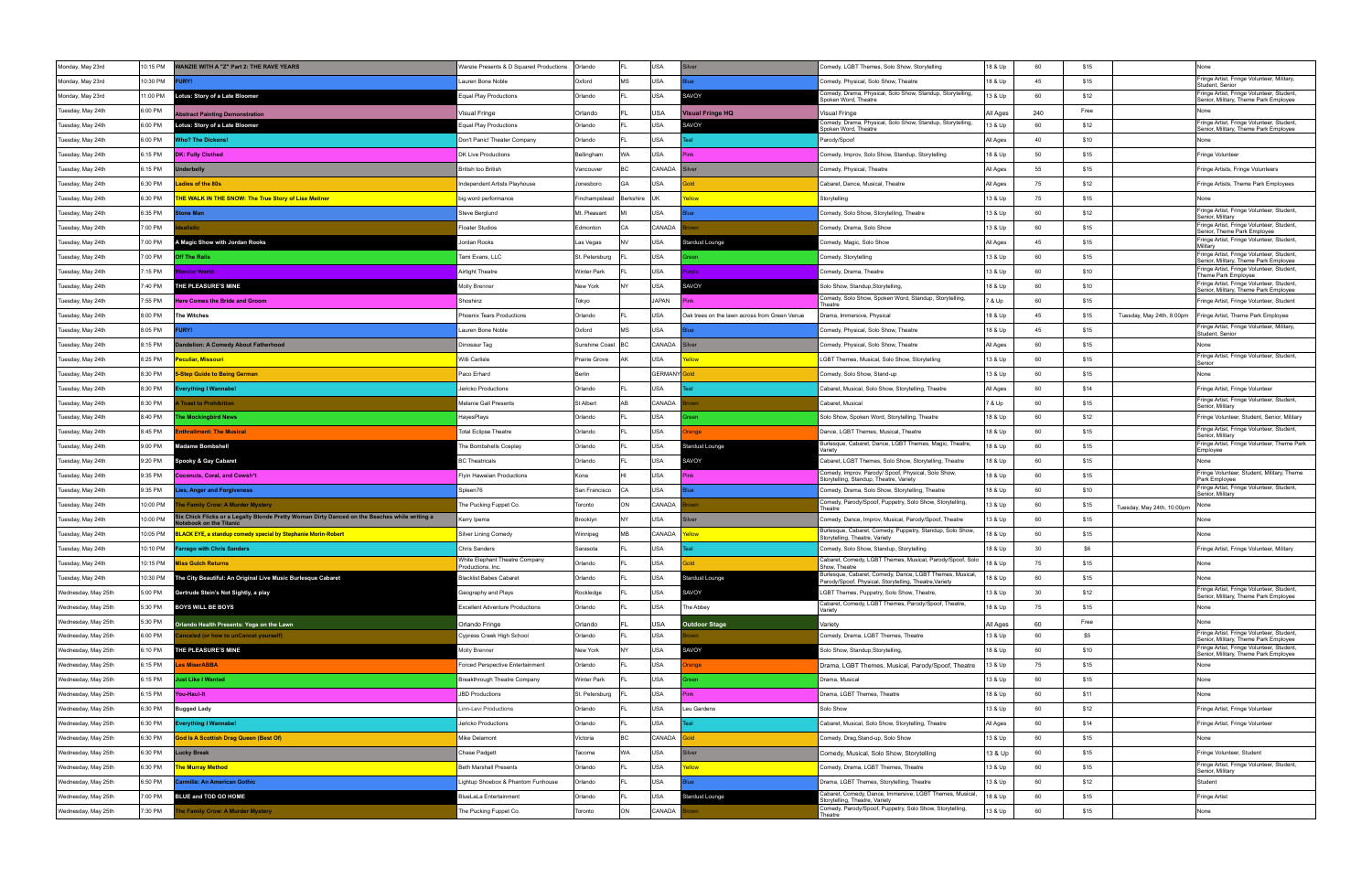| Wednesday, May 25th | 7:30 PM            | <b>Stag Night</b>                                                                     | Billie Jane Aubertin                               | Orlando            |       | <b>USA</b>   | The Abbey                                                                       | Comedy, LGBT Themes, Theatre                                                                                      | 18 & Up            | 60  | \$15   | Fringe Volunteer                                                                   |
|---------------------|--------------------|---------------------------------------------------------------------------------------|----------------------------------------------------|--------------------|-------|--------------|---------------------------------------------------------------------------------|-------------------------------------------------------------------------------------------------------------------|--------------------|-----|--------|------------------------------------------------------------------------------------|
| Wednesday, May 25th | 7:45 PM            | orn Ugly Yesterday                                                                    | he Ugly Dog                                        | Springfield        |       | USA          | rple.                                                                           | Comedy, Physical, Puppetry, Storytelling, Solo Show, Theatre                                                      | 13 & Up            | 60  | \$15   | Fringe Artist, Fringe Volunteer, Student,                                          |
| Wednesday, May 25th | 7:50 PM            | Lotus: Story of a Late Bloomer                                                        | Equal Play Productions                             | Orlando            |       | USA          | <b>AVOY</b>                                                                     | Comedy, Drama, Physical, Solo Show, Standup, Storytelling,                                                        | 13 & Up            | 60  | \$12   | Senior, Theme Park Employee<br>Fringe Artist, Fringe Volunteer, Student,           |
| Wednesday, May 25th | 7:55 PM            | Solo from the Pit                                                                     | Teater KEF                                         | Malmo              | Skåne | Sweden       |                                                                                 | Spoken Word, Theatre<br>Solo Show, Standup, Musical                                                               | 13 & Up            | 60  | \$15   | Senior, Military, Theme Park Employee<br>Fringe Artist, Fringe Volunteer           |
|                     | 7:55 PM            | Are You Lovin' It?                                                                    | Theatre Group GUMBO                                | Osaka              |       | JAPAN        |                                                                                 |                                                                                                                   | 13 & Up            | 60  | \$15   | Fringe Artist, Fringe Volunteer, Student,                                          |
| Wednesday, May 25th |                    |                                                                                       |                                                    |                    |       |              |                                                                                 | Comedy, Drama, Immersive, Physical, Theatre<br>Comedy, Drama, Magic, Solo Show, Storytelling, Theatre,            |                    |     |        | Senior, Theme Park Employee<br>Fringe Artist, Fringe Volunteer, Student,           |
| Wednesday, May 25th | 8:10 PM            | heating Death: Magic, Memoirs & Mortality                                             | Nelson Lugo Magic                                  | New York           | NY    | USA          |                                                                                 | Variety                                                                                                           | 13 & Up            | 75  | \$15   | Senior, Military, Theme Park Employee<br>Fringe Artist, Fringe Volunteer, Student, |
| Wednesday, May 25th | 8:15 PM            | ruit Flies Like a Banana                                                              | The Fourth Wall                                    | Somerville         | MA    | USA          | nge                                                                             | Dance, Musical, Physical, Variety                                                                                 | All Ages           | 60  | \$15   | Senior, Military, Theme Park Employee                                              |
| Wednesday, May 25th | 8:15 PM            | adies of the 80s                                                                      | Independent Artists Playhouse                      | Jonesboro          | GA    | USA          |                                                                                 | Cabaret, Dance, Musical, Theatre                                                                                  | All Ages           | 75  | \$12   | Fringe Artists, Theme Park Employees                                               |
| Wednesday, May 25th | 8:15 PM            | VANZIE WITH A "Z" Part 2: THE RAVE YEARS                                              | Wanzie Presents & D Squared Productions            | Orlando            |       | <b>USA</b>   |                                                                                 | Comedy, LGBT Themes, Solo Show, Storytelling                                                                      | 18 & Up            | 60  | \$15   |                                                                                    |
| Wednesday, May 25th | 8:20 PM            | ather, Daughter & Holy Toast                                                          | Barbara Brady                                      | San Francisco      |       | <b>USA</b>   |                                                                                 | Comedy, Drama, Solo Show                                                                                          | 18 & Up            | 55  | \$15   | Fringe Artist, Fringe Volunteer, Student,<br>Senior, Military, Theme Park Employee |
| Wednesday, May 25th | 9:00 PM            | ood Court by Beverly Coyle                                                            | <b>Skinned Knee Productions</b>                    | Winter Springs     |       | <b>USA</b>   |                                                                                 | Drama, LGBT Themes, Theatre                                                                                       | 13 & Up            | 60  | \$15   | Fringe Artist, Fringe Volunteer, Student,<br>Senior, Military, Theme Park Employee |
| Wednesday, May 25th | 9:00 PM            | Star Shanties: Songs from a Galaxy Far, Far Away                                      | Team Rowan Productions                             | Orlando            |       | <b>USA</b>   |                                                                                 | Musical, Parody/Spoof, Theatre                                                                                    | 7 & Up             | 45  | \$12   | None                                                                               |
| Wednesday, May 25th | 9:15 PM            | <b>Shakespeare's Aliens</b>                                                           | <b>Hardly Working Promotions</b>                   | Orlando            |       | <b>USA</b>   | The Abbey                                                                       | Drama                                                                                                             | 7 & Up             | 60  | \$15   | Fringe Artist, Fringe Volunteer                                                    |
| Wednesday, May 25th | 9:30 PM            | Betteducation (Of A Divine Miss M'poster)                                             | JennicaM Productions                               | Orlando            |       | USA          | <b>SAVOY</b>                                                                    | Cabaret, Comedy, LGBT Themes, Musical, Solo Show, Theatre                                                         | 18 & Up            | 60  | \$12   | Fringe Artist, Fringe Volunteer                                                    |
| Wednesday, May 25th | 9:30 PM            | The City Beautiful: An Original Live Music Burlesque Cabaret                          | <b>Blacklist Babes Cabaret</b>                     | Orlando            |       | USA          | <b>Stardust Lounge</b>                                                          | 3urlesque, Cabaret, Comedy, Dance, LGBT Themes, Musical,<br>arody/Spoof, Physical, Storytelling, Theatre, Variety | 18 & Up            | 60  | \$15   |                                                                                    |
| Wednesday, May 25th | 9:35 PM            | <b>Here Comes the Bride and Groom</b>                                                 | Shoshinz                                           | Tokyo              |       | <b>JAPAN</b> |                                                                                 | Comedy, Solo Show, Spoken Word, Standup, Storytelling,<br>Theatre                                                 | 7 & Up             | 60  | \$15   | Fringe Artist, Fringe Volunteer, Student                                           |
| Wednesday, May 25th | 9:35 PM            | issing Mercy                                                                          | <b>Electric Wings</b>                              | Boston             | MA    | <b>USA</b>   |                                                                                 | Comedy, Drama, LGBT Themes, Parody/Spoof, Physical,<br>Standup, Storytelling, Theatre                             | 13 & Up            | 60  | \$7    | Student, Senior, Military                                                          |
| Wednesday, May 25th | 9:50 PM            | on Bennett   My Dad's Deaths                                                          | <b>Cursed Productions</b>                          | Swift Current      |       | CANADA       |                                                                                 | Comedy, Drama, Solo Show, Spoken Word, Standup,<br>Storytelling, Theatre                                          | 13 & Up            | 60  | \$15   | None                                                                               |
| Wednesday, May 25th | 0:00 PM            | Down The Rabbit Hole                                                                  | Lumu Productions                                   | Orlando            |       | USA          |                                                                                 | Comedy, LGBT Themes, Musical, Parody/Spoof, Theatre                                                               | 18 & Up            | 75  | \$15   | None                                                                               |
| Wednesday, May 25th | 10:00 PM           | he Medium                                                                             | Musical Traditions Invcorporated                   | Orlando            |       | <b>USA</b>   | ange                                                                            | Drama, Storytelling, Theatre                                                                                      | 13 & Up            | 60  | \$15   | None                                                                               |
| Wednesday, May 25th | 10:05 PM           | Peculiar, Missouri                                                                    | Willi Carlisle                                     | Prairie Grove      |       | USA          | ellow                                                                           | LGBT Themes, Musical, Solo Show, Storytelling                                                                     | 13 & Up            | 60  | \$15   | Fringe Artist, Fringe Volunteer, Student,                                          |
| Wednesday, May 25th | 10:15 PM           | Gone                                                                                  | Recover Your Joy                                   | Winter Springs     |       | USA          | role                                                                            | Drama, Musical, Solo Show, Storytelling                                                                           | 13 & Up            | 60  | \$15   | Senior<br>Fringe Artist, Fringe Volunteer, Student,                                |
| Wednesday, May 25th | 10:15 PM           | n R-Rated Magic Show                                                                  | An R-Rated Magic Show                              | Houston            | TX    | USA          |                                                                                 | Comedy, Magic, Parody/Spoof, Solo Show, Stand-up, Variety                                                         | 18 & Up            | 60  | \$15   | Senior, Military, Theme Park Employee                                              |
|                     | 1:10 PM            | 2 Drunk 2 Magic                                                                       | Drunk Magio                                        | Orlando            |       | USA          | The Abbey                                                                       |                                                                                                                   | 13 & Up            | 55  | \$15   | Fringe Artist, Fringe Volunteer, Student,                                          |
| Wednesday, May 25th |                    |                                                                                       |                                                    |                    |       |              |                                                                                 | Comedy, Immersive, Improv, Magic, Variety                                                                         |                    |     |        | Senior, Military, Theme Park Employee                                              |
| Wednesday, May 25th | 11:10 PM           | Paul Strickland: UnTrueBadour!                                                        | <b>Paul Strickland Presents</b>                    | Covington          |       | <b>USA</b>   | SAVOY                                                                           | Cabaret, Comedy, Musical, Solo Show, Storytelling                                                                 | 13 & Up            | 60  | \$15   | None                                                                               |
| Wednesday, May 25th | 11:59 PM           | lando Fringe Presents: Flashlight Cabaret                                             | Orlando Fringe                                     | Orlando            |       | USA          | range                                                                           | Variety                                                                                                           | 18 & Up            | 90  | \$10   | Fringe Artist, Fringe Volunteer                                                    |
| Thursday, May 26th  | 5:00 PM            | <b>Blueberries Are Assholes</b>                                                       | ГЈ Dawe                                            | Vancouver          |       | CANADA       | SAVOY                                                                           | Comedy, Solo Show, Standup,                                                                                       | 13 & Up            | 60  | \$15   | None                                                                               |
| Thursday, May 26th  | 5:30 PM            | <b>Constellations</b>                                                                 | Florida Theatrical Association                     | Orlando            |       | USA          | <b>The Abbey</b>                                                                | Comedy                                                                                                            | 13 & Up            | 70  | \$12   | None                                                                               |
| Thursday, May 19th  | 6:00 PM            | ini-Art Market                                                                        | /isual Fringe                                      | Orlando            |       | USA          | /isual Fringe HQ                                                                | <b>Visual Fringe</b>                                                                                              | All Ages           | 240 | Varied | None                                                                               |
| Thursday, May 26th  | 6:00 PM            | arrago with Chris Sanders                                                             | Chris Sanders                                      | Sarasota           |       | <b>USA</b>   | Teal                                                                            | Comedy, Solo Show, Standup, Storytelling                                                                          | 18 & Up            | 30  | \$6    | Fringe Artist, Fringe Volunteer, Military                                          |
| Thursday, May 26th  | 6:00 PM            | PeeVira's SCAREavan SingAlong: Musical M.D. (In-Person Edition)                       | DulceArt Works, Inc.                               | Orlando            |       | <b>USA</b>   | Van in front of Shake Entrance                                                  | Comedy, Drag, Immersive, LGBT Themes, Parody/Spoof, Solo<br>Show, Variety                                         | 18 & Up            | 45  | \$15   | None                                                                               |
| Thursday, May 26th  | 6:00 PM            | The Untold Story of Hansel and Gretel                                                 | The Viera Studio                                   | Orlando            |       | USA          | Site-Specific                                                                   | Comedy, Immersive, Musical, Parody/Spoof, Theatre                                                                 | 18 & Up            | 60  | \$10   | None                                                                               |
| Thursday, May 26th  | 6:15 PM            | liss Gulch Returns                                                                    | White Elephant Theatre Company<br>Productions, Inc | Orlando            |       | USA          |                                                                                 | Cabaret, Comedy, LGBT Themes, Musical, Parody/Spoof, Solo<br>Show, Theatre                                        | 18 & Up            | 75  | \$15   |                                                                                    |
| Thursday, May 26th  | 6:30 PM            | scar is born                                                                          | Lorelei Zarifian                                   | Melbourne          |       | USA          |                                                                                 | Cabaret, Comedy, Solo Show, Standup                                                                               | 13 & Up            | 60  | \$15   | Fringe Artist, Fringe Volunteer, Student,<br>Senior, Military, Theme Park Employee |
| Thursday, May 26th  | 6:30 PM            | <b>Off The Rails</b>                                                                  | Tami Evans, LLC                                    | St. Petersburg     |       | USA          |                                                                                 | Comedy, Storytelling                                                                                              | 13 & Up            | 60  | \$15   | Fringe Artist, Fringe Volunteer, Student,<br>Senior, Military, Theme Park Employee |
| Thursday, May 26th  | 6:40 PM            | <b>Breakfast With Andy</b>                                                            | reeline Productions                                | Orlando            |       | USA          | SAVOY                                                                           | Orama, Theatre                                                                                                    | All Ages           | 55  | \$14   | Fringe Artist, Fringe Volunteer, Military,<br>Student.                             |
| Thursday, May 26th  | 6:45 PM            | le A Pirate!                                                                          | Rogue Stage                                        | Lakeland           |       | <b>USA</b>   | ange                                                                            | Comedy, Drama, Musical, Solo Show, Storytelling, Theatre                                                          | 13 & Up            | 60  | \$13   | Fringe Artist, Fringe Volunteer                                                    |
| Thursday, May 26th  | 6:45 PM            | Indelion: A Comedy About Fatherhood                                                   | Dinosaur Tag                                       | Sunshine Coast     | BC.   | CANADA       | ilver                                                                           | Comedy, Physical, Solo Show, Theatre                                                                              | All Ages           | 60  | \$15   | None                                                                               |
| Thursday, May 26th  | 6:45 PM            | od Court by Beverly Coyle                                                             | <b>Skinned Knee Productions</b>                    | Winter Springs     |       | USA          |                                                                                 | Drama, LGBT Themes, Theatre                                                                                       | 13 & Up            | 60  | \$15   | Fringe Artist, Fringe Volunteer, Student,<br>Senior, Military, Theme Park Employee |
| Thursday, May 26th  | 7:00 PM            | <b>Coconuts, Coral, and Cowsh*t</b>                                                   | Flyin Hawaiian Productions                         | Kona               |       | USA          | Pink                                                                            | Comedy, Improv, Parody/ Spoof, Physical, Solo Show,<br>Storytelling, Standup, Theatre, Variety                    | 18 & Up            | 60  | \$15   | Fringe Volunteer, Student, Military, Theme<br>Park Employee                        |
| Thursday, May 26th  | 7:00 PM            | on Bennett   My Dad's Deaths                                                          | <b>Cursed Productions</b>                          | Swift Current      |       | CANADA       |                                                                                 | Comedy, Drama, Solo Show, Spoken Word, Standup,                                                                   | 13 & Up            | 60  | \$15   | None                                                                               |
| Thursday, May 26th  | 7:00 PM            | PeeVira's SCAREavan SingAlong: Musical M.D. (In-Person Edition)                       | DulceArt Works, Inc.                               | Orlando            |       | USA          | Van in front of Shake Entrance                                                  | Storytelling, Theatre<br>Comedy, Drag, Immersive, LGBT Themes, Parody/Spoof, Solo                                 | 18 & Up            | 45  | \$15   | None                                                                               |
| Thursday, May 26th  | 7:10 PM            | Spill the Tea with Jaimz and Johnnie                                                  | JAM3 ENTERPRISES                                   | Orlando            |       | <b>USA</b>   | Stone pillars on the lawn, right across from the                                | Show, Variety<br>Immersive, Improv, LGBT Themes, Variety                                                          | 18 & Up            | 30  | \$8    | None                                                                               |
| Thursday, May 26th  | 7:30 PM            | <b>BOYS WILL BE BOYS</b>                                                              | <b>Excellent Adventure Productions</b>             | Orlando            |       | USA          | Science Center<br>The Abbey                                                     | Cabaret, Comedy, LGBT Themes, Parody/Spoof, Theatre,                                                              | 18 & Up            | 75  | \$15   | None                                                                               |
|                     |                    |                                                                                       |                                                    |                    |       | USA          |                                                                                 | Variety<br>Comedy, Drag, Immersive, LGBT Themes, Parody/Spoof, Solo                                               |                    | 45  | \$15   |                                                                                    |
| Thursday, May 26th  | 8:00 PM<br>8:00 PM | PeeVira's SCAREavan SingAlong: Musical M.D. (In-Person Edition)<br><b>The Witches</b> | DulceArt Works, Inc.<br>Phoenix Tears Productions  | Orlando<br>Orlando |       | USA          | Van in front of Shake Entrance<br>Oak trees on the lawn across from Green Venue | Show, Variety                                                                                                     | 18 & Up<br>18 & Up | 45  | \$15   | None<br>Fringe Artist, Theme Park Employee                                         |
| Thursday, May 26th  |                    |                                                                                       |                                                    |                    |       |              |                                                                                 | Drama, Immersive, Physical                                                                                        |                    |     |        |                                                                                    |
| Thursday, May 26th  | 8:10 PM            | ust Like I Wanted                                                                     | Breakthrough Theatre Company                       | <b>Winter Park</b> |       | <b>USA</b>   |                                                                                 | Drama, Musical                                                                                                    | 13 & Up            | 60  | \$15   | None<br>Fringe Artist, Fringe Volunteer, Student,                                  |
| Thursday, May 26th  | 8:10 PM            | eculiar, Missouri                                                                     | Willi Carlisle                                     | Prairie Grove      |       | USA          | ellow <sup>1</sup><br>Stone pillars on the lawn, right across from the          | LGBT Themes, Musical, Solo Show, Storytelling                                                                     | 13 & Up            | 60  | \$15   | Senior                                                                             |
| Thursday, May 26th  | 8:10 PM            | Spill the Tea with Jaimz and Johnnie                                                  | <b>JAM3 ENTERPRISES</b>                            | Orlando            |       | USA          | <b>Science Center</b>                                                           | Immersive, Improv, LGBT Themes, Variety                                                                           | 18 & Up            | 30  | \$8    | None                                                                               |
| Thursday, May 26th  | 8:15 PM            | God Is A Scottish Drag Queen (Best Of)                                                | Mike Delamont                                      | Victoria           |       | CANADA       |                                                                                 | Comedy, Drag, Stand-up, Solo Show                                                                                 | 13 & Up            | 60  | \$15   | None                                                                               |
| Thursday, May 26th  | 8:15 PM            | <b>Toast to Prohibition</b>                                                           | Melanie Gall Presents                              | St Albert          | AB    | CANADA       |                                                                                 | Cabaret, Musical                                                                                                  | 7 & Up             | 60  | \$15   | Fringe Artist, Fringe Volunteer, Student,<br>Senior, Military                      |
| Thursday, May 26th  | 8:20 PM            | Spooky & Gay Cabaret                                                                  | <b>3C Theatricals</b>                              | Orlando            |       | <b>USA</b>   | SAVOY                                                                           | Cabaret, LGBT Themes, Solo Show, Storytelling, Theatre                                                            | 18 & Up            | 60  | \$15   | None                                                                               |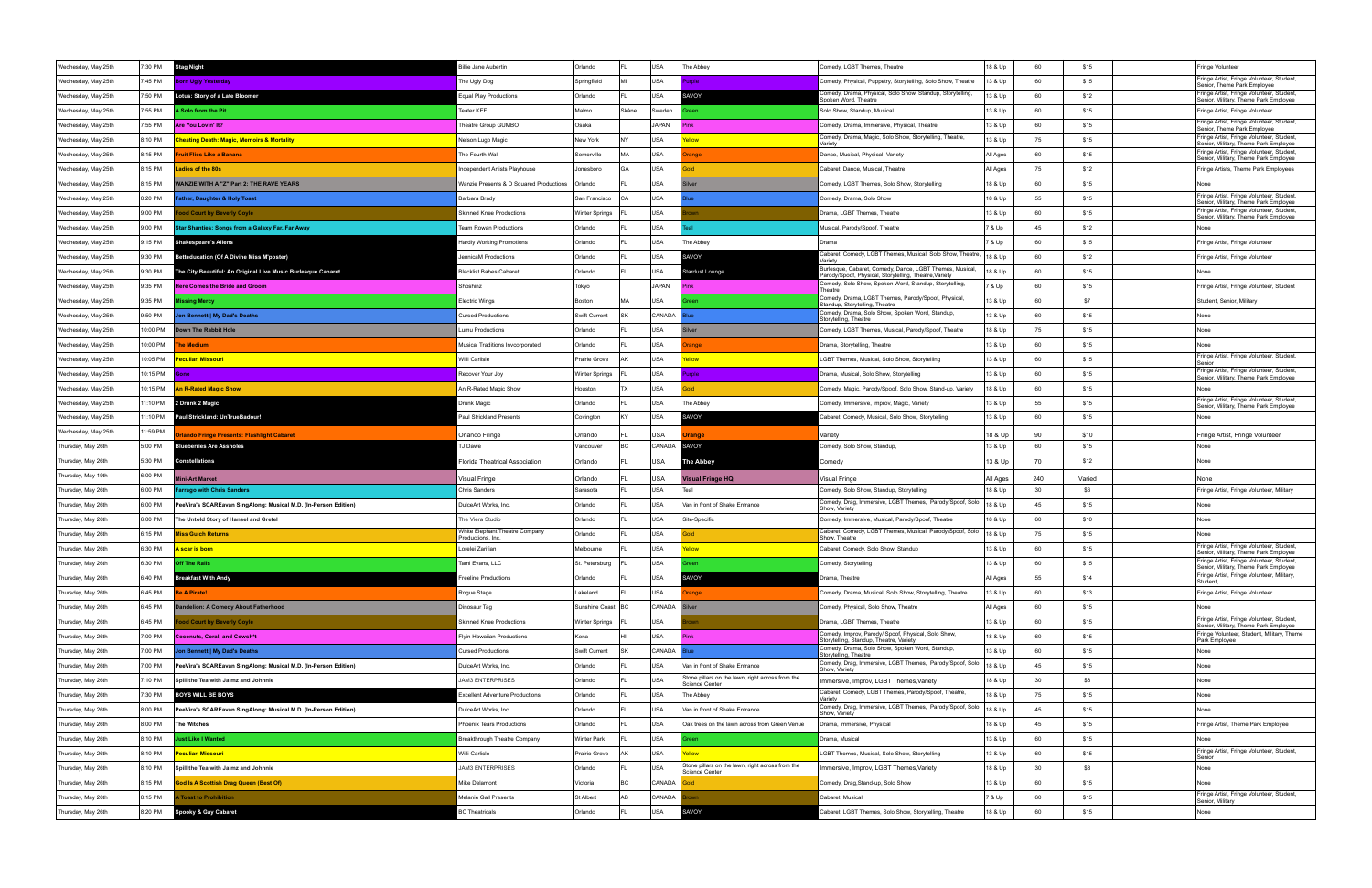| Thursday, May 26th | 8:30 PM  | <b>Madame Bombshell</b>                                                                                               | The Bombshells Cosplay             | Orlando            |           | USA           | <b>Stardust Lounge</b>                                                         | Burlesque, Cabaret, Dance, LGBT Themes, Magic, Theatre,<br>/ariety                     | 18 & Up  | 60 | \$15        | Fringe Artist, Fringe Volunteer, Theme Park<br>Employee                                                                     |
|--------------------|----------|-----------------------------------------------------------------------------------------------------------------------|------------------------------------|--------------------|-----------|---------------|--------------------------------------------------------------------------------|----------------------------------------------------------------------------------------|----------|----|-------------|-----------------------------------------------------------------------------------------------------------------------------|
| Thursday, May 26th | 8:30 PM  | <b>es MiserABBA</b>                                                                                                   | Forced Perspective Entertainment   | Orlando            |           | USA           | ange                                                                           | Drama, LGBT Themes, Musical, Parody/Spoof, Theatre                                     | 13 & Up  | 75 | \$15        | None                                                                                                                        |
| Thursday, May 26th | 8:30 PM  | ix Chick Flicks or a Legally Blonde Pretty Woman Dirty Danced on the Beaches while writing a<br>tebook on the Titanic | Kerry Ipema                        | Brooklyn           | <b>NY</b> | USA           | <b>Iver</b>                                                                    | Comedy, Dance, Improv, Musical, Parody/Spoof, Theatre                                  | 13 & Up  | 60 | \$15        | None                                                                                                                        |
| Thursday, May 26th | 8:30 PM  | one Man                                                                                                               | Steve Berglund                     | Mt. Pleasant       |           | USA           |                                                                                | Comedy, Solo Show, Storytelling, Theatre                                               | 13 & Up  | 60 | \$12        | Fringe Artist, Fringe Volunteer, Student,<br>Senior, Military                                                               |
| Thursday, May 26th | 8:30 PM  | <b>Tho? The Dickens!</b>                                                                                              | Don't Panic! Theater Company       | Orlando            |           | USA           |                                                                                | Parody/Spoof                                                                           | All Ages | 40 | \$10        | None                                                                                                                        |
| Thursday, May 26th | 8:40 PM  | You-Haul-It                                                                                                           | <b>JBD Productions</b>             | St. Petersburg     |           | USA           |                                                                                | Drama, LGBT Themes, Theatre                                                            | 18 & Up  | 60 | \$11        | None                                                                                                                        |
| Thursday, May 26th | 9:10 PM  | Spill the Tea with Jaimz and Johnnie                                                                                  | <b>JAM3 ENTERPRISES</b>            | Orlando            |           | USA           | Stone pillars on the lawn, right across from the<br><b>Science Center</b>      | Immersive, Improv, LGBT Themes, Variety                                                | 18 & Up  | 30 | \$8         | None                                                                                                                        |
| Thursday, May 26th | 9:30 PM  | PeeVira's SCAREavan SingAlong: Musical M.D. (In-Person Edition)                                                       | DulceArt Works, Inc.               | Orlando            |           | USA           | Van in front of Shake Entrance                                                 | Comedy, Drag, Immersive, LGBT Themes, Parody/Spoof, Solo<br>Show, Variety              | 18 & Up  | 45 | \$15        | None                                                                                                                        |
| Thursday, May 26th | 9:45 PM  | alistic                                                                                                               | Floater Studios                    | Edmonton           | CA        | CANADA        |                                                                                | Comedy, Drama, Solo Show                                                               | 13 & Up  | 60 | \$15        | Fringe Artist, Fringe Volunteer, Student,<br>Senior, Theme Park Employee                                                    |
| Thursday, May 26th | 9:45 PM  | Triple Bypass                                                                                                         | ittle R Productions                | <b>Winter Park</b> |           | USA           | irole                                                                          | Comedy, Drama                                                                          | 13 & Up  | 45 | \$12        | Fringe Artist, Fringe Volunteer, Student,<br>Senior, Military, Theme Park Employee                                          |
| Thursday, May 26th | 9:45 PM  | VarieTEASE "on the move"                                                                                              | <b>BlueLaLa Entertainment</b>      | Orlando            |           | USA           | The Abbey                                                                      | Burlesque, Dance, Immersive, LGBT Themes, Storytelling<br>Theatre                      | 18 & Up  | 60 | \$15        | Fringe Artist                                                                                                               |
| Thursday, May 26th | 9:50 PM  | he Complete Works of Stephen Sondheim (Abridged)                                                                      | Man and Puppet Productions         | Orlando            |           | USA           |                                                                                | Comedy, LGBT Themes, Musical, Parody/Spoof, Theatre                                    | 13 & Up  | 60 | \$15        | Fringe Artist, Fringe Volunteer, Student,<br>Senior, Military, Theme Park Employee                                          |
| Thursday, May 26th | 9:50 PM  | <b>HE WALK IN THE SNOW: The True Story of Lise Meitner</b>                                                            | big word performance               | Finchampstead      | Berkshire | l Uk          |                                                                                | Storytelling                                                                           | 13 & Up  | 75 | \$15        | None                                                                                                                        |
| Thursday, May 26th | 10:00 PM | he Gay 90's Musical                                                                                                   | Unseen Images Theatre              | Orlando            |           | USA           |                                                                                | Musical, LGBT Themes, Variety                                                          | 13 & Up  | 75 | \$15        | None                                                                                                                        |
| Thursday, May 26th | 10:00 PM | THE PLEASURE'S MINE                                                                                                   | Molly Brenner                      | New York           | <b>NY</b> | USA           | SAVOY                                                                          | Solo Show, Standup, Storytelling,                                                      | 18 & Up  | 60 | \$10        | Fringe Artist, Fringe Volunteer, Student,<br>Senior, Military, Theme Park Employee                                          |
| Thursday, May 26th | 10:00 PM | The Princess Strikes Back: One Woman's Search for the Space Cowboy of her Dreams                                      | /ictoria Montalbano SP             | Chicago            |           | USA           |                                                                                | Comedy                                                                                 | 13 & Up  | 60 | \$15        | Fringe Artist, Fringe Volunteer, Student,<br>Senior, Military, Theme Park Employee                                          |
| Thursday, May 26th | 10:15 PM | <b>nderbelly</b>                                                                                                      | <b>British too British</b>         | Vancouve           |           | <b>CANADA</b> |                                                                                | Comedy, Physical, Theatre                                                              | All Ages | 55 | \$15        | Fringe Artists, Fringe Volunteers                                                                                           |
| Thursday, May 26th | 10:20 PM | <b>LeLand Loves Bigfoot</b>                                                                                           | Stewart Huff                       | Athens             | GA        | USA           |                                                                                | Comedy, Spoken Word, Storytelling                                                      | 13 & Up  | 60 | \$12        | None                                                                                                                        |
| Thursday, May 26th | 10:30 PM | PeeVira's SCAREavan SingAlong: Musical M.D. (In-Person Edition)                                                       | DulceArt Works, Inc.               | Orlando            |           | <b>USA</b>    | Van in front of Shake Entrance                                                 | Comedy, Drag, Immersive, LGBT Themes, Parody/Spoof, Solo<br>Show, Variety              | 18 & Up  | 45 | \$15        | None                                                                                                                        |
| Thursday, May 26th | 11:30 PM | PeeVira's SCAREavan SingAlong: Musical M.D. (In-Person Edition)                                                       | DulceArt Works, Inc.               | Orlando            |           | USA           | Van in front of Shake Entrance                                                 | Comedy, Drag, Immersive, LGBT Themes, Parody/Spoof, Solo<br>Show, Variety              | 18 & Up  | 45 | \$15        | None                                                                                                                        |
| Thursday, May 26th | 11:40 PM | 2 Drunk 2 Magic                                                                                                       | Drunk Magic                        | Orlando            |           | USA           | The Abbey                                                                      | Comedy, Immersive, Improv, Magic, Variety                                              | 13 & Up  | 55 | \$15        | Fringe Artist, Fringe Volunteer, Student,<br>Senior, Military, Theme Park Employee                                          |
| Friday, May 27th   | 5:00 PM  | <b>Betteducation (Of A Divine Miss M'poster)</b>                                                                      | Jennica McCleary Presents          | Orlando            |           | USA           | SAVOY                                                                          | Cabaret, Comedy, LGBT Themes, Musical, Solo Show, Theatre,<br>/arietv                  | 18 & Up  | 60 | \$12        | Fringe Artist, Fringe Volunteer                                                                                             |
| Friday, May 27th   | 5:00 PM  | <b>Bullock &amp; The Bandits</b>                                                                                      | Kangagirl Productions              | Orlando            |           | <b>USA</b>    | The Abbey                                                                      | Cabaret, Dance, LGBT Themes, Musical, Storytelling,<br>Theatre, Variety                | 13 & Up  | 75 | \$15        | None                                                                                                                        |
| Friday, May 27th   | 5:45 PM  | <b>Here Comes the Bride and Groom</b>                                                                                 | Shoshinz                           | Tokyo              |           | <b>JAPAN</b>  |                                                                                | Comedy, Solo Show, Spoken Word, Standup, Storytelling,<br>Theatre                      | ' & Up   | 60 | \$15        | Fringe Artist, Fringe Volunteer, Student                                                                                    |
| Friday, May 27th   | 6:00 PM  | PeeVira's SCAREavan SingAlong: Musical M.D. (In-Person Edition)                                                       | DulceArt Works, Inc.               | Orlando            |           | USA           | Van in front of Shake Entrance                                                 | Comedy, Drag, Immersive, LGBT Themes, Parody/Spoof, Solo<br>Show, Variety              | 18 & Up  | 45 | \$15        | None                                                                                                                        |
| Friday, May 27th   | 6:00 PM  | <b>nderbelly</b>                                                                                                      | British too British                | Vancouve           |           | CANADA        |                                                                                | Comedy, Physical, Theatre                                                              | All Ages | 55 | \$15        | Fringe Artists, Fringe Volunteers                                                                                           |
|                    |          |                                                                                                                       |                                    |                    |           |               |                                                                                |                                                                                        |          |    |             |                                                                                                                             |
| Friday, May 27th   | 6:00 PM  | The Untold Story of Hansel and Gretel                                                                                 | The Viera Studio                   | Orlando            |           | USA           | Site-Specific                                                                  | Comedy, Immersive, Musical, Parody/Spoof, Theatre                                      | 18 & Up  | 60 | \$10        |                                                                                                                             |
| Friday, May 27th   | 6:15 PM  | ruit Flies Like a Banana                                                                                              | The Fourth Wall                    | Somerville         | MА        | USA           | ange                                                                           | Dance, Musical, Physical, Variety                                                      | All Ages | 60 | \$15        | Fringe Artist, Fringe Volunteer, Student,                                                                                   |
| Friday, May 27th   | 6:30 PM  | <b>heating Death: Magic, Memoirs &amp; Mortality</b>                                                                  | Nelson Lugo Magic                  | New York           | NY        | USA           | llow                                                                           | Comedy, Drama, Magic, Solo Show, Storytelling, Theatre,<br>Variety                     | 13 & Up  | 75 | \$15        | Senior, Military, Theme Park Employee<br>Fringe Artist, Fringe Volunteer, Student,<br>Senior, Military, Theme Park Employee |
| Friday, May 27th   | 6:30 PM  | tar Shanties: Songs from a Galaxy Far, Far Away                                                                       | Team Rowan Productions             | Orlando            |           | USA           |                                                                                | Musical, Parody/Spoof, Theatre                                                         | 7 & Up   | 45 | \$12        | None                                                                                                                        |
| Friday, May 27th   | 6:40 PM  | Favor My Daddy: A Tale of Two Sissies                                                                                 | Jamie Brickhouse                   | New York           |           | USA           |                                                                                | Comedy, Drama, LGBT Themes, Solo Show, Storytelling<br>Theatre                         | 18 & Up  | 60 | \$15        | Student, Senior                                                                                                             |
| Friday, May 27th   | 6:40 PM  | Gertrude Stein's Not Sightly, a play                                                                                  | Geography and Plays                | Rockledge          |           | USA           | SAVOY                                                                          | GBT Themes, Puppetry, Solo Show, Theatre,                                              | 13 & Up  | 30 | \$12        | Fringe Artist, Fringe Volunteer, Student,<br>Senior, Military, Theme Park Employee                                          |
| Friday, May 27th   | 6:45 PM  | e Family Crow: A Murder Mystery                                                                                       | The Pucking Fuppet Co.             | Toronto            | ON        | CANADA        |                                                                                | Comedy, Parody/Spoof, Puppetry, Solo Show, Storytelling,<br><b>Theatre</b>             | 13 & Up  | 60 | \$15        | None                                                                                                                        |
| Friday, May 27th   | 6:55 PM  | issing Mercy                                                                                                          | <b>Electric Wings</b>              | Boston             | <b>MA</b> | USA           |                                                                                | Comedy, Drama, LGBT Themes, Parody/Spoof, Physical,<br>Standup, Storytelling, Theatre  | 13 & Up  | 60 | \$7         | Student, Senior, Military                                                                                                   |
| Friday, May 27th   | 6:55 PM  | <b>Stag Night</b>                                                                                                     | llie Jane Aubertin                 | Orlando            |           | <b>USA</b>    | The Abbey                                                                      | Comedy, LGBT Themes, Theatre                                                           | 18 & Up  | 60 | \$15        | Fringe Volunteer                                                                                                            |
| Friday, May 27th   | 7:00 PM  | <b>God Is A Scottish Drag Queen (Best Of)</b>                                                                         | Mike Delamont                      | Victoria           | BC        | CANADA        |                                                                                | Comedy, Drag, Stand-up, Solo Show                                                      | 13 & Up  | 60 | \$15        | None                                                                                                                        |
| Friday, May 27th   | 7:00 PM  | <b>Corsets &amp; Cuties - Iconic</b>                                                                                  | Corsets and Cuties                 | Orlando            |           | USA           | Stardust Lounge                                                                | 3urlesque                                                                              | 18 & Up  | 60 | \$15        | None                                                                                                                        |
| Friday, May 27th   | 7:00 PM  | PeeVira's SCAREavan SingAlong: Musical M.D. (In-Person Edition)                                                       | DulceArt Works, Inc.               | Orlando            |           | USA           | Van in front of Shake Entrance                                                 | Comedy, Drag, Immersive, LGBT Themes, Parody/Spoof, Solo<br>Show, Variety              | 18 & Up  | 45 | \$15        | None                                                                                                                        |
| Friday, May 27th   | 7:00 PM  | ZouBou Dream Dealer                                                                                                   | nteractive Nonsense                | Orlando            |           | USA           | In front of the Science Center                                                 | Immersive, Improv, Storytelling                                                        | 13 & Up  | 50 | \$11        | Fringe Artist, Fringe Volunteer, Student,<br>Senior, Military, Theme Park Employee                                          |
| Friday, May 27th   | 7:10 PM  | Spill the Tea with Jaimz and Johnnie                                                                                  | <b>JAM3 ENTERPRISES</b>            | Orlando            |           | USA           | Stone pillars on the lawn, right across from the<br><b>Science Center</b>      | Immersive, Improv, LGBT Themes, Variety                                                | 18 & Up  | 30 | \$8         | None.                                                                                                                       |
| Friday, May 27th   | 7:25 PM  | Are You Lovin' It?                                                                                                    | Theatre Group GUMBO                | Osaka              |           | <b>JAPAN</b>  | Pink                                                                           | Comedy, Drama, Immersive, Physical, Theatre                                            | 13 & Up  | 60 | \$15        | Fringe Artist, Fringe Volunteer, Student,<br>Senior, Theme Park Employee                                                    |
| Friday, May 27th   | 7:30 PM  | Aiax                                                                                                                  | Project no. 19 Performance Company | Orlando            |           | lusa          | Oak trees alongside Orlando Museum of Art, near<br>the blue statue on the lawn | Drama, Theatre                                                                         | 13 & Up  | 60 | \$10        | Fringe Artist, Fringe Volunteer, Student,<br>Senior, Military                                                               |
| Friday, May 27th   | 7:30 PM  | promptu Digital Painting                                                                                              | /isual Fringe                      | Orlando            |           | <b>USA</b>    | <b>Visual Fringe HQ</b>                                                        | Visual Fringe                                                                          | All Ages | 60 | Free        |                                                                                                                             |
| Friday, May 27th   | 7:30 PM  | <b>Orlando Fringe Presents: Conversations with the Community</b>                                                      | Orlando Fringe                     | Orlando            |           | <b>USA</b>    | lay What You Can Stage                                                         | Variety                                                                                | 13 & Up  | 60 | <b>FREE</b> |                                                                                                                             |
| Friday, May 27th   | 7:45 PM  | pocalypseVille!                                                                                                       | diot Box Productions               | Orlando            |           | USA           | ırole                                                                          | Comedy, Musical, Theatre                                                               | 13 & Up  | 45 | \$15        | Fringe Artist, Fringe Volunteer, Student,<br>Senior, Military                                                               |
| Friday, May 27th   | 7:50 PM  | <b>Blueberries Are Assholes</b>                                                                                       | <b>J Dawe</b>                      | Vancouver          | BC.       | CANADA        | SAVOY                                                                          | Comedy, Solo Show, Standup,                                                            | 13 & Up  | 60 | \$15        | None                                                                                                                        |
| Friday, May 27th   | 8:00 PM  | Generic Male: Just What We Need Another Show About Men                                                                | PUSH Physical Theatre              | Rochester          | NY        | USA           | ilver                                                                          | Comedy, Dance, Drama, Improv, LGBT Themes,<br>Physical, Storytelling, Theatre, Variety | 13 & Up  | 60 | \$15        | Fringe Artist, Fringe Volunteer, Student,<br>Senior, Military, Theme Park Employee                                          |
| Friday, May 27th   | 8:00 PM  | PeeVira's SCAREavan SingAlong: Musical M.D. (In-Person Edition)                                                       | DulceArt Works, Inc.               | Orlando            |           | USA           | Van in front of Shake Entrance                                                 | Comedy, Drag, Immersive, LGBT Themes, Parody/Spoof, Solo<br>Show, Variety              | 18 & Up  | 45 | \$15        | None                                                                                                                        |
| Friday, May 27th   | 3:10 PM  | on Bennett   My Dad's Deaths                                                                                          | <b>Cursed Productions</b>          | Swift Current      |           | CANADA        |                                                                                | Comedy, Drama, Solo Show, Spoken Word, Standup,<br>Storytelling, Theatre               | 13 & Up  | 60 | \$15        | None                                                                                                                        |
| Friday, May 27th   | 8:10 PM  | Spill the Tea with Jaimz and Johnnie                                                                                  | <b>JAM3 ENTERPRISES</b>            | Orlando            |           | USA           | Stone pillars on the lawn, right across from the<br>Science Center             | Immersive, Improv, LGBT Themes, Variety                                                | 18 & Up  | 30 | \$8         | None                                                                                                                        |
| Friday, May 27th   | 8:15 PM  | acher's Kid                                                                                                           | The Sarakeet                       | Lake Mary          |           | USA           |                                                                                | Solo Show, Storytelling                                                                | 13 & Up  | 60 | \$12        | None<br>Fringe Artist, Fringe Volunteer, Student,                                                                           |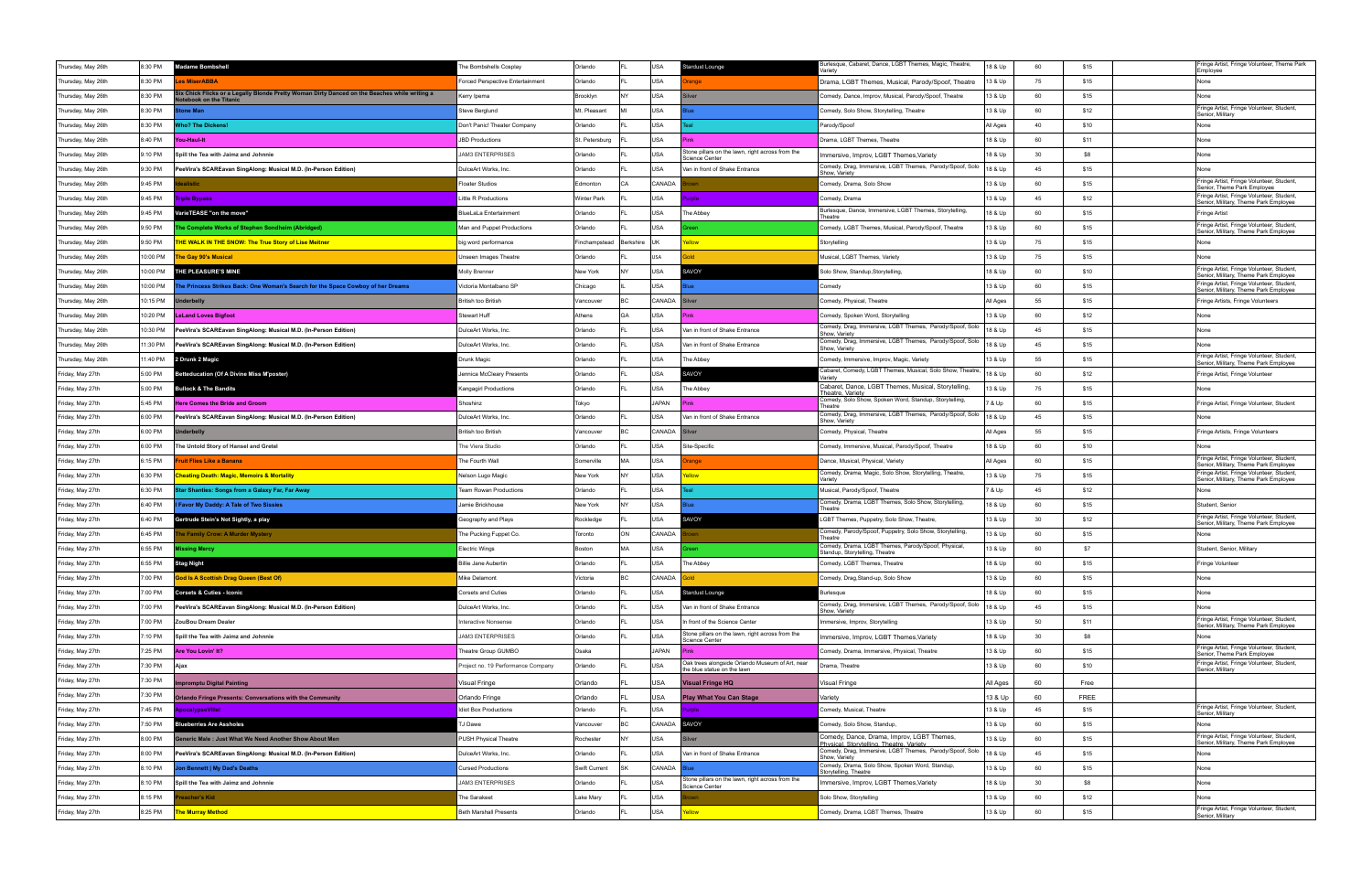| Friday, May 27th   | 8:35 PM  | ust Like I Wanted                                               | Breakthrough Theatre Company           | <b>Winter Park</b>  |           | USA                 |                                                                           | Drama, Musical                                                            | 13 & Up  | 60  | \$15 | None                                                                               |
|--------------------|----------|-----------------------------------------------------------------|----------------------------------------|---------------------|-----------|---------------------|---------------------------------------------------------------------------|---------------------------------------------------------------------------|----------|-----|------|------------------------------------------------------------------------------------|
| Friday, May 27th   | 8:40 PM  | Constellations                                                  | Florida Theatrical Association         | Orlando             |           | USA                 | <b>The Abbey</b>                                                          | Comedy                                                                    | 13 & Up  | 70  | \$12 | None                                                                               |
| Friday, May 27th   | 8:45 PM  | <b>Step Guide to Being German</b>                               | Paco Erhard                            | Berlin              |           | <b>GERMANY</b> Gold |                                                                           | Comedy, Solo Show, Stand-up                                               | 13 & Up  | 60  | \$15 | None                                                                               |
| Friday, May 27th   | 9:00 PM  | coming Grandma Kat                                              | Florida Deaf Theatre Project           | Orlando             |           | USA                 |                                                                           | Comedy, Solo Show                                                         | 13 & Up  | 60  | \$12 | Fringe Artist, Fringe Volunteer, Student,<br>Senior, Military, Theme Park Employee |
| Friday, May 27th   | 9:00 PM  | "Dirty Art History" Presentation                                | Visual Fringe                          | Orlando             |           | USA                 | <b>Visual Fringe HQ</b>                                                   | Visual Fringe                                                             | 18 & Up  | 60  | Free | None                                                                               |
| Friday, May 27th   | 9:05 PM  | <b>I Lost on Jeopardy</b>                                       | So Lonely Productions                  | Winnipeg            | <b>MB</b> | CANADA              | Pink                                                                      | Comedy, Drama, Solo Show, Storytelling                                    | 7 & Up   | 60  | \$15 | Fringe Artists, Fringe Volunteer, Student,<br>Senior                               |
| Friday, May 27th   | 9:10 PM  | Spill the Tea with Jaimz and Johnnie                            | <b>JAM3 ENTERPRISES</b>                | Orlando             |           | <b>USA</b>          | Stone pillars on the lawn, right across from the<br><b>Science Center</b> | Immersive, Improv, LGBT Themes, Variety                                   | 18 & Up  | 30  | \$8  | None                                                                               |
| Friday, May 27th   | 9:30 PM  | PeeVira's SCAREavan SingAlong: Musical M.D. (In-Person Edition) | DulceArt Works, Inc.                   | Orlando             |           | USA                 | Van in front of Shake Entrance                                            | Comedy, Drag, Immersive, LGBT Themes, Parody/Spoof, Solo<br>Show, Variety | 18 & Up  | 45  | \$15 | None                                                                               |
| Friday, May 27th   | 9:30 PM  | Spooky & Gay Cabaret                                            | <b>3C Theatricals</b>                  | Orlando             |           | USA                 | <b>SAVOY</b>                                                              | abaret, LGBT Themes, Solo Show, Storytelling, Theatre                     | 18 & Up  | 60  | \$15 | None                                                                               |
| Friday, May 27th   | 9:30 PM  | <b>The Witches</b>                                              | Phoenix Tears Productions              | Orlando             |           | USA                 | Oak trees on the lawn across from Green Venue                             | Drama, Immersive, Physical                                                | 18 & Up  | 45  | \$15 | Fringe Artist, Theme Park Employee                                                 |
| Friday, May 27th   | 9:40 PM  | one Man                                                         | Steve Berglund                         | Mt. Pleasant        |           | USA                 |                                                                           | Comedy, Solo Show, Storytelling, Theatre                                  | 13 & Up  | 60  | \$12 | Fringe Artist, Fringe Volunteer, Student,<br>Senior, Military                      |
| Friday, May 27th   | 9:45 PM  | nthrallment: The Musical                                        | <b>Total Eclipse Theatre</b>           | Orlando             |           | USA                 | ange                                                                      | Dance, LGBT Themes, Musical, Theatre                                      | 18 & Up  | 60  | \$15 | Fringe Artist, Fringe Volunteer, Student,<br>Senior, Military                      |
| Friday, May 27th   | 9:45 PM  | ucky Break                                                      | Chase Padgett                          | Tacoma              | WA        | <b>USA</b>          | ilver                                                                     | Comedy, Musical, Solo Show, Storytelling                                  | 13 & Up  | 60  | \$15 | Fringe Volunteer, Student                                                          |
| Friday, May 27th   | 9:45 PM  | aiting for Gadot                                                | Roll for Initiative Productions        | Orlando             |           | USA                 |                                                                           | Comedy, Theatre                                                           | 18 & Up  | 60  | \$12 | Fringe Artist, Fringe Volunteer                                                    |
| Friday, May 27th   | 10:00 PM | ZouBou Dream Dealer                                             | <b>Interactive Nonsense</b>            | Orlando             |           | USA                 | n front of the Science Center                                             | Immersive, Improv, Storytelling                                           | 13 & Up  | 50  | \$11 | Fringe Artist, Fringe Volunteer, Student,<br>Senior, Military, Theme Park Employee |
| Friday, May 27th   | 10:05 PM | <mark>eculiar, Missouri</mark>                                  | Willi Carlisle                         | Prairie Grove       | ١К        | USA                 |                                                                           | LGBT Themes, Musical, Solo Show, Storytelling                             | 13 & Up  | 60  | \$15 | Fringe Artist, Fringe Volunteer, Student<br>Senior                                 |
| Friday, May 27th   | 10:10 PM | Spill the Tea with Jaimz and Johnnie                            | <b>JAM3 ENTERPRISES</b>                | Orlando             |           | USA                 | Stone pillars on the lawn, right across from the<br><b>Science Center</b> | Immersive, Improv, LGBT Themes, Variety                                   | 18 & Up  | 30  | \$8  | None                                                                               |
| Friday, May 27th   | 10:15 PM | orn Ugly Yesterday                                              | The Ugly Dog                           | Springfield         |           | <b>USA</b>          | role                                                                      | Comedy, Physical, Puppetry, Storytelling, Solo Show, Theatre              | 13 & Up  | 60  | \$15 | Fringe Artist, Fringe Volunteer, Student,<br>Senior, Theme Park Employee           |
| Friday, May 27th   | 10:15 PM | Solo from the Pit                                               | Teater KEF                             | Malmo               | Skåne     | Sweden              |                                                                           | Solo Show, Standup, Musical                                               | 13 & Up  | 60  | \$15 | Fringe Artist, Fringe Volunteer                                                    |
| Friday, May 27th   | 10:30 PM | <b>he Gay 90's Musical</b>                                      | Unseen Images Theatre                  | Orlando             |           | USA                 |                                                                           | Musical, LGBT Themes, Variety                                             | 13 & Up  | 75  | \$15 | None                                                                               |
| Friday, May 27th   | 10:30 PM | PeeVira's SCAREavan SingAlong: Musical M.D. (In-Person Edition) | DulceArt Works, Inc.                   | Orlando             |           | USA                 | Van in front of Shake Entrance                                            | Comedy, Drag, Immersive, LGBT Themes, Parody/Spoof, Solo<br>Show, Variety | 18 & Up  | 45  | \$15 | None                                                                               |
| Friday, May 27th   | 10:45 PM | <b>BOYS WILL BE BOYS</b>                                        | <b>Excellent Adventure Productions</b> | Orlando             |           | USA                 | The Abbey                                                                 | Cabaret, Comedy, LGBT Themes, Parody/Spoof, Theatre,<br>Varietv           | 18 & Up  | 75  | \$15 | None                                                                               |
| Friday, May 27th   | 10:45 PM | <b>DK: Fully Clothed</b>                                        | DK Live Productions                    | Bellingham          | <b>WA</b> | USA                 |                                                                           | Comedy, Improv, Solo Show, Standup, Storytelling                          | 18 & Up  | 50  | \$15 | Fringe Volunteer                                                                   |
| Friday, May 27th   | 11:30 PM | PeeVira's SCAREavan SingAlong: Musical M.D. (In-Person Edition) | DulceArt Works, Inc.                   | Orlando             |           | USA                 | Van in front of Shake Entrance                                            | Comedy, Drag, Immersive, LGBT Themes, Parody/Spoof, Solo<br>Show, Variety | 18 & Up  | 45  | \$15 | None                                                                               |
| Friday, May 27th   | 11:59 PM | rlando Fringe Presents: Tonight at Midnight                     | Orlando Fringe                         | Orlando             |           | USA                 | range                                                                     | Variety                                                                   | 18 & Up  | 90  | \$10 | Fringe Artists, Fringe Volunteers                                                  |
| Saturday, May 28th | 11:30 AM | <u>l scar is born</u>                                           | Lorelei Zarifian                       | Melbourne           |           | USA                 | wolls                                                                     | Cabaret, Comedy, Solo Show, Standup                                       | 13 & Up  | 60  | \$15 | Fringe Artist, Fringe Volunteer, Student<br>Senior, Military, Theme Park Employee  |
| Saturday, May 28th | 11:45 AM | I Lost on Jeopardy                                              | So Lonely Productions                  | Winnipeg            | MB        | CANADA              |                                                                           | Comedy, Drama, Solo Show, Storytelling                                    | 7 & Up   | 60  | \$15 | Fringe Artists, Fringe Volunteer, Student,<br>Senior                               |
| Saturday, May 28th | 12:00 PM | detectable                                                      | The Millennial Theatre Project         | Orlando             |           | USA                 |                                                                           | Comedy, Drama, LGBT Themes, Theatre                                       | 18 & Up  | 60  | \$15 | None                                                                               |
| Saturday, May 28th | 12:30 PM | 2 Drunk 2 Magic                                                 | Drunk Magic                            | Orlando             |           | <b>USA</b>          | The Abbey                                                                 | Comedy, Immersive, Improv, Magic, Variety                                 | 13 & Up  | 55  | \$15 | Fringe Artist, Fringe Volunteer, Student,<br>Senior, Military, Theme Park Employee |
| Saturday, May 28th | 12:30 PM | rmilla: An American Gothic                                      | Lightup Shoebox & Phantom Funhouse     | Orlando             |           | <b>USA</b>          |                                                                           | Drama, LGBT Themes, Storytelling, Theatre                                 | 13 & Up  | 60  | \$12 | Student                                                                            |
| Saturday, May 28th | 12:30 PM | Paul Strickland: UnTrueBadour!                                  | <b>Paul Strickland Presents</b>        | Covington           |           | USA                 | SAVOY                                                                     | Cabaret, Comedy, Musical, Solo Show, Storytelling                         | 13 & Up  | 60  | \$15 | None                                                                               |
| Saturday, May 28th | 12:45 PM | Indelion: A Comedy About Fatherhood                             | Dinosaur Tag                           | Sunshine Coast   BC |           | CANADA              | silver                                                                    | Comedy, Physical, Solo Show, Theatre                                      | All Ages | 60  | \$15 | None                                                                               |
| Saturday, May 28th | 12:45 PM | ff The Rails                                                    | Tami Evans, LLC                        | St. Petersburg      |           | USA                 |                                                                           | Comedy, Storytelling                                                      | 13 & Up  | 60  | \$15 | Fringe Artist, Fringe Volunteer, Student,<br>Senior, Military, Theme Park Employee |
| Saturday, May 28th | 1:10 PM  | <b>Cheating Death: Magic, Memoirs &amp; Mortality</b>           | Nelson Lugo Magic                      | New York            | <b>NY</b> | USA                 | ellow                                                                     | Comedy, Drama, Magic, Solo Show, Storytelling, Theatre,<br>Varietv        | 13 & Up  | 75  | \$15 | Fringe Artist, Fringe Volunteer, Student,<br>Senior, Military, Theme Park Employee |
| Saturday, May 28th | 1:15 PM  | <b>Triple Bypass</b>                                            | little R Productions                   | Winter Park         |           | <b>USA</b>          |                                                                           | Comedy, Drama                                                             | 13 & Up  | 45  | \$12 | Fringe Artist, Fringe Volunteer, Student<br>Senior, Military, Theme Park Employee  |
| Saturday, May 28th | 1:25 PM  | You-Haul-It                                                     | <b>JBD Productions</b>                 | St. Petersburg      |           | USA                 | Pinl                                                                      | Drama, LGBT Themes, Theatre                                               | 18 & Up  | 60  | \$11 | None                                                                               |
| Saturday, May 28th | 1:30 PM  | <b>Step Guide to Being German</b>                               | Paco Erhard                            | Berlin              |           | GERMANY Gold        |                                                                           | Comedy, Solo Show, Stand-up                                               | 13 & Up  | 60  | \$15 | None                                                                               |
| Saturday, May 28th | 1:30 PM  | reacher's Kid                                                   | The Sarakeet                           | Lake Mary           |           | USA                 |                                                                           | Solo Show, Storytelling                                                   | 13 & Up  | 60  | \$12 | None                                                                               |
| Saturday, May 28th | 2:00 PM  | for 5 Photos                                                    | √isual Fringe                          | Orlando             |           | USA                 | <b>Visual Fringe HQ</b>                                                   | Visual Fringe                                                             | All Ages | 180 | \$5  | None                                                                               |
| Saturday, May 28th | 2:00 PM  | ather, Daughter & Holy Toast                                    | Barbara Brady                          | San Francisco       | CA        | <b>USA</b>          |                                                                           | Comedy, Drama, Solo Show                                                  | 18 & Up  | 55  | \$15 | Fringe Artist, Fringe Volunteer, Student,<br>Senior, Military, Theme Park Employee |
| Saturday, May 28th | 2:00 PM  | he Medium                                                       | Musical Traditions Invcorporated       | Orlando             |           | USA                 | range                                                                     | Drama, Storytelling, Theatre                                              | 13 & Up  | 60  | \$15 | None                                                                               |
| Saturday, May 28th | 2:10 PM  | <b>Betteducation (Of A Divine Miss M'poster)</b>                | Jennica McCleary Presents              | Orlando             |           | <b>USA</b>          | <b>SAVOY</b>                                                              | Cabaret, Comedy, LGBT Themes, Musical, Solo Show, Theatre,<br>/ariety     | 18 & Up  | 60  | \$12 | Fringe Artist, Fringe Volunteer                                                    |
| Saturday, May 28th | 2:15 PM  | <b>BOYS WILL BE BOYS</b>                                        | <b>Excellent Adventure Productions</b> | Orlando             |           | USA                 | The Abbey                                                                 | Cabaret, Comedy, LGBT Themes, Parody/Spoof, Theatre,<br>Variety           | 18 & Up  | 75  | \$15 | None                                                                               |
| Saturday, May 28th | 2:25 PM  | he Complete Works of Stephen Sondheim (Abridged)                | Man and Puppet Productions             | Orlando             |           | USA                 |                                                                           | Comedy, LGBT Themes, Musical, Parody/Spoof, Theatre                       | 13 & Up  | 60  | \$15 | Fringe Artist, Fringe Volunteer, Student,<br>Senior, Military, Theme Park Employee |
| Saturday, May 28th | 2:30 PM  | coming Grandma Kat                                              | Florida Deaf Theatre Project           | Orlando             |           | USA                 |                                                                           | Comedy, Solo Show                                                         | 13 & Up  | 60  | \$12 | Fringe Artist, Fringe Volunteer, Student,<br>Senior, Military, Theme Park Employee |
| Saturday, May 28th | 2:30 PM  | <b>Lucky Break</b>                                              | Chase Padgett                          | Tacoma              | WA        | USA                 | ilver                                                                     | Comedy, Musical, Solo Show, Storytelling                                  | 13 & Up  | 60  | \$15 | Fringe Volunteer, Student                                                          |
| Saturday, May 28th | 3:00 PM  | <b>ood Court by Beverly Coyle</b>                               | <b>Skinned Knee Productions</b>        | Winter Springs      |           | USA                 |                                                                           | Drama, LGBT Themes, Theatre                                               | 13 & Up  | 60  | \$15 | Fringe Artist, Fringe Volunteer, Student,<br>Senior, Military, Theme Park Employee |
| Saturday, May 28th | 3:05 PM  | <b>DK: Fully Clothed</b>                                        | DK Live Productions                    | Bellingham          | WA        | USA                 | <sup>2</sup> inl                                                          | Comedy, Improv, Solo Show, Standup, Storytelling                          | 18 & Up  | 50  | \$15 | Fringe Volunteer                                                                   |
| Saturday, May 28th | 3:05 PM  | <mark>eculiar, Missouri</mark>                                  | Willi Carlisle                         | Prairie Grove       |           | USA                 | <b>Nolls</b>                                                              | LGBT Themes, Musical, Solo Show, Storytelling                             | 13 & Up  | 60  | \$15 | Fringe Artist, Fringe Volunteer, Student,<br>Senior                                |
| Saturday, May 28th | 3:15 PM  | adies of the 80s                                                | Independent Artists Playhouse          | Jonesboro           | $G\Delta$ | USA                 |                                                                           | Cabaret, Dance, Musical, Theatre                                          | All Ages | 75  | \$12 | Fringe Artists, Theme Park Employees                                               |
| Saturday, May 28th | 3:30 PM  | on Bennett   My Dad's Deaths                                    | <b>Cursed Productions</b>              | Swift Current       |           | CANADA              |                                                                           | Comedy, Drama, Solo Show, Spoken Word, Standup,<br>Storytelling, Theatre  | 13 & Up  | 60  | \$15 | None                                                                               |
| Saturday, May 28th | 3:45 PM  | es MiserABBA                                                    | Forced Perspective Entertainment       | Orlando             |           | USA                 | ange                                                                      | Drama, LGBT Themes, Musical, Parody/Spoof, Theatre                        | 13 & Up  | 75  | \$15 | None                                                                               |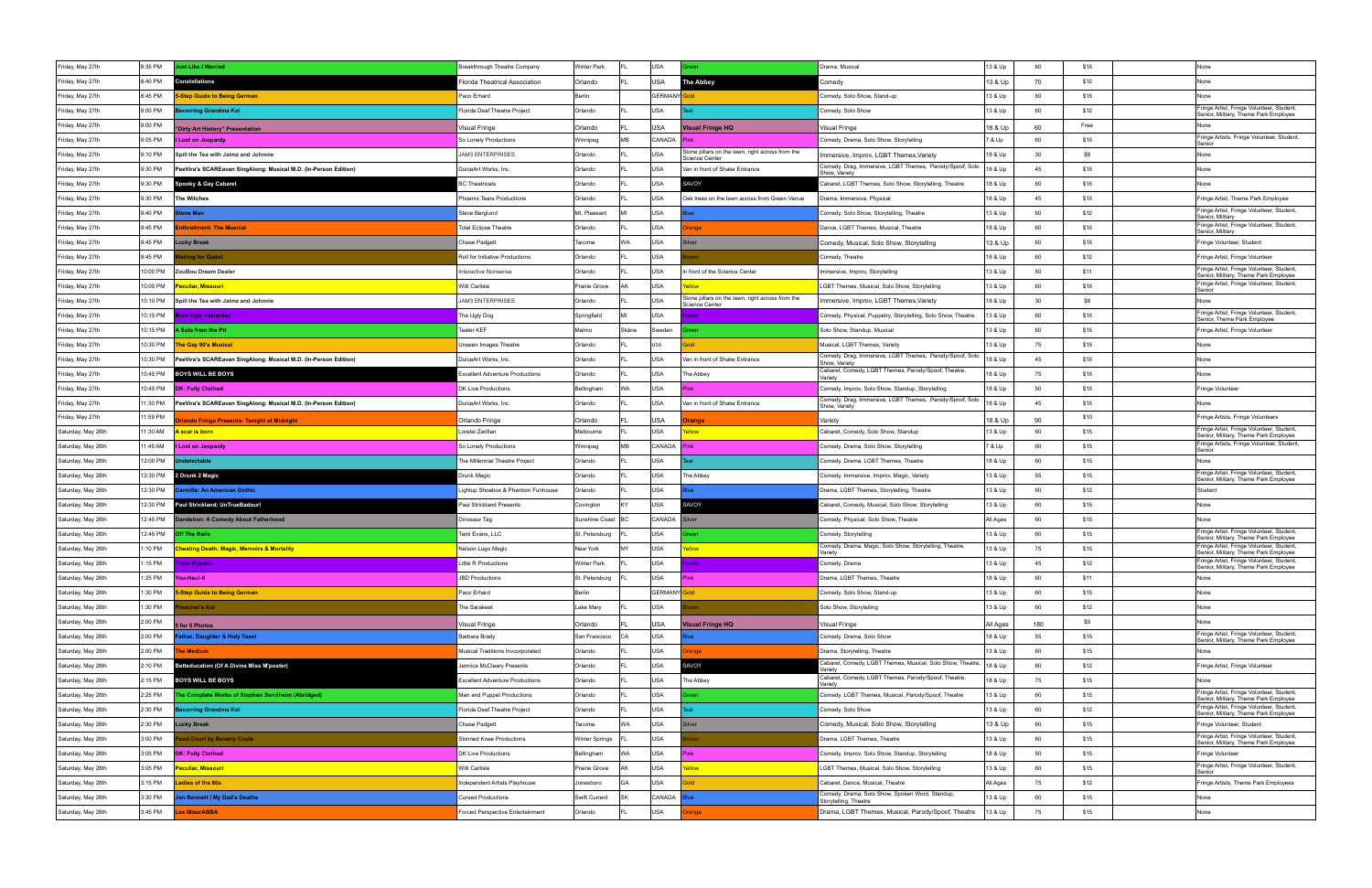|                    |         |                                                                                                                        |                                                    |                       |                |             |                                                                                    |                                                                                             |          |    |      | Fringe Artist, Fringe Volunteer, Student,                                          |
|--------------------|---------|------------------------------------------------------------------------------------------------------------------------|----------------------------------------------------|-----------------------|----------------|-------------|------------------------------------------------------------------------------------|---------------------------------------------------------------------------------------------|----------|----|------|------------------------------------------------------------------------------------|
| Saturday, May 28th | 3:45 PM | <b>Vonder World</b>                                                                                                    | <b>Nirtight Theatre</b>                            | <b>Winter Park</b>    |                | <b>USA</b>  | role                                                                               | Comedy, Drama, Theatre<br>Comedy, Drama, Physical, Solo Show, Standup, Storytelling         | 13 & Up  | 60 | \$10 | Theme Park Employee<br>Fringe Artist, Fringe Volunteer, Student,                   |
| Saturday, May 28th | 3:50 PM | otus: Story of a Late Bloomer                                                                                          | Equal Play Productions                             | Orlando               |                | USA         | SAVOY                                                                              | poken Word, Theatre<br>Comedy, Drama, LGBT Themes, Parody/Spoof, Physical,                  | 13 & Up  | 60 | \$12 | Senior, Military, Theme Park Employee                                              |
| Saturday, May 28th | 4:05 PM | issing Mercy                                                                                                           | <b>Electric Wings</b>                              | Boston                | MA             | USA         | een                                                                                | Standup, Storytelling, Theatre                                                              | 13 & Up  | 60 | \$7  | Student, Senior, Military                                                          |
| Saturday, May 28th | 1:15 PM | <b>Bullock &amp; The Bandits</b>                                                                                       | Kangagirl Productions                              | Orlando               |                | USA         | The Abbey                                                                          | Cabaret, Dance, LGBT Themes, Musical, Storytelling,<br>Theatre. Varietv                     | 13 & Up  | 75 | \$15 |                                                                                    |
| Saturday, May 28th | 1:15 PM | ıderbelly                                                                                                              | British too British                                | Vancouver             | B <sub>C</sub> | CANADA      |                                                                                    | Comedy, Physical, Theatre                                                                   | All Ages | 55 | \$15 | Fringe Artists, Fringe Volunteers                                                  |
| Saturday, May 28th | 4:20 PM | BLUE and TOD GO HOME                                                                                                   | <b>BlueLaLa Entertainment</b>                      | Orlando               |                | USA         | Stardust Lounge                                                                    | Cabaret, Comedy, Dance, Immersive, LGBT Themes, Musical,<br>Storytelling, Theatre, Variety  | 18 & Up  | 60 | \$15 | Fringe Artist                                                                      |
| Saturday, May 28th | 4:30 PM | inceled (or how to unCancel yourself)                                                                                  | Cypress Creek High School                          | Orlando               |                | USA         |                                                                                    | Comedy, Drama, LGBT Themes, Theatre                                                         | 13 & Up  | 60 | \$5  | Fringe Artist, Fringe Volunteer, Student,<br>Senior, Military, Theme Park Employee |
| Saturday, May 28th | 5:00 PM | verything I Wannabe!                                                                                                   | Jericko Productions                                | Orlando               |                | USA         |                                                                                    | Cabaret, Musical, Solo Show, Storytelling, Theatre                                          | All Ages | 60 | \$14 | Fringe Artist, Fringe Volunteer                                                    |
| Saturday, May 28th | 5:00 PM | ies, Anger and Forgiveness.                                                                                            | Spleen76                                           | San Francisco         | CА             | USA         |                                                                                    | Comedy, Drama, Solo Show, Storytelling, Theatre                                             | 18 & Up  | 60 | \$10 | Fringe Artist, Fringe Volunteer, Student,<br>Senior, Military                      |
| Saturday, May 28th | 5:15 PM | <u>BLACK EYE, a standup comedy special by Stephanie Morin-Robert</u>                                                   | Silver Lining Comedy                               | Winnipeg              | МB             | CANADA      | wolls                                                                              | Burlesque, Cabaret, Comedy, Puppetry, Standup, Solo Show,<br>Storytelling, Theatre, Variety | 18 & Up  | 60 | \$15 | None                                                                               |
| Saturday, May 28th | 5:15 PM | A Different Kind of MaryJayne                                                                                          | Never Surrender                                    | Winter Garden         |                | USA         |                                                                                    | Comedy, Theatre                                                                             | 18 & Up  | 60 | \$12 | Fringe Artist, Fringe Volunteer, Student,<br>Senior, Military, Theme Park Employee |
| Saturday, May 28th | 5:15 PM | liss Gulch Returns                                                                                                     | White Elephant Theatre Company<br>Productions, Inc | Orlando               |                | USA         |                                                                                    | Cabaret, Comedy, LGBT Themes, Musical, Parody/Spoof, Solo<br>Show, Theatre                  | 18 & Up  | 75 | \$15 | None                                                                               |
| Saturday, May 28th | 5:30 PM | <b>Breakfast With Andy</b>                                                                                             | reeline Productions                                | Orlando               |                | <b>USA</b>  | SAVOY                                                                              | Orama, Theatre                                                                              | All Ages | 55 | \$14 | Fringe Artist, Fringe Volunteer, Military,<br>Student.                             |
| Saturday, May 28th | 5:45 PM | e A Pirate!                                                                                                            | Rogue Stage                                        | Lakeland              |                | USA         | ange                                                                               | Comedy, Drama, Musical, Solo Show, Storytelling, Theatre                                    | 13 & Up  | 60 | \$13 | Fringe Artist, Fringe Volunteer                                                    |
| Saturday, May 28th | 6:00 PM | PeeVira's SCAREavan SingAlong: Musical M.D. (In-Person Edition)                                                        | DulceArt Works, Inc.                               | Orlando               |                | USA         | Van in front of Shake Entrance                                                     | Comedy, Drag, Immersive, LGBT Themes, Parody/Spoof, Solo<br>Show, Variety                   | 18 & Up  | 45 | \$15 | None                                                                               |
| Saturday, May 28th | 6:00 PM | The Untold Story of Hansel and Gretel                                                                                  | The Viera Studio                                   | Orlando               |                | USA         | Site-Specific                                                                      | Comedy, Immersive, Musical, Parody/Spoof, Theatre                                           | 18 & Up  | 60 | \$10 | None                                                                               |
| Saturday, May 28th | 3:10 PM | Stag Night                                                                                                             | iillie Jane Aubertin                               | Orlando               |                | <b>USA</b>  | The Abbey                                                                          | Comedy, LGBT Themes, Theatre                                                                | 18 & Up  | 60 | \$15 | Fringe Volunteer                                                                   |
| Saturday, May 28th | 6:15 PM | he Spider Queen                                                                                                        | The Orlando Artist Guild                           | Orlando               |                | USA         |                                                                                    | Comedy, Parody/Spoof, Storytelling, Theatre                                                 | 13 & Up  | 60 | \$15 | Fringe Artist, Fringe Volunteer, Student,<br>Senior, Theme Park Employee           |
| Saturday, May 28th | 3:15 PM |                                                                                                                        | Recover Your Joy                                   | <b>Winter Springs</b> |                | USA         | role                                                                               | Drama, Musical, Solo Show, Storytelling                                                     | 13 & Up  | 60 | \$15 | Fringe Artist, Fringe Volunteer, Student,                                          |
| Saturday, May 28th | 6:30 PM | Ajax                                                                                                                   | roject no. 19 Performance Company                  | Orlando               |                | USA         | Oak trees alongside Orlando Museum of Art, near                                    | Drama, Theatre                                                                              | 13 & Up  | 60 | \$10 | Senior, Military, Theme Park Employee<br>Fringe Artist, Fringe Volunteer, Student, |
| Saturday, May 28th | 6:30 PM | e Family Crow: A Murder Mystery                                                                                        | The Pucking Fuppet Co.                             | Toronto               | ON             | CANADA      | the blue statue on the lawn                                                        | Comedy, Parody/Spoof, Puppetry, Solo Show, Storytelling,                                    | 13 & Up  | 60 | \$15 | Senior, Military<br>None                                                           |
| Saturday, May 28th | 6:45 PM | VANZIE WITH A "Z" Part 2: THE RAVE YEARS                                                                               | Wanzie Presents & D Squared Productions            | Orlando               |                | USA         |                                                                                    | Γheatre<br>Comedy, LGBT Themes, Solo Show, Storytelling                                     | 18 & Up  | 60 | \$15 | None                                                                               |
| Saturday, May 28th | 3:55 PM | <b>Here Comes the Bride and Groom</b>                                                                                  | Shoshinz                                           | Tokyo                 |                | JAPAN       |                                                                                    | Comedy, Solo Show, Spoken Word, Standup, Storytelling,                                      | 7 & Up   | 60 | \$15 | Fringe Artist, Fringe Volunteer, Student                                           |
| Saturday, May 28th | 6:55 PM | he Murray Method                                                                                                       | <b>Beth Marshall Presents</b>                      | Orlando               |                | USA         |                                                                                    | Theatre<br>Comedy, Drama, LGBT Themes, Theatre                                              | 13 & Up  | 60 | \$15 | Fringe Artist, Fringe Volunteer, Student,                                          |
| Saturday, May 28th | 7:00 PM | Bugged Lady                                                                                                            | Linn-Levi Productions                              | Orlando               |                | USA         | Leu Gardens                                                                        | Solo Show                                                                                   | 13 & Up  | 60 | \$12 | Senior, Military<br>Fringe Artist, Fringe Volunteer                                |
| Saturday, May 28th | 7:00 PM | <b>Corsets &amp; Cuties - Iconic</b>                                                                                   | Corsets and Cuties                                 | Orlando               |                | USA         | itardust Lounge                                                                    | 3urlesque                                                                                   | 18 & Up  | 60 | \$15 | None                                                                               |
|                    | 7:00 PM |                                                                                                                        |                                                    |                       |                | USA         |                                                                                    | Comedy, Drag, Immersive, LGBT Themes, Parody/Spoof, Solo                                    | 18 & Up  | 45 | \$15 | None                                                                               |
| Saturday, May 28th |         | PeeVira's SCAREavan SingAlong: Musical M.D. (In-Person Edition)                                                        | DulceArt Works, Inc.                               | Orlando               |                | USA         | Van in front of Shake Entrance                                                     | Show, Variety                                                                               |          | 60 | \$6  | Fringe Artist, Fringe Volunteer, Student,                                          |
| Saturday, May 28th | 7:00 PM | ou Belong Here                                                                                                         | To a Certain Degree                                | Orlando               |                |             |                                                                                    | Comedy, Improv                                                                              | 13 & Up  |    |      | Senior, Military, Theme Park Employee<br>Fringe Artist, Fringe Volunteer, Student, |
| Saturday, May 28th | 7:00 PM | ZouBou Dream Dealer                                                                                                    | Interactive Nonsense                               | Orlando               |                | USA         | In front of the Science Center<br>Stone pillars on the lawn, right across from the | Immersive, Improv, Storytelling                                                             | 13 & Up  | 50 | \$11 | Senior, Military, Theme Park Employee                                              |
| Saturday, May 28th | ':10 PM | Spill the Tea with Jaimz and Johnnie                                                                                   | <b>JAM3 ENTERPRISES</b>                            | Orlando               |                | USA         | Science Center                                                                     | Immersive, Improv, LGBT Themes, Variety                                                     | 18 & Up  | 30 | \$8  | None                                                                               |
| Saturday, May 28th | 7:30 PM | <b>Blueberries Are Assholes</b>                                                                                        | J Dawe                                             | Vancouve              |                | CANADA      | SAVOY                                                                              | Comedy, Solo Show, Standup,                                                                 | 13 & Up  | 60 | \$15 | None                                                                               |
| Saturday, May 28th | 7:30 PM | arrago with Chris Sanders                                                                                              | <b>Chris Sanders</b>                               | Sarasota              |                | USA         |                                                                                    | Comedy, Solo Show, Standup, Storytelling                                                    | 18 & Up  | 30 | \$6  | Fringe Artist, Fringe Volunteer, Military                                          |
| Saturday, May 28th | 7:45 PM | Constellations                                                                                                         | <b>Iorida Theatrical Association</b>               | Orlando               |                | USA         | <b>The Abbey</b>                                                                   | Comedy                                                                                      | 13 & Up  | 70 | \$12 | None                                                                               |
| Saturday, May 28th | 7:45 PM | God Is A Scottish Drag Queen (Best Of)                                                                                 | Mike Delamont                                      | Victoria              | IBC.           | CANADA      | Bold                                                                               | Comedy, Drag, Stand-up, Solo Show                                                           | 13 & Up  | 60 | \$15 | None                                                                               |
| Saturday, May 28th | 7:55 PM | A Solo from the Pit                                                                                                    | <b>Teater KEF</b>                                  | Malmo                 | Skåne          | Sweden      |                                                                                    | Solo Show, Standup, Musical                                                                 | 13 & Up  | 60 | \$15 | Fringe Artist, Fringe Volunteer                                                    |
| Saturday, May 28th | 8:00 PM | <b>Art and Improv Show</b>                                                                                             | Visual Fringe                                      | Orlando               |                | USA         | <b>Visual Fringe HQ</b>                                                            | <b>Visual Fringe</b>                                                                        | All Ages | 60 | Free | None                                                                               |
| Saturday, May 28th | 8:00 PM | <b>Truit Flies Like a Banana</b>                                                                                       | The Fourth Wall                                    | Somerville            | MA             | USA         |                                                                                    | Dance, Musical, Physical, Variety                                                           | All Ages | 60 | \$15 | Fringe Artist, Fringe Volunteer, Student,<br>Senior, Military, Theme Park Employee |
| Saturday, May 28th | 8:00 PM | PeeVira's SCAREavan SingAlong: Musical M.D. (In-Person Edition)                                                        | DulceArt Works, Inc.                               | Orlando               |                | USA         | Van in front of Shake Entrance                                                     | Comedy, Drag, Immersive, LGBT Themes, Parody/Spoof, Solo<br>Show, Variety                   | 18 & Up  | 45 | \$15 | None                                                                               |
| Saturday, May 28th | 8:00 PM | <b>Toast to Prohibition</b>                                                                                            | Melanie Gall Presents                              | St Albert             | AB             | CANADA      |                                                                                    | Cabaret, Musical                                                                            | 7 & Up   | 60 | \$15 | Fringe Artist, Fringe Volunteer, Student,<br>Senior, Military                      |
| Saturday, May 28th | 3:10 PM | Spill the Tea with Jaimz and Johnnie                                                                                   | <b>JAM3 ENTERPRISES</b>                            | Orlando               |                | USA         | Stone pillars on the lawn, right across from the<br><b>Science Center</b>          | Immersive, Improv, LGBT Themes, Variety                                                     | 18 & Up  | 30 | \$8  | None                                                                               |
| Saturday, May 28th | 8:30 PM | Ajax                                                                                                                   | Project no. 19 Performance Company                 | Orlando               |                | USA         | Oak trees alongside Orlando Museum of Art, near<br>the blue statue on the lawn     | Drama, Theatre                                                                              | 13 & Up  | 60 | \$10 | Fringe Artist, Fringe Volunteer, Student,<br>Senior, Military                      |
| Saturday, May 28th | 8:30 PM | he Princess Strikes Back: One Woman's Search for the Space Cowboy of her Dreams                                        | Victoria Montalbano SP                             | Chicago               |                | USA         |                                                                                    | Comedy                                                                                      | 13 & Up  | 60 | \$15 | Fringe Artist, Fringe Volunteer, Student,<br>Senior, Military, Theme Park Employee |
| Saturday, May 28th | 8:30 PM | Six Chick Flicks or a Legally Blonde Pretty Woman Dirty Danced on the Beaches while writing a<br>tebook on the Titanic | Kerry Ipema                                        | Brooklyn              |                | USA         | ilver                                                                              | Comedy, Dance, Improv, Musical, Parody/Spoof, Theatre                                       | 13 & Up  | 60 | \$15 | None                                                                               |
| Saturday, May 28th | 8:35 PM | <b>THE WALK IN THE SNOW: The True Story of Lise Meitner</b>                                                            | big word performance                               | Finchampstead         | Berkshire      | <b>IIIK</b> | ellow                                                                              | Storytelling                                                                                | 13 & Up  | 75 | \$15 | None                                                                               |
| Saturday, May 28th | 8:35 PM | Are You Lovin' It?                                                                                                     | Theatre Group GUMBO                                | Osaka                 |                | JAPAN       |                                                                                    | Comedy, Drama, Immersive, Physical, Theatre                                                 | 13 & Up  | 60 | \$15 | Fringe Artist, Fringe Volunteer, Student,<br>Senior, Theme Park Employee           |
| Saturday, May 28th | 8:45 PM | orn Ugly Yesterday                                                                                                     | The Ugly Dog                                       | Springfield           |                | USA         | urple                                                                              | Comedy, Physical, Puppetry, Storytelling, Solo Show, Theatre                                | 13 & Up  | 60 | \$15 | Fringe Artist, Fringe Volunteer, Student,<br>Senior, Theme Park Employee           |
| Saturday, May 28th | 9:10 PM | Gertrude Stein's Not Sightly, a play                                                                                   | Geography and Plays                                | Rockledge             |                | USA         | SAVOY                                                                              | GBT Themes, Puppetry, Solo Show, Theatre,                                                   | 13 & Up  | 30 | \$12 | Fringe Artist, Fringe Volunteer, Student,<br>Senior, Military, Theme Park Employee |
| Saturday, May 28th | 9:10 PM | Spill the Tea with Jaimz and Johnnie                                                                                   | <b>JAM3 ENTERPRISES</b>                            | Orlando               |                | USA         | Stone pillars on the lawn, right across from the<br>Science Center                 | Immersive, Improv, LGBT Themes, Variety                                                     | 18 & Up  | 30 | \$8  | None                                                                               |
| Saturday, May 28th | 9:30 PM | PeeVira's SCAREavan SingAlong: Musical M.D. (In-Person Edition)                                                        | DulceArt Works, Inc.                               | Orlando               |                | USA         | Van in front of Shake Entrance                                                     | Comedy, Drag, Immersive, LGBT Themes, Parody/Spoof, Solo<br>Show, Variety                   | 18 & Up  | 45 | \$15 | None                                                                               |
| Saturday, May 28th | 9:30 PM | QUEL.                                                                                                                  | Open Scene                                         | <b>Winter Park</b>    |                | USA         |                                                                                    | Drama, LGBT Themes, Solo Show, Theatre                                                      | 13 & Up  | 55 | \$15 | Fringe Artist, Fringe Volunteer, Student,<br>Senior, Military, Theme Park Employee |
| Saturday, May 28th | 9:30 PM | <b>An R-Rated Magic Show</b>                                                                                           | An R-Rated Magic Show                              | Houston               | TX             | USA         |                                                                                    | Comedy, Magic, Parody/Spoof, Solo Show, Stand-up, Variety                                   | 18 & Up  | 60 | \$15 | None                                                                               |
| Saturday, May 28th | 9:35 PM | The Mockingbird News                                                                                                   | HayesPlays                                         | Orlando               |                | USA         |                                                                                    | Solo Show, Spoken Word, Storytelling, Theatre                                               | 18 & Up  | 60 | \$12 | Fringe Volunteer, Student, Senior, Military                                        |
|                    |         |                                                                                                                        |                                                    |                       |                |             |                                                                                    |                                                                                             |          |    |      |                                                                                    |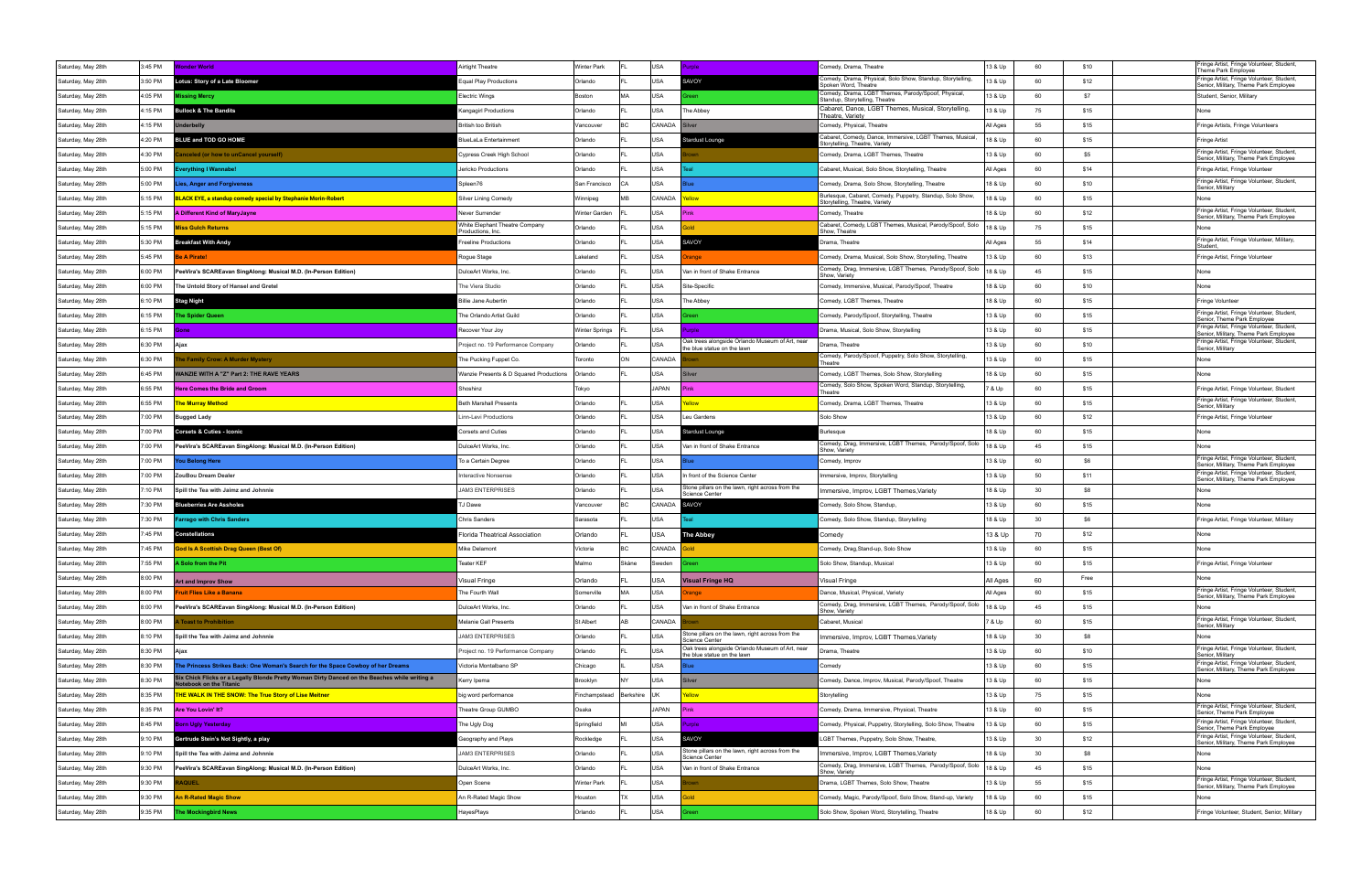| Saturday, May 28th | 9:45 PM  | VarieTEASE "on the move"                                                        | llueLaLa Entertainment                              | Orlando            |           | USA           | The Abbey                                                                 | Burlesque, Dance, Immersive, LGBT Themes, Storytelling,<br>Theatre                          | 18 & Up  | 60 | \$15 | Fringe Artist                                                                      |
|--------------------|----------|---------------------------------------------------------------------------------|-----------------------------------------------------|--------------------|-----------|---------------|---------------------------------------------------------------------------|---------------------------------------------------------------------------------------------|----------|----|------|------------------------------------------------------------------------------------|
| Saturday, May 28th | 10:00 PM | Favor My Daddy: A Tale of Two Sissies                                           | Jamie Brickhouse                                    | New York           | INY.      | USA           |                                                                           | Comedy, Drama, LGBT Themes, Solo Show, Storytelling,<br>Theatre                             | 18 & Up  | 60 | \$15 | Student, Senior                                                                    |
| Saturday, May 28th | 10:00 PM | <b>Nho? The Dickens!</b>                                                        | Don't Panic! Theater Company                        | Orlando            |           | USA           |                                                                           | Parody/Spoof                                                                                | All Ages | 40 | \$10 | None                                                                               |
| Saturday, May 28th | 10:00 PM | <b>The Witches</b>                                                              | Phoenix Tears Productions                           | Orlando            |           | USA           | Oak trees on the lawn across from Green Venue                             | Drama, Immersive, Physical                                                                  | 18 & Up  | 45 | \$15 | Fringe Artist, Theme Park Employee                                                 |
| Saturday, May 28th | 10:00 PM | ZouBou Dream Dealer                                                             | Interactive Nonsense                                | Orlando            |           | USA           | In front of the Science Center                                            | Immersive, Improv, Storytelling                                                             | 13 & Up  | 50 | \$11 | Fringe Artist, Fringe Volunteer, Student,<br>Senior, Military, Theme Park Employee |
| Saturday, May 28th | 10:10 PM | Spill the Tea with Jaimz and Johnnie                                            | <b>JAM3 ENTERPRISES</b>                             | Orlando            |           | USA           | Stone pillars on the lawn, right across from the<br><b>Science Center</b> | Immersive, Improv, LGBT Themes, Variety                                                     | 18 & Up  | 30 | \$8  | None                                                                               |
| Saturday, May 28th | 10:15 PM | own The Rabbit Hole                                                             | Lumu Productions                                    | Orlando            |           | USA           |                                                                           | Comedy, LGBT Themes, Musical, Parody/Spoof, Theatre                                         | 18 & Up  | 75 | \$15 | None                                                                               |
| Saturday, May 28th | 10:15 PM | <b>LeLand Loves Bigfoot</b>                                                     | Stewart Huff                                        | Athens             | GA        | USA           |                                                                           | Comedy, Spoken Word, Storytelling                                                           | 13 & Up  | 60 | \$12 | None                                                                               |
| Saturday, May 28th | 10:30 PM | <b>Magic in Real Life</b>                                                       | <b>Ben Price Magic</b>                              | Calgary            | AB        | CANADA        | llow.                                                                     | Cabaret, Comedy, Magic, Solo Show, Variety                                                  | 13 & Up  | 60 | \$15 | None                                                                               |
| Saturday, May 28th | 10:30 PM | PeeVira's SCAREavan SingAlong: Musical M.D. (In-Person Edition)                 | DulceArt Works, Inc.                                | Orlando            |           | <b>USA</b>    | Van in front of Shake Entrance                                            | Comedy, Drag, Immersive, LGBT Themes, Parody/Spoof, Solo<br>Show, Variety                   | 18 & Up  | 45 | \$15 | None                                                                               |
| Saturday, May 28th | 1:30 PM  | PeeVira's SCAREavan SingAlong: Musical M.D. (In-Person Edition)                 | DulceArt Works, Inc.                                | Orlando            |           | USA           | Van in front of Shake Entrance                                            | Comedy, Drag, Immersive, LGBT Themes, Parody/Spoof, Solo<br>Show, Variety                   | 18 & Up  | 45 | \$15 | None                                                                               |
| Saturday, May 28th | 11:45 PM | <b>Shakespeare's Aliens</b>                                                     | Hardly Working Promotions                           | Orlando            |           | USA           | The Abbey                                                                 | Drama                                                                                       | 7 & Up   | 60 | \$15 | Fringe Artist, Fringe Volunteer                                                    |
| Sunday, May 29th   | 1:45 AM  | verything I Wannabe!                                                            | Jericko Productions                                 | Orlando            |           | <b>USA</b>    |                                                                           | Cabaret, Musical, Solo Show, Storytelling, Theatre                                          | All Ages | 60 | \$14 | Fringe Artist, Fringe Volunteer                                                    |
| Sunday, May 29th   | 12:00 PM | <b>Bullock &amp; The Bandits</b>                                                | Kangagirl Productions                               | Orlando            |           | <b>USA</b>    | The Abbey                                                                 | Cabaret, Dance, LGBT Themes, Musical, Storytelling,<br>Theatre, Variety                     | 13 & Up  | 75 | \$15 | None                                                                               |
| Sunday, May 29th   | 12:00 PM | <b>Magic in Real Life</b>                                                       | Ben Price Magic                                     | Calgary            | l AR      | CANADA        | <b>Wolls</b>                                                              | Cabaret, Comedy, Magic, Solo Show, Variety                                                  | 13 & Up  | 60 | \$15 | None                                                                               |
| Sunday, May 29th   | 12:15 PM | one Man                                                                         | Steve Berglund                                      | Mt. Pleasant       |           | USA           |                                                                           | Comedy, Solo Show, Storytelling, Theatre                                                    | 13 & Up  | 60 | \$12 | Fringe Artist, Fringe Volunteer, Student<br>Senior, Military                       |
| Sunday, May 29th   | 12:15 PM | VANZIE WITH A "Z" Part 2: THE RAVE YEARS                                        | Wanzie Presents & D Squared Productions             | Orlando            |           | USA           |                                                                           | Comedy, LGBT Themes, Solo Show, Storytelling                                                | 18 & Up  | 60 | \$15 | None                                                                               |
| Sunday, May 29th   | 12:45 PM | <b>LeLand Loves Bigfoot</b>                                                     | Stewart Huff                                        | Athens             | l GA      | USA           |                                                                           | Comedy, Spoken Word, Storytelling                                                           | 13 & Up  | 60 | \$12 | None                                                                               |
| Sunday, May 29th   | 1:00 PM  | he Medium                                                                       | Musical Traditions Invcorporated                    | Orlando            |           | USA           | ange                                                                      | Drama, Storytelling, Theatre                                                                | 13 & Up  | 60 | \$15 | None                                                                               |
| Sunday, May 29th   | 1:00 PM  | <b>Triple Bypass</b>                                                            | Little R Productions                                | <b>Winter Park</b> |           | USA           | role                                                                      | Comedy, Drama                                                                               | 13 & Up  | 45 | \$12 | Fringe Artist, Fringe Volunteer, Student,<br>Senior, Military, Theme Park Employee |
| Sunday, May 29th   | 1:20 PM  | he Mockingbird News                                                             | HayesPlays                                          | Orlando            |           | USA           |                                                                           | Solo Show, Spoken Word, Storytelling, Theatre                                               | 18 & Up  | 60 | \$12 | Fringe Volunteer, Student, Senior, Military                                        |
| Sunday, May 29th   | 1:30 PM  | <b>Aiss Gulch Returns</b>                                                       | White Elephant Theatre Company<br>Productions, Inc. | Orlando            |           | USA           | nld                                                                       | Cabaret, Comedy, LGBT Themes, Musical, Parody/Spoof, Solo<br>Show. Theatre                  | 18 & Up  | 75 | \$15 | None                                                                               |
| Sunday, May 29th   | 1:40 PM  | <b>The Murray Method</b>                                                        | <b>Beth Marshall Presents</b>                       | Orlando            |           | USA           | ellow                                                                     | Comedy, Drama, LGBT Themes, Theatre                                                         | 13 & Up  | 60 | \$15 | Fringe Artist, Fringe Volunteer, Student<br>Senior, Military                       |
| Sunday, May 29th   | 1:45 PM  | he Princess Strikes Back: One Woman's Search for the Space Cowboy of her Dreams | Victoria Montalbano SP                              | Chicago            |           | USA           |                                                                           | Comedv                                                                                      | 13 & Up  | 60 | \$15 | Fringe Artist, Fringe Volunteer, Student,<br>Senior, Military, Theme Park Employee |
| Sunday, May 29th   | 2:00 PM  | ieneric Male : Just What We Need Another Show About Men                         | PUSH Physical Theatre                               | Rochester          |           | USA           |                                                                           | Comedy, Dance, Drama, Improv, LGBT Themes,<br>Physical, Storytelling, Theatre, Variety      | 13 & Up  | 60 | \$15 | Fringe Artist, Fringe Volunteer, Student<br>Senior, Military, Theme Park Employee  |
| Sunday, May 29th   | 2:00 PM  | Stag Night                                                                      | Billie Jane Aubertin                                | Orlando            |           | USA           | The Abbey                                                                 | Comedy, LGBT Themes, Theatre                                                                | 18 & Up  | 60 | \$15 | Fringe Volunteer                                                                   |
| Sunday, May 19th   | 2:15 PM  | arrago with Chris Sanders                                                       | Chris Sanders                                       | Sarasota           |           | USA           |                                                                           | Comedy, Solo Show, Standup, Storytelling                                                    | 18 & Up  | 30 | \$6  | Fringe Artist, Fringe Volunteer, Military                                          |
| Sunday, May 29th   | 2:15 PM  | <b>Toast to Prohibition</b>                                                     | Melanie Gall Presents                               | St Albert          | l AB      | CANADA        |                                                                           | Cabaret, Musical                                                                            | 7 & Up   | 60 | \$15 | Fringe Artist, Fringe Volunteer, Student<br>Senior, Military                       |
| Sunday, May 29th   | 2:20 PM  | Lotus: Story of a Late Bloomer                                                  | <b>Equal Play Productions</b>                       | Orlando            |           | USA           | Savoy                                                                     | Comedy, Drama, Physical, Solo Show, Standup, Storytelling<br>Spoken Word, Theatre           | 13 & Up  | 60 | \$12 | Fringe Artist, Fringe Volunteer, Student,<br>Senior, Military, Theme Park Employee |
| Sunday, May 29th   | 2:25 PM  | Are You Lovin' It?                                                              | Theatre Group GUMBO                                 | Osaka              |           | <b>JAPAN</b>  |                                                                           | Comedy, Drama, Immersive, Physical, Theatre                                                 | 13 & Up  | 60 | \$15 | Fringe Artist, Fringe Volunteer, Student,<br>Senior, Theme Park Employee           |
| Sunday, May 29th   | 2:45 PM  | e A Pirate!                                                                     | Rogue Stage                                         | Lakeland           |           | USA           | ange                                                                      | Comedy, Drama, Musical, Solo Show, Storytelling, Theatre                                    | 13 & Up  | 60 | \$13 | Fringe Artist, Fringe Volunteer                                                    |
| Sunday, May 29th   | 3:00 PM  | Solo from the Pit                                                               | Teater KEF                                          | Malmo              | Skåne     | Sweden        |                                                                           | Solo Show, Standup, Musical                                                                 | 13 & Up  | 60 | \$15 | Fringe Artist, Fringe Volunteer                                                    |
| Sunday, May 29th   | 3:00 PM  | The Untold Story of Hansel and Gretel                                           | The Viera Studio                                    | Orlando            |           | USA           | Site-Specific                                                             | Comedy, Immersive, Musical, Parody/Spoof, Theatre                                           | 18 & Up  | 60 | \$10 | None                                                                               |
| Sunday, May 29th   | 3:15 PM  | <b>Carmilla: An American Gothic</b>                                             | ightup Shoebox & Phantom Funhouse                   | Orlando            |           | USA           |                                                                           | Drama, LGBT Themes, Storytelling, Theatre                                                   | 13 & Up  | 60 | \$12 | Student                                                                            |
| Sunday, May 29th   | 3:20 PM  | A scar is born                                                                  | Lorelei Zarifian                                    | Melbourne          |           | <b>USA</b>    |                                                                           | Cabaret, Comedy, Solo Show, Standup                                                         | 13 & Up  | 60 | \$15 | Fringe Artist, Fringe Volunteer, Student,<br>Senior, Military, Theme Park Employee |
| Sunday, May 29th   | 3:30 PM  | ione                                                                            | Recover Your Joy                                    | Winter Springs     |           | USA           | ırole                                                                     | Drama, Musical, Solo Show, Storytelling                                                     | 13 & Up  | 60 | \$15 | Fringe Artist, Fringe Volunteer, Student,<br>Senior, Military, Theme Park Employee |
| Sunday, May 29th   | 3:30 PM  | adies of the 80s                                                                | <b>Independent Artists Playhouse</b>                | Jonesboro          | GA        | USA           | old                                                                       | Cabaret, Dance, Musical, Theatre                                                            | All Ages | 75 | \$12 | Fringe Artists, Theme Park Employees                                               |
| Sunday, May 29th   | 3:45 PM  | <b>Constellations</b>                                                           | Florida Theatrical Association                      | Orlando            |           | USA           | <b>The Abbey</b>                                                          | Comedy                                                                                      | 13 & Up  | 70 | \$12 | None                                                                               |
| Sunday, May 29th   | 3:45 PM  | Lucky Break                                                                     | Chase Padgett                                       | Tacoma             | WA.       | USA           | ilver                                                                     | Comedy, Musical, Solo Show, Storytelling                                                    | 13 & Up  | 60 | \$15 | Fringe Volunteer, Student                                                          |
| Sunday, May 29th   | 3:45 PM  | iting for Gadot                                                                 | Roll for Initiative Productions                     | Orlando            |           | USA           |                                                                           | Comedy, Theatre                                                                             | 18 & Up  | 60 | \$12 | Fringe Artist, Fringe Volunteer                                                    |
| Sunday, May 29th   | 4:00 PM  | <b>HE PLEASURE'S MINE</b>                                                       | Molly Brenner                                       | New York           | <b>NY</b> | USA           | <b>SAVOY</b>                                                              | Solo Show, Standup, Storytelling,                                                           | 18 & Up  | 60 | \$10 | Fringe Artist, Fringe Volunteer, Student,<br>Senior, Military, Theme Park Employee |
| Sunday, May 29th   | 4:30 PM  | ruit Flies Like a Banana                                                        | The Fourth Wall                                     | Somerville         | MA        | USA           | range                                                                     | Dance, Musical, Physical, Variety                                                           | All Ages | 60 | \$15 | Fringe Artist, Fringe Volunteer, Student,<br>Senior, Military, Theme Park Employee |
| Sunday, May 29th   | 1:35 PM  | <b>DK: Fully Clothed</b>                                                        | DK Live Productions                                 | Bellingham         | WA.       | USA           | Pink                                                                      | Comedy, Improv, Solo Show, Standup, Storytelling                                            | 18 & Up  | 50 | \$15 | Fringe Volunteer                                                                   |
| Sunday, May 29th   | 4:40 PM  | he Complete Works of Stephen Sondheim (Abridged)                                | Man and Puppet Productions                          | Orlando            |           | USA           |                                                                           | Comedy, LGBT Themes, Musical, Parody/Spoof, Theatre                                         | 13 & Up  | 60 | \$15 | Fringe Artist, Fringe Volunteer, Student,<br>Senior, Military, Theme Park Employee |
| Sunday, May 29th   | 4:45 PM  | detectable                                                                      | The Millennial Theatre Project                      | Orlando            |           | USA           |                                                                           | Comedy, Drama, LGBT Themes, Theatre                                                         | 18 & Up  | 60 | \$15 | None                                                                               |
| Sunday, May 29th   | 4:45 PM  | ou Belong Here                                                                  | To a Certain Degree                                 | Orlando            |           | USA           |                                                                           | Comedy, Improv                                                                              | 13 & Up  | 60 | \$6  | Fringe Artist, Fringe Volunteer, Student,<br>Senior, Military, Theme Park Employee |
| Sunday, May 29th   | 5:00 PM  | <b>BLACK EYE, a standup comedy special by Stephanie Morin-Robert</b>            | Silver Lining Comedy                                | Winnipeg           | MB        | CANADA        | <b>Wolls</b>                                                              | Burlesque, Cabaret, Comedy, Puppetry, Standup, Solo Show,<br>Storytelling, Theatre, Variety | 18 & Up  | 60 | \$15 | None                                                                               |
| Sunday, May 29th   | 5:15 PM  | he Family Crow: A Murder Mystery                                                | The Pucking Fuppet Co.                              | Toronto            | ON        | CANADA        |                                                                           | Comedy, Parody/Spoof, Puppetry, Solo Show, Storytelling,<br>Theatre                         | 13 & Up  | 60 | \$15 | None                                                                               |
| Sunday, May 29th   | 5:30 PM  | n R-Rated Magic Show                                                            | An R-Rated Magic Show                               | Houston            | <b>TX</b> | USA           |                                                                           | Comedy, Magic, Parody/Spoof, Solo Show, Stand-up, Variety                                   | 18 & Up  | 60 | \$15 | None                                                                               |
| Sunday, May 29th   | 5:40 PM  | Spooky & Gay Cabaret                                                            | <b>BC Theatricals</b>                               | Orlando            |           | USA           | The Starlite Room @ Savoy                                                 | Cabaret, LGBT Themes, Solo Show, Storytelling, Theatre                                      | 18 & Up  | 60 | \$15 | None                                                                               |
| Sunday, May 29th   | 5:45 PM  | <b>BOYS WILL BE BOYS</b>                                                        | <b>Excellent Adventure Productions</b>              | Orlando            |           | USA           | The Abbey                                                                 | Cabaret, Comedy, LGBT Themes, Parody/Spoof, Theatre,<br>Variety                             | 18 & Up  | 75 | \$15 | None                                                                               |
| Sunday, May 29th   | 3:00 PM  | Dandelion: A Comedy About Fatherhood                                            | Dinosaur Tag                                        | Sunshine Coast BC  |           | CANADA Silver |                                                                           | Comedy, Physical, Solo Show, Theatre                                                        | All Ages | 60 | \$15 | None                                                                               |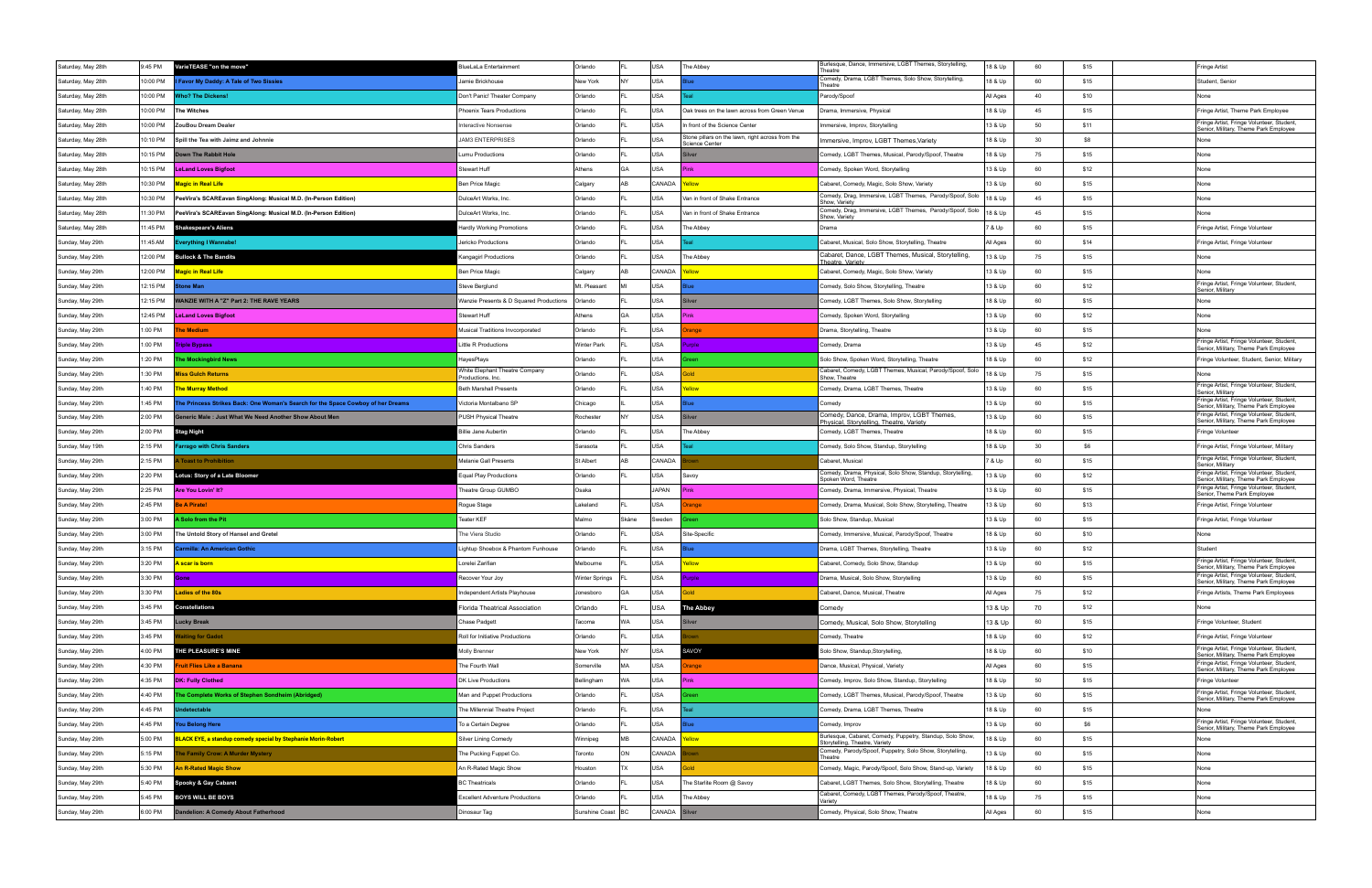| Sunday, May 29th                     | 6:00 PM             | PeeVira's SCAREavan SingAlong: Musical M.D. (In-Person Edition) | DulceArt Works, Inc.                    | Orlando               |            | USA               | Van in front of Shake Entrance                                                 | Comedy, Drag, Immersive, LGBT Themes, Parody/Spoof, Solo<br>Show, Variety                      | 18 & Up  | 45 | \$15 | None                                                                               |
|--------------------------------------|---------------------|-----------------------------------------------------------------|-----------------------------------------|-----------------------|------------|-------------------|--------------------------------------------------------------------------------|------------------------------------------------------------------------------------------------|----------|----|------|------------------------------------------------------------------------------------|
| Sunday, May 29th                     | 6:00 PM             | <b>Vonder World</b>                                             | Airtight Theatre                        | <b>Winter Park</b>    |            | USA               |                                                                                | Comedy, Drama, Theatre                                                                         | 13 & Up  | 60 | \$10 | Fringe Artist, Fringe Volunteer, Student,<br>Theme Park Employee                   |
| Sunday, May 29th                     | 3:10 PM             | Spill the Tea with Jaimz and Johnnie                            | <b>JAM3 ENTERPRISES</b>                 | Orlando               |            | USA               | Stone pillars on the lawn, right across from the<br>Science Center             | mmersive, Improv, LGBT Themes, Variety                                                         | 18 & Up  | 30 | \$8  | None                                                                               |
| Sunday, May 29th                     | 6:10 PM             | <b>You-Haul-It</b>                                              | <b>JBD Productions</b>                  | St. Petersburg        |            | USA               |                                                                                | Drama, LGBT Themes, Theatre                                                                    | 18 & Up  | 60 | \$11 | None                                                                               |
| Sunday, May 29th                     | 6:15 PM             | es MiserABBA                                                    | <b>Forced Perspective Entertainment</b> | Orlando               |            | USA               |                                                                                | Drama, LGBT Themes, Musical, Parody/Spoof, Theatre                                             | 13 & Up  | 75 | \$15 | None                                                                               |
| Sunday, May 29th                     | 6:30 PM             | Ajax                                                            | roject no. 19 Performance Company       | Orlando               |            | USA               | Oak trees alongside Orlando Museum of Art, near<br>the blue statue on the lawn | Drama, Theatre                                                                                 | 13 & Up  | 60 | \$10 | Fringe Artist, Fringe Volunteer, Student,<br>Senior, Military                      |
| Sunday, May 29th                     | 6:45 PM             | ather, Daughter & Holy Toast                                    | Barbara Brady                           | San Francisco         | CA         | USA               |                                                                                | Comedy, Drama, Solo Show                                                                       | 18 & Up  | 55 | \$15 | Fringe Artist, Fringe Volunteer, Student,<br>Senior, Military, Theme Park Employee |
| Sunday, May 29th                     | 6:50 PM             | ust Like I Wanted                                               | Breakthrough Theatre Company            | <b>Winter Park</b>    |            | USA               |                                                                                | Drama, Musical                                                                                 | 13 & Up  | 60 | \$15 | None                                                                               |
| Sunday, May 29th                     | 7:00 PM             | <b>Cocktail and Paint Class</b>                                 | /isual Fringe                           | Orlando               |            | USA               | lay What You Can Stage                                                         | Visual Fringe                                                                                  | All Ages | 75 | \$20 | None                                                                               |
| Sunday, May 29th                     | 7:00 PM             | PeeVira's SCAREavan SingAlong: Musical M.D. (In-Person Edition) | DulceArt Works, Inc.                    | Orlando               |            | USA               | Van in front of Shake Entrance                                                 | Comedy, Drag, Immersive, LGBT Themes, Parody/Spoof, Solo<br>Show, Variety                      | 18 & Up  | 45 | \$15 | None                                                                               |
| Sunday, May 29th                     | 7:00 PM             | ZouBou Dream Dealer                                             | nteractive Nonsense                     | Orlando               |            | USA               | In front of the Science Center                                                 | Immersive, Improv, Storytelling                                                                | 13 & Up  | 50 | \$11 | Fringe Artist, Fringe Volunteer, Student,<br>Senior, Military, Theme Park Employee |
| Sunday, May 29th                     | 7:10 PM             | <b>Cheating Death: Magic, Memoirs &amp; Mortality</b>           | Nelson Lugo Magic                       | New York              | NY         | USA               |                                                                                | Comedy, Drama, Magic, Solo Show, Storytelling, Theatre,                                        | 13 & Up  | 75 | \$15 | Fringe Artist, Fringe Volunteer, Student,<br>Senior, Military, Theme Park Employee |
| Sunday, May 29th                     | 7:10 PM             | Spill the Tea with Jaimz and Johnnie                            | <b>JAM3 ENTERPRISES</b>                 | Orlando               |            | <b>USA</b>        | Stone pillars on the lawn, right across from the<br>Science Center             | Immersive, Improv, LGBT Themes, Variety                                                        | 18 & Up  | 30 | \$8  |                                                                                    |
| Sunday, May 29th                     | 7:15 PM             | <b>\QUEL</b>                                                    | Open Scene                              | <b>Winter Park</b>    |            | USA               |                                                                                | Drama, LGBT Themes, Solo Show, Theatre                                                         | 13 & Up  | 55 | \$15 | Fringe Artist, Fringe Volunteer, Student,<br>Senior, Military, Theme Park Employee |
| Sunday, May 29th                     | 7:15 PM             | tar Shanties: Songs from a Galaxy Far, Far Away                 | Team Rowan Productions                  | Orlando               |            | USA               |                                                                                | Musical, Parody/Spoof, Theatre                                                                 | 7 & Up   | 45 | \$12 |                                                                                    |
| Sunday, May 29th                     | 7:20 PM             | <b>Betteducation (Of A Divine Miss M'poster)</b>                | Jennica McCleary Presents               | Orlando               |            | USA               | SAVOY                                                                          | Cabaret, Comedy, LGBT Themes, Musical, Solo Show, Theatre,<br>/arietv                          | 18 & Up  | 60 | \$12 | Fringe Artist, Fringe Volunteer                                                    |
| Sunday, May 29th                     | 7:45 PM             | The Gay 90's Musical                                            | Unseen Images Theatre                   | Orlando               |            | USA               |                                                                                | Musical, LGBT Themes, Variety                                                                  | 13 & Up  | 75 | \$15 | None                                                                               |
| Sunday, May 29th                     | 7:45 PM             | ıderbelly                                                       | <b>British too British</b>              | Vancouver             |            | CANADA            | ilver                                                                          | Comedy, Physical, Theatre                                                                      | All Ages | 55 | \$15 | Fringe Artists, Fringe Volunteers                                                  |
| Sunday, May 29th                     | 7:50 PM             | <b>Coconuts, Coral, and Cowsh*t</b>                             | Flyin Hawaiian Productions              | Kona                  |            | USA               | Pinl                                                                           | Comedy, Improv, Parody/ Spoof, Physical, Solo Show,<br>Storytelling, Standup, Theatre, Variety | 18 & Up  | 60 | \$15 | Fringe Volunteer, Student, Military, Theme<br>Park Employee                        |
| Sunday, May 29th                     | 7:50 PM             | Shakespeare's Aliens                                            | Hardly Working Promotions               | Orlando               |            | USA               | The Abbey                                                                      | Drama                                                                                          | 7 & Up   | 60 | \$15 | Fringe Artist, Fringe Volunteer                                                    |
| Sunday, May 29th                     | 8:00 PM             | PeeVira's SCAREavan SingAlong: Musical M.D. (In-Person Edition) | DulceArt Works, Inc.                    | Orlando               |            | USA               | Van in front of Shake Entrance                                                 | Comedy, Drag, Immersive, LGBT Themes, Parody/Spoof, Solo                                       | 18 & Up  | 45 | \$15 | None                                                                               |
| Sunday, May 29th                     | 3:10 PM             | Spill the Tea with Jaimz and Johnnie                            | <b>JAM3 ENTERPRISES</b>                 | Orlando               |            | USA               | Stone pillars on the lawn, right across from the<br>Science Center             | Show, Variety<br>mmersive, Improv, LGBT Themes, Variety                                        | 18 & Up  | 30 | \$8  | None                                                                               |
| Sunday, May 29th                     | 3:15 PM             | Favor My Daddy: A Tale of Two Sissies                           | Jamie Brickhouse                        | New York              |            | USA               |                                                                                | Comedy, Drama, LGBT Themes, Solo Show, Storytelling<br>Theatre                                 | 18 & Up  | 60 | \$15 | Student, Senior                                                                    |
| Sunday, May 29th                     | 8:30 PM             | Ajax                                                            | roject no. 19 Performance Company       | Orlando               |            | USA               | Oak trees alongside Orlando Museum of Art, near                                | Drama, Theatre                                                                                 | 13 & Up  | 60 | \$10 | Fringe Artist, Fringe Volunteer, Student,                                          |
| Sunday, May 29th                     | 3:30 PM             | pocalypseVille!                                                 | diot Box Productions                    | Orlando               |            | <b>USA</b>        | the blue statue on the lawn<br>role                                            | Comedy, Musical, Theatre                                                                       | 13 & Up  | 45 | \$15 | Senior, Military<br>Fringe Artist, Fringe Volunteer, Student,                      |
| Sunday, May 29th                     | 8:30 PM             | he Spider Queen                                                 | The Orlando Artist Guild                | Orlando               |            | USA               |                                                                                | Comedy, Parody/Spoof, Storytelling, Theatre                                                    | 13 & Up  | 60 | \$15 | Senior, Military<br>Fringe Artist, Fringe Volunteer, Student,                      |
| Sunday, May 29th                     | 8:45 PM             | nthrallment: The Musical                                        | <b>Total Eclipse Theatre</b>            | Orlando               |            | USA               | ange                                                                           | Dance, LGBT Themes, Musical, Theatre                                                           | 18 & Up  | 60 | \$15 | Senior, Theme Park Employee<br>Fringe Artist, Fringe Volunteer, Student,           |
| Sunday, May 29th                     | 8:45 PM             | od Court by Beverly Coyle                                       | <b>Skinned Knee Productions</b>         | <b>Winter Springs</b> |            | USA               |                                                                                | Drama, LGBT Themes, Theatre                                                                    | 13 & Up  | 60 | \$15 | Senior, Military<br>Fringe Artist, Fringe Volunteer, Student,                      |
| Sunday, May 29th                     | 9:00 PM             | Paul Strickland: UnTrueBadour!                                  | Paul Strickland Presents                | Covington             |            | USA               | <b>AVOY</b>                                                                    | Cabaret, Comedy, Musical, Solo Show, Storytelling                                              | 13 & Up  | 60 | \$15 | Senior, Military, Theme Park Employee<br>None                                      |
| Sunday, May 29th                     | 9:05 PM             | eculiar, Missouri                                               | Willi Carlisle                          | Prairie Grove         | ۹K         | USA               | ellow                                                                          | LGBT Themes, Musical, Solo Show, Storytelling                                                  | 13 & Up  | 60 | \$15 | Fringe Artist, Fringe Volunteer, Student,                                          |
| Sunday, May 29th                     | 9:35 PM             | 2 Drunk 2 Magic                                                 | Drunk Magic                             | Orlando               |            | <b>USA</b>        | The Abbey                                                                      | Comedy, Immersive, Improv, Magic, Variety                                                      | 13 & Up  | 55 | \$15 | Fringe Artist, Fringe Volunteer, Student,                                          |
| Sunday, May 29th                     | 9:30 PM             | <b>Here Comes the Bride and Groom</b>                           | Shoshinz                                | Tokyo                 |            | <b>JAPAN</b>      |                                                                                | Comedy, Solo Show, Spoken Word, Standup, Storytelling                                          | 7 & Up   | 60 | \$15 | Senior, Military, Theme Park Employee<br>Fringe Artist, Fringe Volunteer, Student  |
| Sunday, May 29th                     | 9:30 PM             | PeeVira's SCAREavan SingAlong: Musical M.D. (In-Person Edition) | DulceArt Works, Inc.                    | Orlando               |            | USA               | Van in front of Shake Entrance                                                 | Theatre<br>Comedy, Drag, Immersive, LGBT Themes, Parody/Spoof, Solo                            | 18 & Up  | 45 | \$15 | None                                                                               |
| Sunday, May 29th                     | 9:45 PM             | 5-Step Guide to Being German                                    | Paco Erhard                             | Berlin                |            | GERMANY Gold      |                                                                                | Show, Variety<br>Comedy, Solo Show, Stand-up                                                   | 13 & Up  | 60 | \$15 | None                                                                               |
| Sunday, May 29th                     | 9:45 PM             | Down The Rabbit Hole                                            | Lumu Productions                        | Orlando               |            | USA               |                                                                                | Comedy, LGBT Themes, Musical, Parody/Spoof, Theatre                                            | 18 & Up  | 75 | \$15 | None                                                                               |
| Sunday, May 29th                     | 9:45 PM             | ies, Anger and Forgiveness                                      | Spleen76                                | San Francisco         | CA         | USA               |                                                                                | Comedy, Drama, Solo Show, Storytelling, Theatre                                                | 18 & Up  | 60 | \$10 | Fringe Artist, Fringe Volunteer, Student,                                          |
| Sunday, May 29th                     | 9:45 PM             | <b>Nho? The Dickens!</b>                                        | Don't Panic! Theater Company            | Orlando               |            | USA               |                                                                                | Parody/Spoof                                                                                   | All Ages | 40 | \$10 | Senior, Military<br>None                                                           |
| Sunday, May 29th                     | 10:00 PM            | The Witches                                                     | Phoenix Tears Productions               | Orlando               |            | USA               | Oak trees on the lawn across from Green Venue                                  | Drama, Immersive, Physical                                                                     | 18 & Up  | 45 | \$15 | Fringe Artist, Theme Park Employee                                                 |
| Sunday, May 29th                     | 10:00 PM            | ZouBou Dream Dealer                                             | Interactive Nonsense                    | Orlando               |            | USA               | In front of the Science Center                                                 | Immersive, Improv, Storytelling                                                                | 13 & Up  | 50 | \$11 | Fringe Artist, Fringe Volunteer, Student,<br>Senior, Military, Theme Park Employee |
| Sunday, May 29th                     | 10:10 PM            | <b>Off The Rails</b>                                            | Tami Evans, LLC                         | St. Petersburg        |            | USA               | reen                                                                           | Comedy, Storytelling                                                                           | 13 & Up  | 60 | \$15 | Fringe Artist, Fringe Volunteer, Student,                                          |
| Sunday, May 29th                     | 10:30 PM            | PeeVira's SCAREavan SingAlong: Musical M.D. (In-Person Edition) | DulceArt Works, Inc.                    | Orlando               |            | <b>USA</b>        | Van in front of Shake Entrance                                                 | Comedy, Drag, Immersive, LGBT Themes, Parody/Spoof, Solo<br>Show, Variety                      | 18 & Up  | 45 | \$15 | Senior, Military, Theme Park Employee<br>None                                      |
| Sunday, May 29th                     | 11:30 PM            | PeeVira's SCAREavan SingAlong: Musical M.D. (In-Person Edition) | DulceArt Works, Inc.                    | Orlando               |            | USA               | Van in front of Shake Entrance                                                 | Comedy, Drag, Immersive, LGBT Themes, Parody/Spoof, Solo                                       | 18 & Up  | 45 | \$15 | None                                                                               |
| Monday, May 30th                     | 12:00 PM            | tron's Pick Green                                               | TBD                                     | TBD                   | TBD        | TBD               |                                                                                | Show, Variety                                                                                  |          |    |      |                                                                                    |
| Monday, May 30th                     | 12:15 PM            | atron's Pick Gold                                               | TBD                                     | TBD                   | TBD        | TBD               |                                                                                |                                                                                                |          |    |      |                                                                                    |
| onday, May 30th<br>Monday, May 30th  | 12:45 PM<br>1:00 PM | on's Pick Browr<br>Patron's Pick Silver                         | TBD<br>TBD                              | TBD<br>TBD            | TBD<br>TBD | TBD<br>TBD        |                                                                                |                                                                                                |          |    |      |                                                                                    |
| Monday, May 30th                     | 2:00 PM             | tron's Pick Blue                                                | TBD                                     | TBD                   | TBD        | TBD               |                                                                                |                                                                                                |          |    |      |                                                                                    |
| Monday, May 30th                     | 2:15 PM             | tron's Pick Green                                               | TBD                                     | TBD                   | TBD        | <b>TBD</b>        |                                                                                |                                                                                                |          |    |      |                                                                                    |
| Monday, May 30th<br>Monday, May 30th | 2:15 PM<br>2:30 PM  | <b>Patron's Pick Purple</b><br>atron's Pick Gold                | TBD<br>TBD                              | TBD<br>TBD            | TBD<br>TBD | TBD<br>TBD        |                                                                                |                                                                                                |          |    |      |                                                                                    |
| onday, May 30tl                      | 2:45 PM             | on's Pick Brown                                                 | TBD                                     | TBD                   | TBD        | TBD               |                                                                                |                                                                                                |          |    |      |                                                                                    |
| Monday, May 30th                     | 3:15 PM<br>3:30 PM  | atron's Pick Silver<br>atron's Pick Teal                        | TBD<br>TBD                              | TBD<br><b>TBD</b>     | TBD<br>TBD | <b>TBD</b><br>TBD |                                                                                |                                                                                                |          |    |      |                                                                                    |
| Monday, May 30th<br>Monday, May 30th | 4:00 PM             | Patron's Pick Yellow                                            | TBD                                     | <b>TBD</b>            | TBD        | TBD               |                                                                                |                                                                                                |          |    |      |                                                                                    |
| Monday, May 30th                     | 4:15 PM             | atron's Pick Pink                                               | TBD                                     | <b>TBD</b>            | TBD        | TBD               |                                                                                |                                                                                                |          |    |      |                                                                                    |
| Monday, May 30th                     | 4:30 PM             | atron's Pick Orange                                             | TBD                                     | TBD                   | TBD        | TBD               |                                                                                |                                                                                                |          |    |      |                                                                                    |